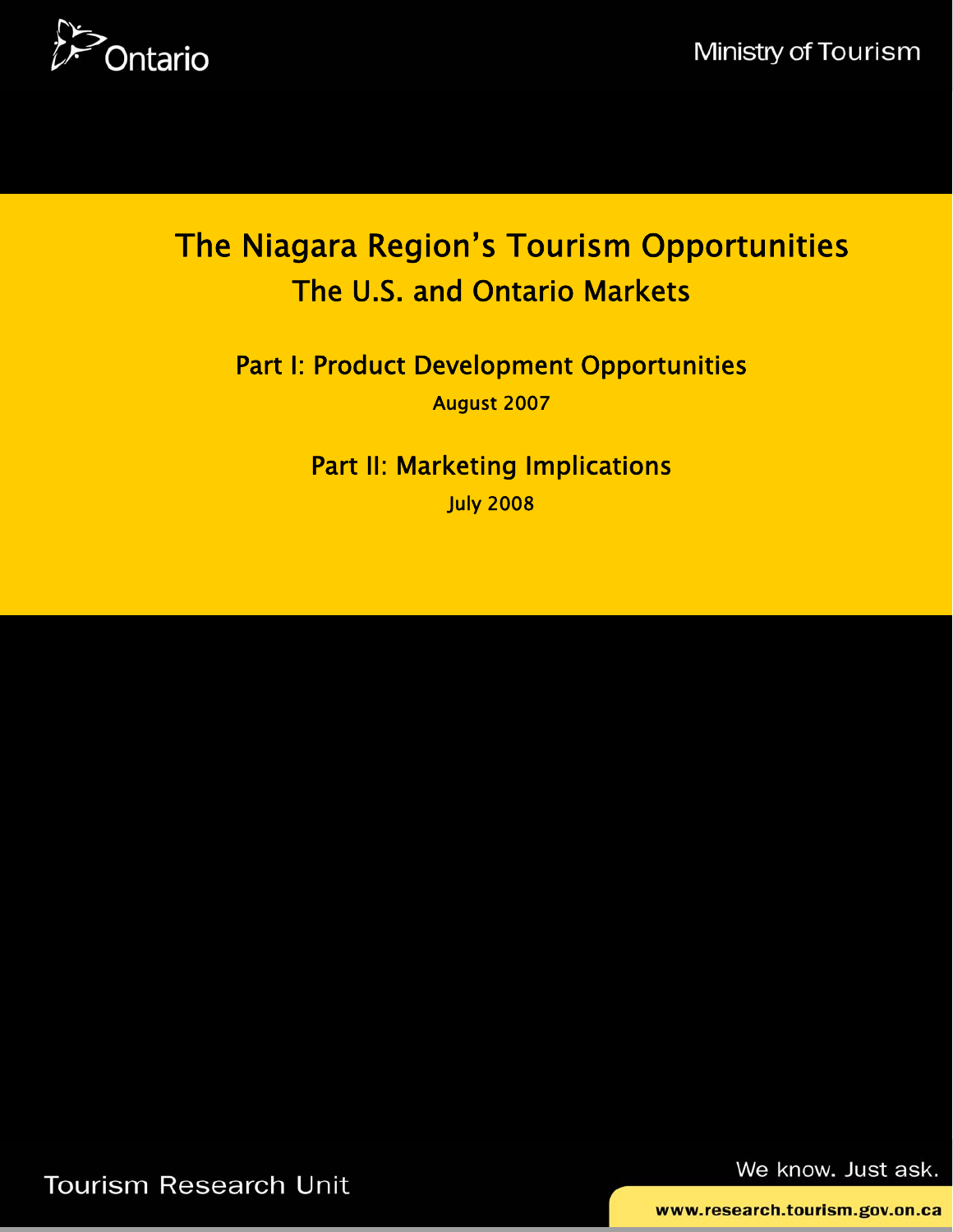# **TABLE OF CONTENTS**

| How well does the Niagara Region meet the Ontario travellers' demand?  33 |  |
|---------------------------------------------------------------------------|--|
|                                                                           |  |
|                                                                           |  |
|                                                                           |  |
|                                                                           |  |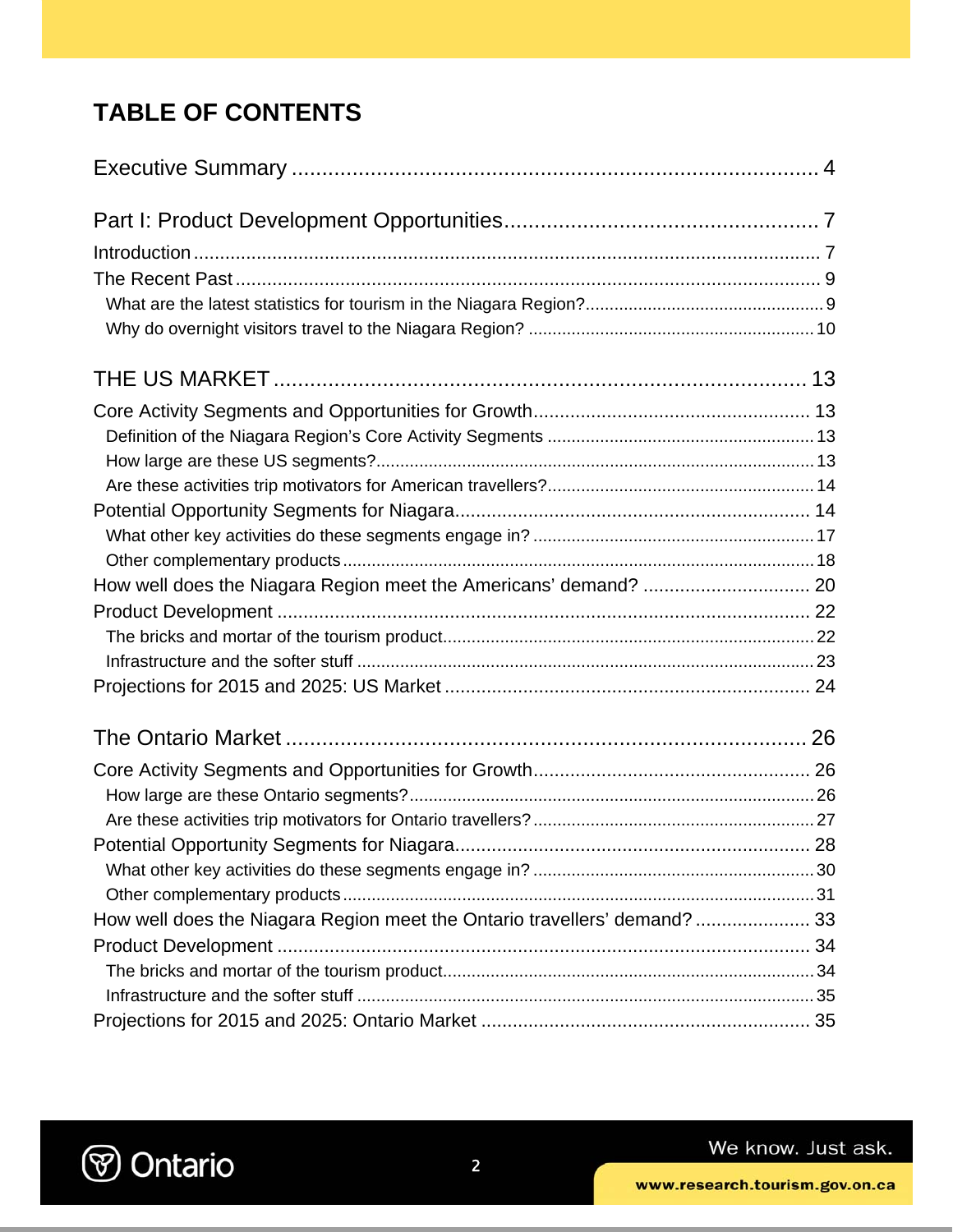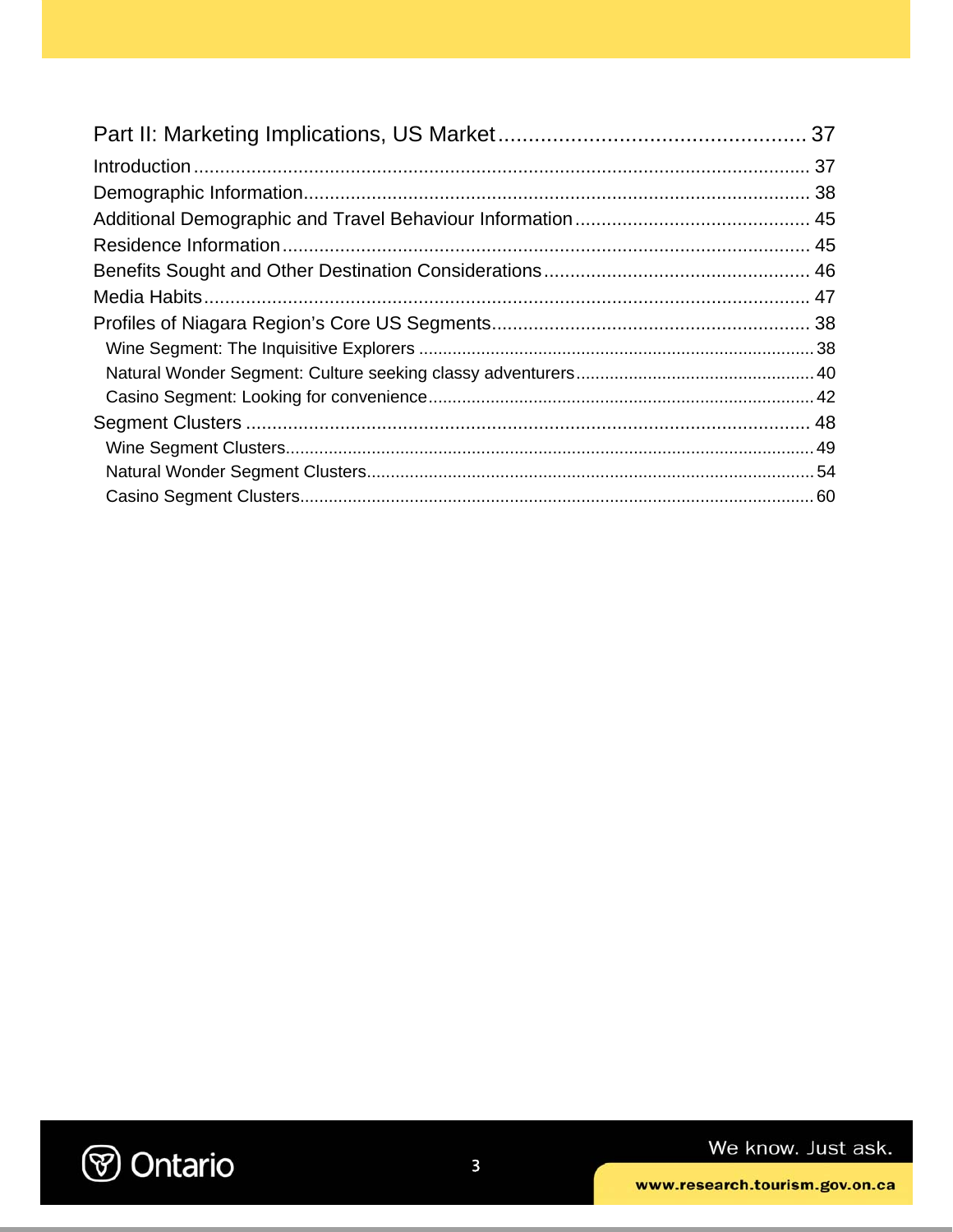## **Executive Summary**

Ontario residents and Americans constitute Niagara Region's largest source markets for overnight travellers (88% in 2004). Although the Ontario market has exhibited positive growth over the past seven years, the US market appears to be in decline.

Part I of this report focuses on these two source markets and identifies opportunities for product development around the Region's main product strengths: the falls, the vineyards and the casinos.

### **Size of Market**

51% of all American travellers and 53% of all Ontario travellers participated in one or more of the Region's core strengths while on an overnight trip anywhere in the world in the 2004-2005 period. Among American travellers, going to casinos was the leading attraction for visitors (35% of all US travellers), followed by viewing natural wonders (21%) and participating in wine-centred activities (17%). Among Ontario travellers, going to casinos was the leading attraction (32% of all Ontario travellers), followed by viewing natural wonders (25%) and participating in wine-centred activities (19%). Although the Region's core strengths are popular amongst travellers, they are not generally trip motivators for the vast majority of travellers; only 20% of Americans and 15% of Ontarians who participated in these activities took trips that were motivated by these activities – a fact that has implications regarding the variety of things that a destination should offer to its visitors.

### **Opportunity Group**

Not all of the Americans and Ontarians who participated in the activities identified as product strengths for the Niagara Region could be considered as potential visitors to the Region. The opportunity group includes only those who: a) are motivated to travel by at least one of these activities (wine, natural wonders, casino<sup>1</sup>), b) find Ontario to be an appealing travel destination and believe there are many good reasons to travel to the province, and c) have indicated that the choice of destination is very or extremely important to them (and that they are the ones choosing the destination and not someone else). The resulting opportunity set for Niagara Region includes 3.2 million Americans and 525,000 Ontarians.

Within the American market opportunity set, the natural wonder segment had the largest number of travellers (1.9 million), followed by the wine segment (1.0 million) and the casino segment (871,000). 44% of the American market opportunity set had travelled to Ontario in the 2004-2005 period.

Within the Ontario market opportunity set, the natural wonder segment had the largest number of travellers (270,000), followed by the casino segment (232,000) and the wine segment (130,000). 92% of the Ontario market opportunity set had travelled within Ontario in the 2004- 2005 period.

<sup>&</sup>lt;sup>1</sup> Residents must be from Michigan, New York, Ohio or Pennsylvania.



 $\overline{a}$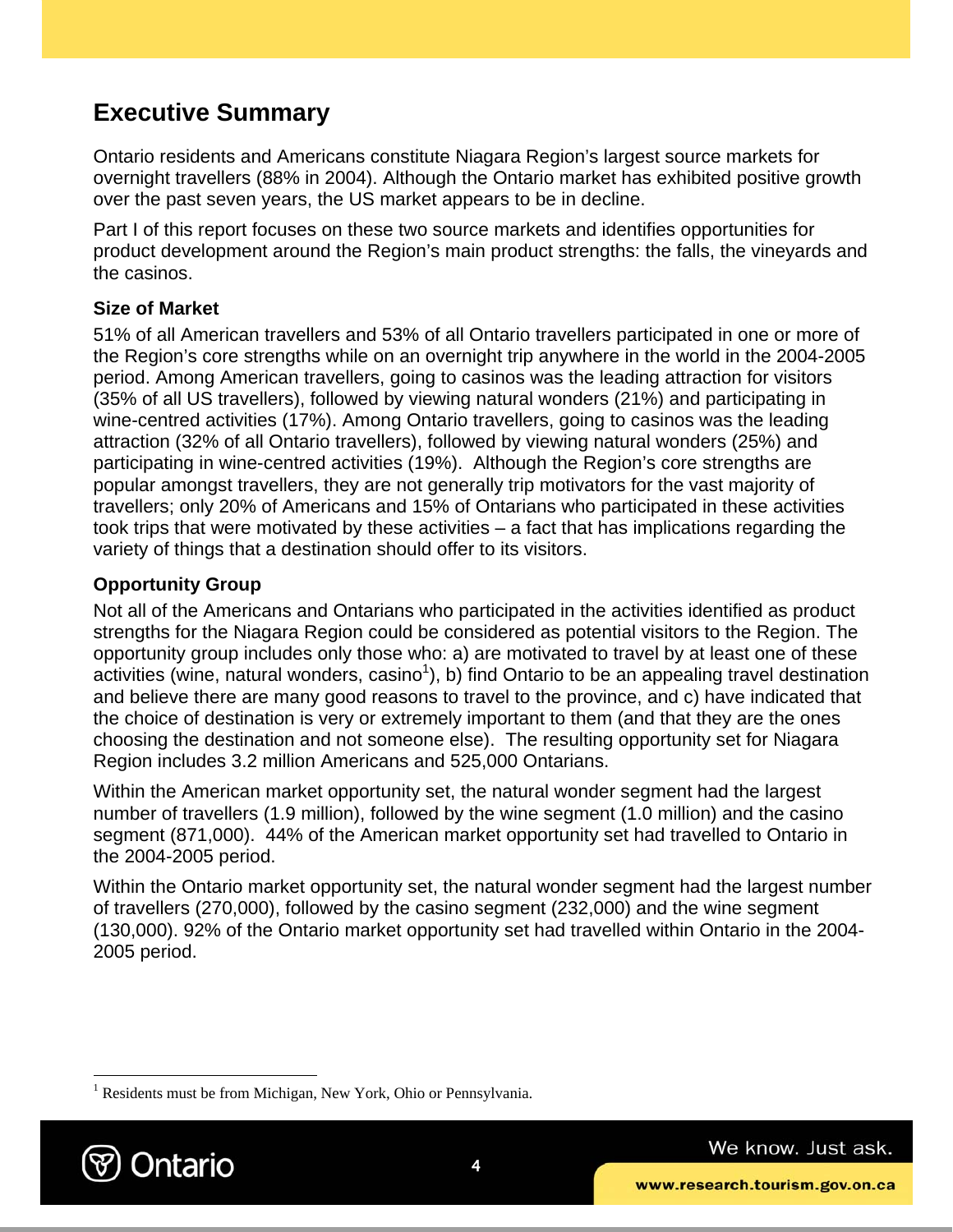### **Product Development**

### *US Market*

Supplementary products that could enhance the Niagara Region's primary products (wine, natural wonder and casinos) centre around food, shopping, strolling around to see buildings and architecture (with implications regarding downtown revitalization) and attractions such as historic sites and amusement parks.

### *Ontario Market*

Supplementary products that could enhance the Niagara Region's primary products centre around food, shopping, strolling around to see buildings and architecture, attractions such as historic sites and nature parks.

In addition to these products, there are some other issues that, according to various studies, the Niagara Region would need to address:

- Regional image and product awareness<sup>2</sup>
- Transportation from Niagara to other Ontario and from Niagara to the US
- Satisfaction of travellers' needs by existing product<sup>3</sup>

### **Future Growth**

Overall, Niagara's opportunity group from the US market is expected to experience moderate growth in 2015 and 2025 (3% and 9%, respectively). Although the natural wonder segment will continue to have the largest proportion within the opportunity group in 2015 and 2025, it is the wine segment that is expected to show the most growth over that period (10% and 20%, respectively). Participation in all shopping-related activities is expected to grow at moderate rates, with the exception of fruit picking at farms (which will be down slightly). Participation in food-related activities is also expected to show healthy growth rates. Growth in attraction-related products will show slow to moderate growth rates, while interest in golfing and pop/rock concerts is expected to decline. Attendance at ethnic festivals and shopping at greenhouse/ garden centres were identified as emerging travel activities in 2015 and 2025.

Looking at Niagara's opportunity set within the Ontario market for 2015 and 2025, growth rates are expected to be substantially higher than those for the opportunity set within the US market (10% and 20%, respectively). Similar to the US findings, the wine segment is expected to show the most growth looking ahead to 2015 and 2025 (increases of 11% and 28%, respectively). Participation in shopping-related activities is expected to grow at healthy rates, as is participation in arts-related attractions such as live theatre with or without dinner and stand-up comedy. Golfing and dining at farms are expected to show healthy growth in 2015 and 2025. Products for which there is expected to be declining interest among Ontario travellers include: attending food and drink festivals, participating in harvesting operations, visiting amusement parks, viewing fireworks displays and minigolfing. Attending ballets was identified as an emerging product for 2015, but drops out of the priority list in 2025.

 $3$  Comparison of Travel Activities and Motivations Survey (TAMS) 2006, and Canadian Travel Survey (CTS) 2004 and International Travel Survey (ITS) 2004, Statistics Canada



 2 Travel Intentions Study, TNS Canadian Facts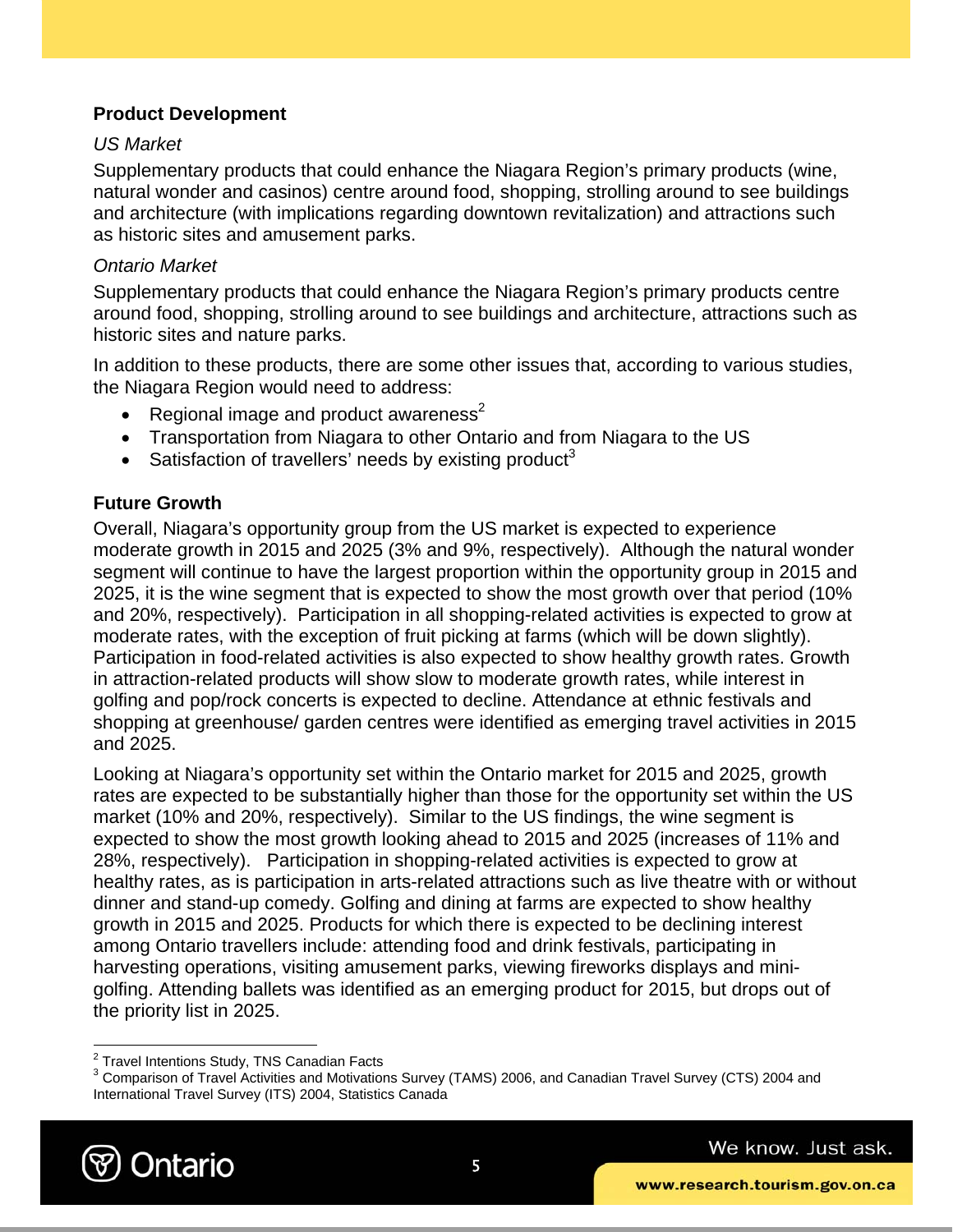### **Marketing Profiles**

The second part of the report features information on demographics, travel behaviour and media preferences for each of the Region's three core segments in order to inform targeting choices and marketing decisions. Each segment is then further distilled into activity clusters, allowing marketers and others to pinpoint their specific markets and to targets them effectively.

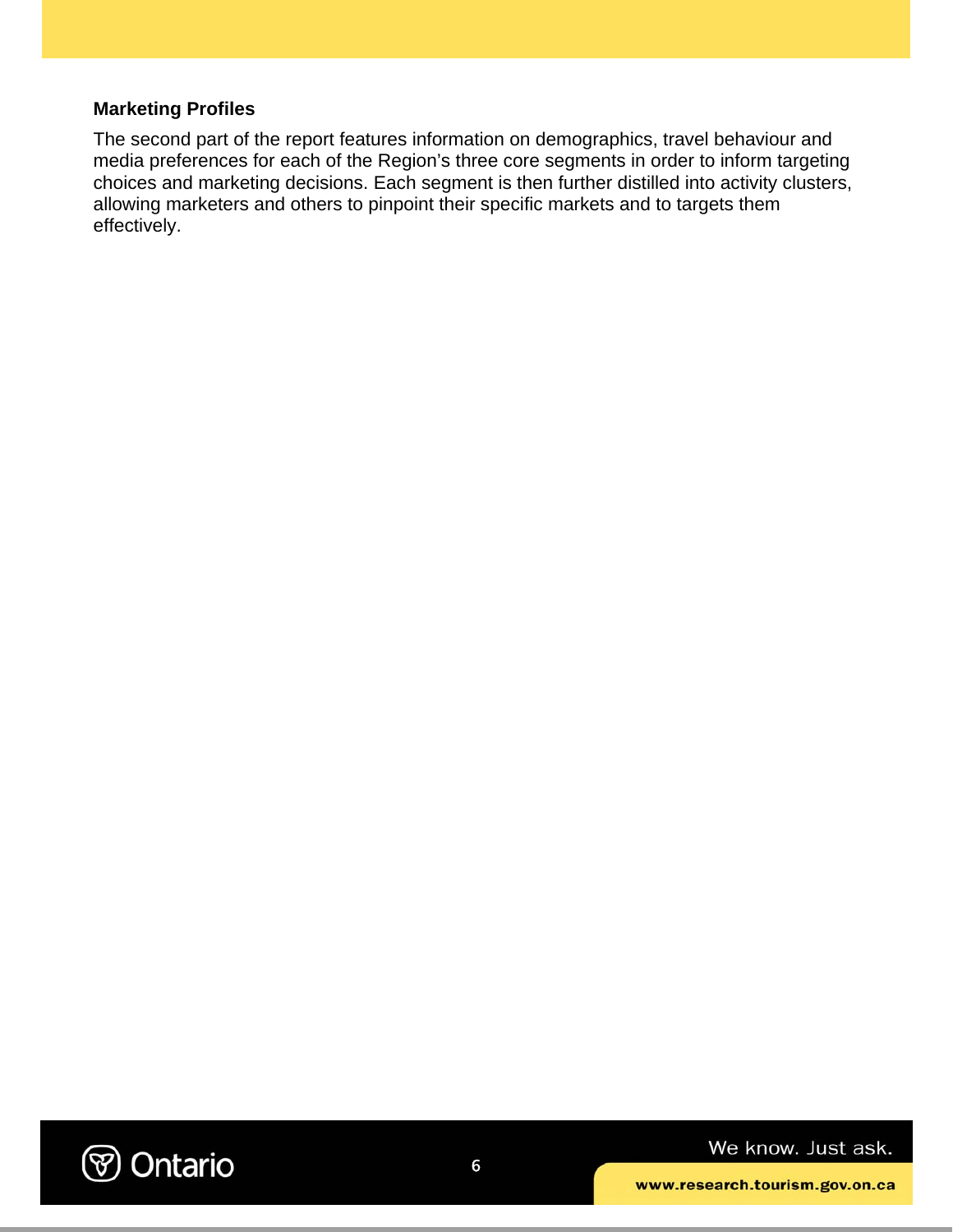# **Part I: Product Development Opportunities**

### **Introduction**

This report will focus on travellers who engaged in the attractions intrinsic to the Niagara Region, specifically activities related to wine, viewing natural wonders and going to casinos. This report will provide an overview of these activity segments and will explore opportunities for tourism sector growth, specifically looking at product development for the Niagara Region.

This report will examine the recent past, travel intentions and core activity segments and opportunities for growth using a variety of different information sources:

- The **Recent Past**, based on Statistics Canada's International Travel Survey (ITS) 2005 and Canadian Travel Survey (CTS) 2004;
- **Travel Intentions**, based on the Ministry's survey conducted by TNS Canadian Facts since November 2003; and
- **Core Activity Segments and Opportunities for Growth**, which is further subdivided by the US and Ontario markets, and is based on the 2006 Travel Activities and Motivations Survey (TAMS) conducted by Statistics Canada and TNS Canadian Facts on behalf of the Ministry and the TAMS partnership.

### **International Travel Survey (ITS), 2005 and Canadian Travel Survey (CTS), 2004**

The ITS and CTS report statistics on the characteristics and trends of the domestic and international travel markets to Ontario such as:

- The performance of Ontario's tourism industry:
- Where the visitors come from:
- How much they spend in the province;
- What places they visit; and
- What activities they engage in while they are here.

The ITS is conducted by Statistics Canada with the help of Canada Customs and Immigration authorities who distribute questionnaires to a sample of travellers at border crossings. Travellers self-complete the questionnaires and mail them back to Statistics Canada. Questionnaires completed by same-day visitors from the United States who enter Canada by car do not contain any questions regarding the activities that these visitors engage in during their trip. For that reason, this report will report only on the activities of overnight visitors from the United States. Most of the remaining trip characteristics were obtained from 23,833 completed questionnaires by US visitors (out of 41,032 usable questionnaires of US visitors to Canada) and 5,447 completed questionnaires by overseas visitors (out of 10,740 usable questionnaires of overseas visitors to Canada).

The CTS is also conducted by Statistics Canada annually, and is a supplement to the Labour Force Survey. Co-sponsored by the provincial and federal governments, the CTS telephone interview captures the incidence and detail of travel by Canadians. A total of 201,560 Canadian households — including 57,570 Ontario households were surveyed during 2004. The response rates for Canadian and Ontario respondents were 83.1% and 80.4%, respectively.

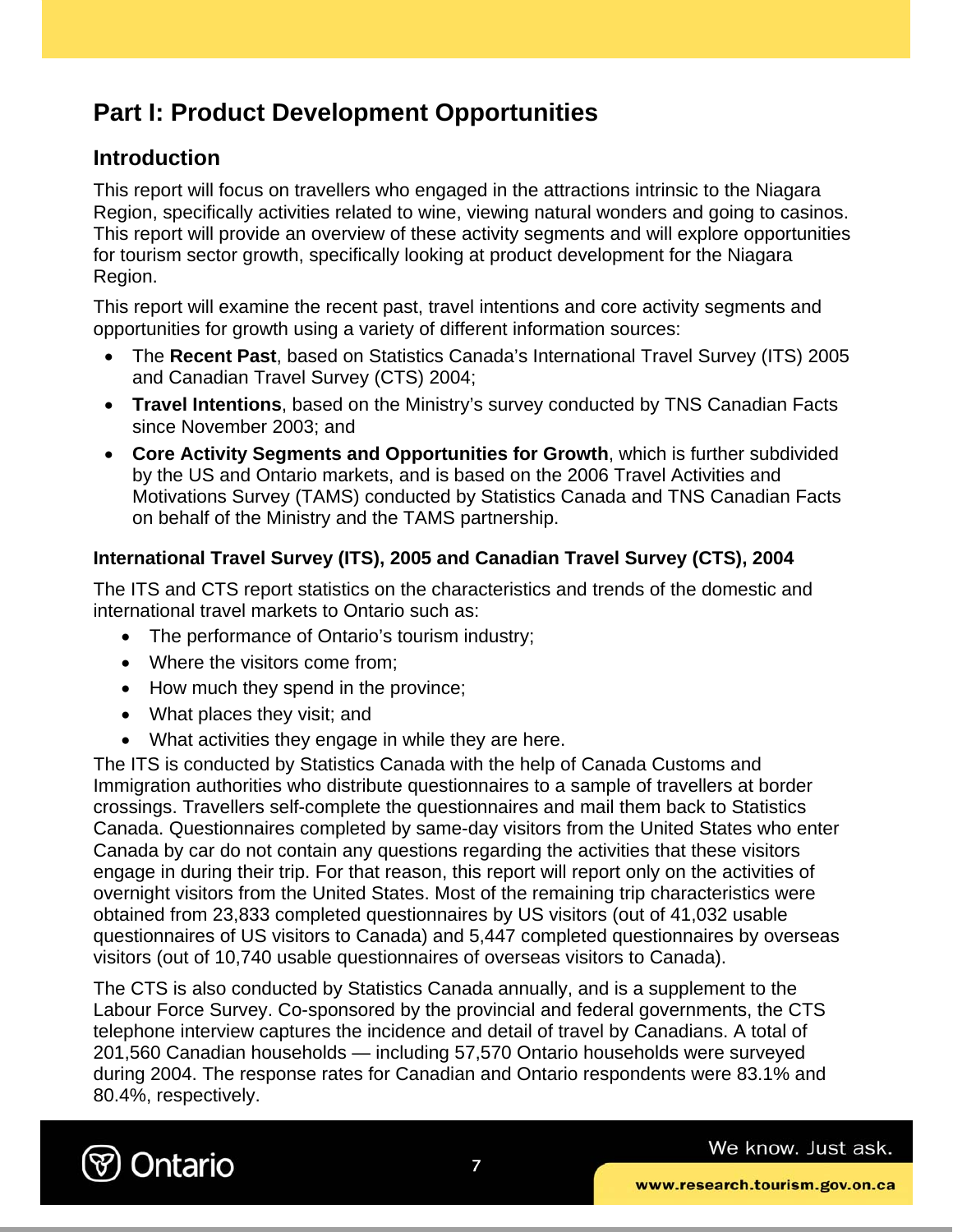### **The Ministry's Travel Intentions Study (TIS)**

The TIS is a household survey of Americans, Ontarians and residents of Quebec City, Montreal and Winnipeg which is intended to measure intent to travel to Ontario and specific Ontario destinations within key US and domestic markets. The focus was on travel intentions for the March/May 2007 and June/August 2007 seasons and interviewing was conducted by telephone among individuals 18 years or older. In total, 5,840 interviews were completed - 1,909 in Canada and 3,931 in the United States.

### **The 2006 Travel Activities and Motivations Survey (TAMS)**

TAMS examined the recreational activities and travel habits of Canadians and Americans over a two-year period (2004 and 2005). The survey provides detailed information on travellers' activities, travel motivators, places visited, type of accommodation used, impressions of Canada, demographics and media consumption patterns. The survey was conducted in Canada and the United States between January and June 2006 and it surveyed adults 18 years and over. The reference period for the data is 2004 and 2005.

The U.S. survey consisted only of a mail back survey as it used an existing panel:

- The panel's response rate for this survey was 71.3%
- The U.S. database consists of 60,649 completed responses

The Canadian survey consisted of a telephone and a mail back survey:

- The household response rate of the telephone survey was 65.4%
- The paper questionnaire response rate was 53.5%
- The Canadian database consists of 53,150 completed records from the telephone survey and 24,692 completed paper questionnaires

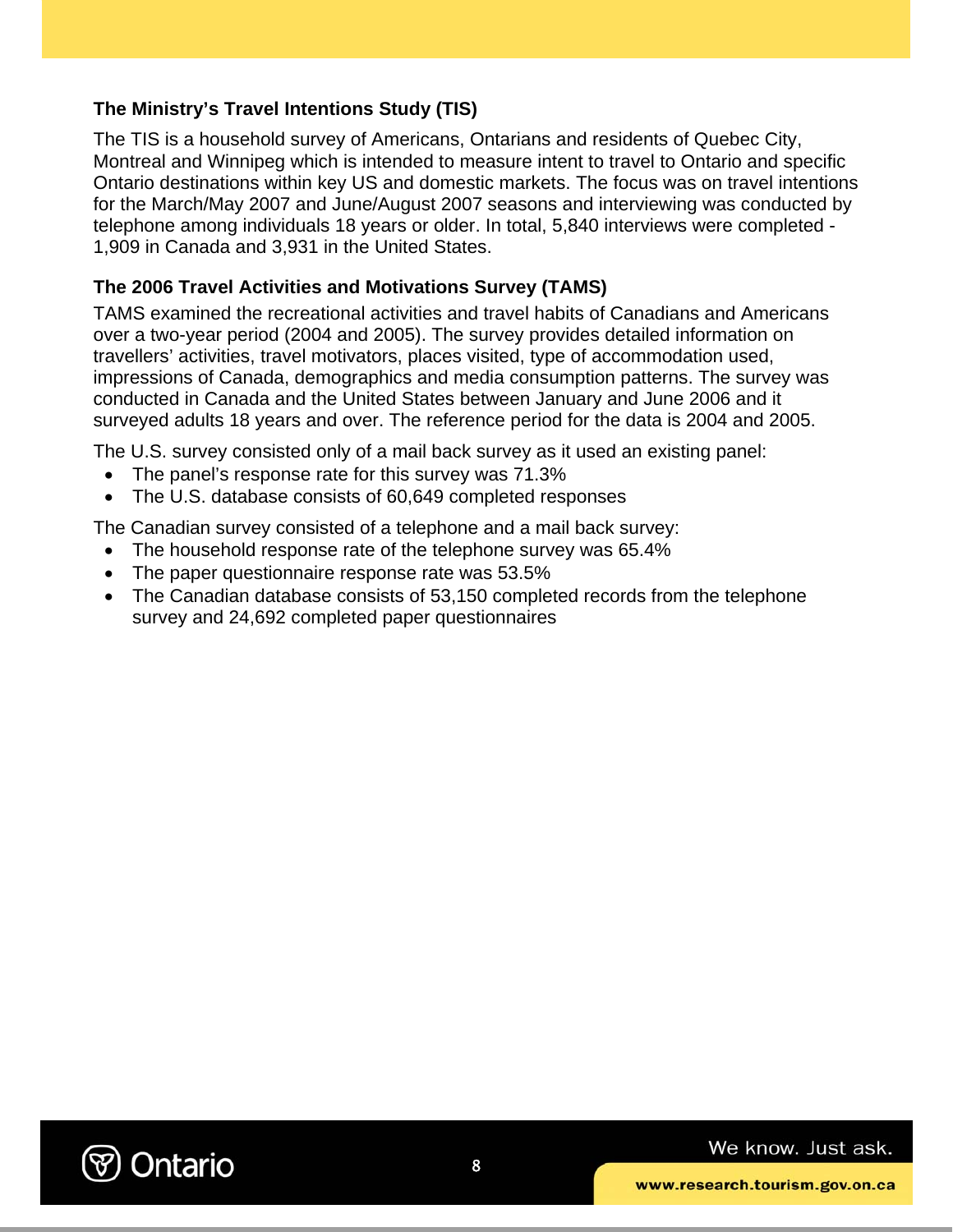### **The Recent Past**





Figure 1: Same-day visitors to the Niagara Regional Municipality by Market

Same-day visitation to the Niagara Region declined 16% from 10.4 million in 1998 to 8.8 million in 2004. The US market share declined from 73% in 1998 to 60% in 2004, and as the data indicate, further declines in this share are expected in 2005 and 2006. If the Ontario market share remained at its 2004 level, then the Ontario market would be almost of equal significance as the US market in 2006.

The decline in same-day visitors to the Niagara Region is primarily due to the decline in US visitors, but the fact that all other three market segments (Ontario, overseas, other Canada) have remained stagnant over the period has not helped visitation to the Region.

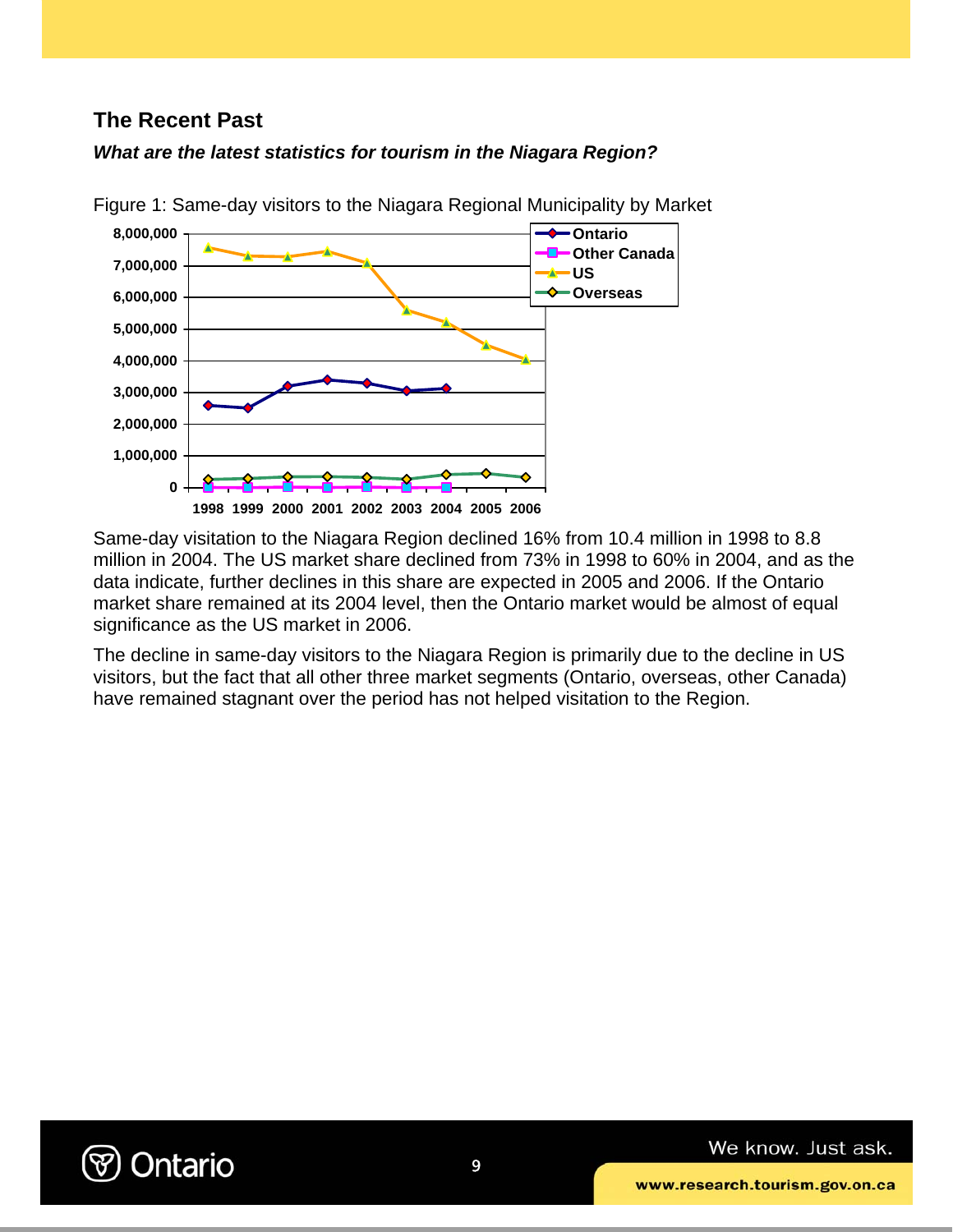

Figure 2: Overnight visitors to the Niagara Regional Municipality by Market

In the overnight market, the picture is quite different. Visits from other regions of Canada are showing some positive growth; while the US is exhibiting a negative trend, while still moving within its historical band of 1.5 to 2.0 million visitors. The overseas market is also showing a negative trend while the Ontario market is exhibiting substantial growth. Starting in 2003, the Ontario market is of a greater importance to the Region than the US market.

### *Why do overnight visitors travel to the Niagara Region?*

The majority of visitors from every market travel to the Niagara Region for pleasure. However, Ontarians also travel there in order to visit friends and relatives.



Figure 3: Main Trip Purpose – Overnight Visitors, 2004

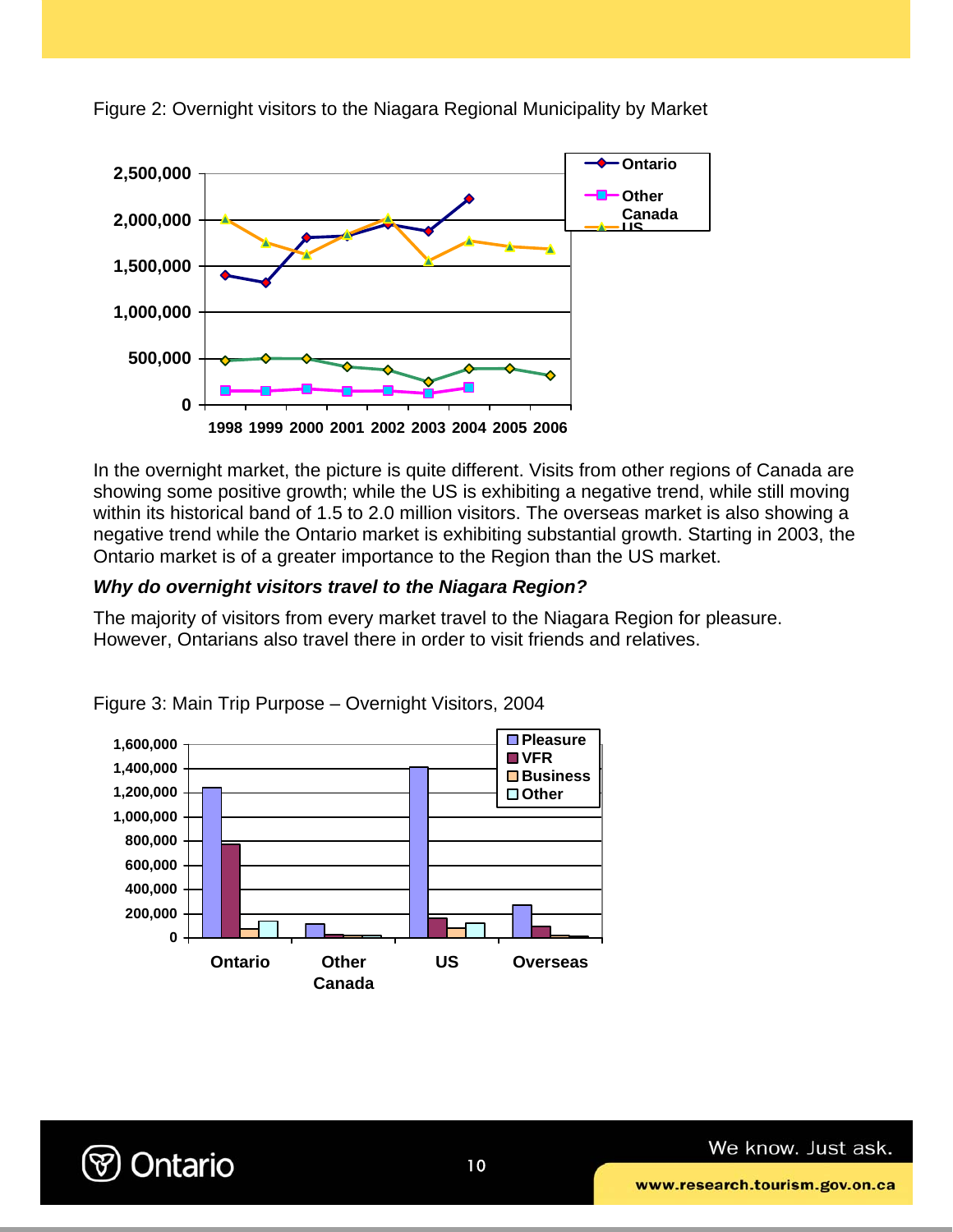The following four figures show the activities of overnight visitors to Niagara Region. Sightseeing and shopping are the top activities for all market segments. For visitors from the US, overseas and from other regions in Canada, these two activities are followed by visits to historic sites and to provincial/national parks. However, for Ontarians, shopping and sightseeing are followed closely by visiting friends and relatives and going to the casinos.



Figure 4: Activities of Ontario's Overnight Visitors to the Niagara Region - 2004

Figure 5: Activities of US Overnight Visitors to the Niagara Region - 2004



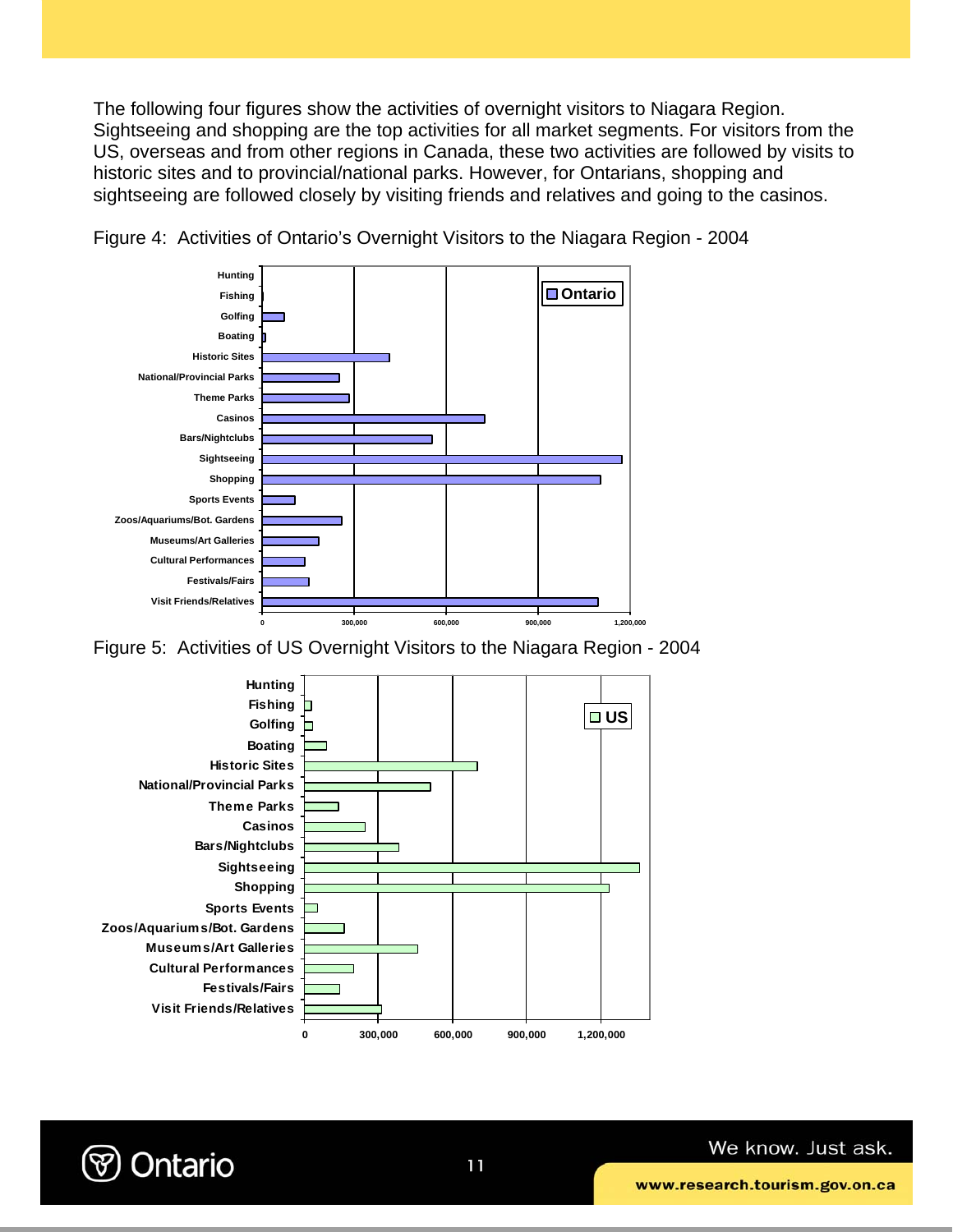

Figure 6: Activities of Other Canada Overnight Visitors to the Niagara Region - 2004

Figure 7: Activities of Overseas Overnight Visitors to the Niagara Region - 2004



**→ Ontario**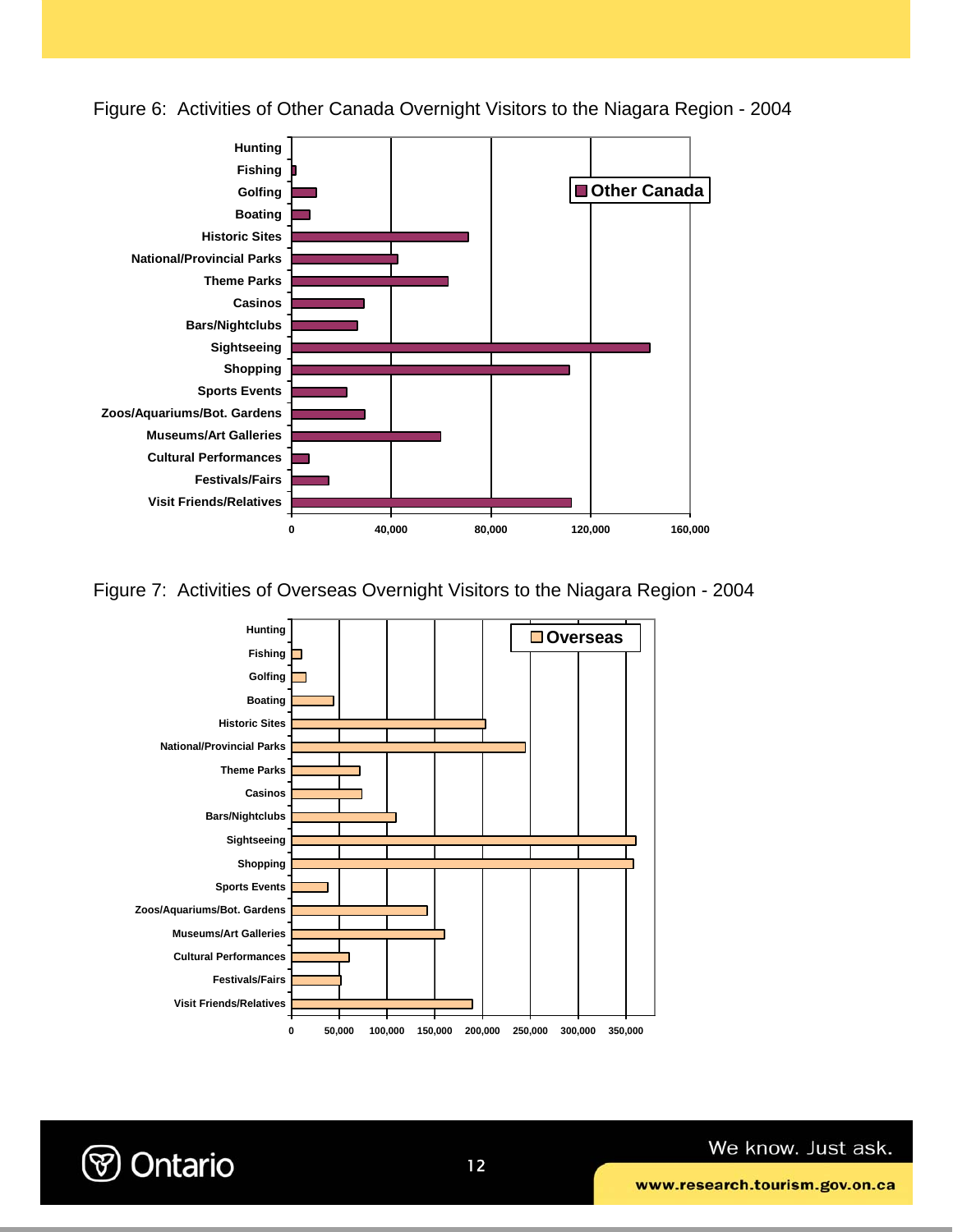# **THE US MARKET**

### **Core Activity Segments and Opportunities for Growth**

### *Definition of the Niagara Region's Core Activity Segments*

Travellers who, during their trips anywhere in the world, participated in activities that are intrinsic to the Niagara Region were grouped to form three segments: the "wine segment", the "natural wonder segment" and the "casino segment".

- Travellers who went to wineries for day visits and tasting or stayed at a wine tasting school or went on a same-day winery tour or took cooking/wine tasting courses will henceforth be referred to as the **wine segment**;
- Travellers who visited a natural wonder will henceforth be referred to as the **natural wonder segment**; and
- Travellers who went to a casino or went on a same-day casino tour will be referred to as the **casino segment**.

#### *How large are these US segments?*

51% of American travellers, or 89.7 million, engaged in some of the offerings intrinsic to the Niagara Region during any of their trips in 2004-2005.

| Table 1: American travellers who participate in Niagara's core activities while on a trip |                |                                 |        |  |  |  |
|-------------------------------------------------------------------------------------------|----------------|---------------------------------|--------|--|--|--|
|                                                                                           | <b>Segment</b> |                                 |        |  |  |  |
|                                                                                           | <b>Wine</b>    | <b>Natural</b><br>wonder        | Casino |  |  |  |
| Number of travellers engaging in activity (000s)                                          | 30,479         | 36,223                          | 61,404 |  |  |  |
| As % of total American travellers                                                         | 17%            | 21%                             | 35%    |  |  |  |
|                                                                                           |                | Interaction with other segments |        |  |  |  |
| Wine-related activities                                                                   | 100%           | 33%                             | 27%    |  |  |  |
| Natural wonder activity                                                                   | 40%            | $100\%$                         | 28%    |  |  |  |
| Casino-related activities                                                                 | 54%            | 47%                             | 100%   |  |  |  |

Table 1 shows the size of each of these three segments and their interaction with each other. Relative to the other two segments, the casino segment is the largest accounting for 35% of all American travellers.

Interestingly, a large number of travellers who engage in wine-related activities and who visit natural wonders also engage in casino-related activities (54%). However, the opposite is not true. That is, the casino segment is less dedicated to wine activities and to viewing natural wonders (27% and 28%, respectively) than the wine and natural wonder segments are to casino-related activities.

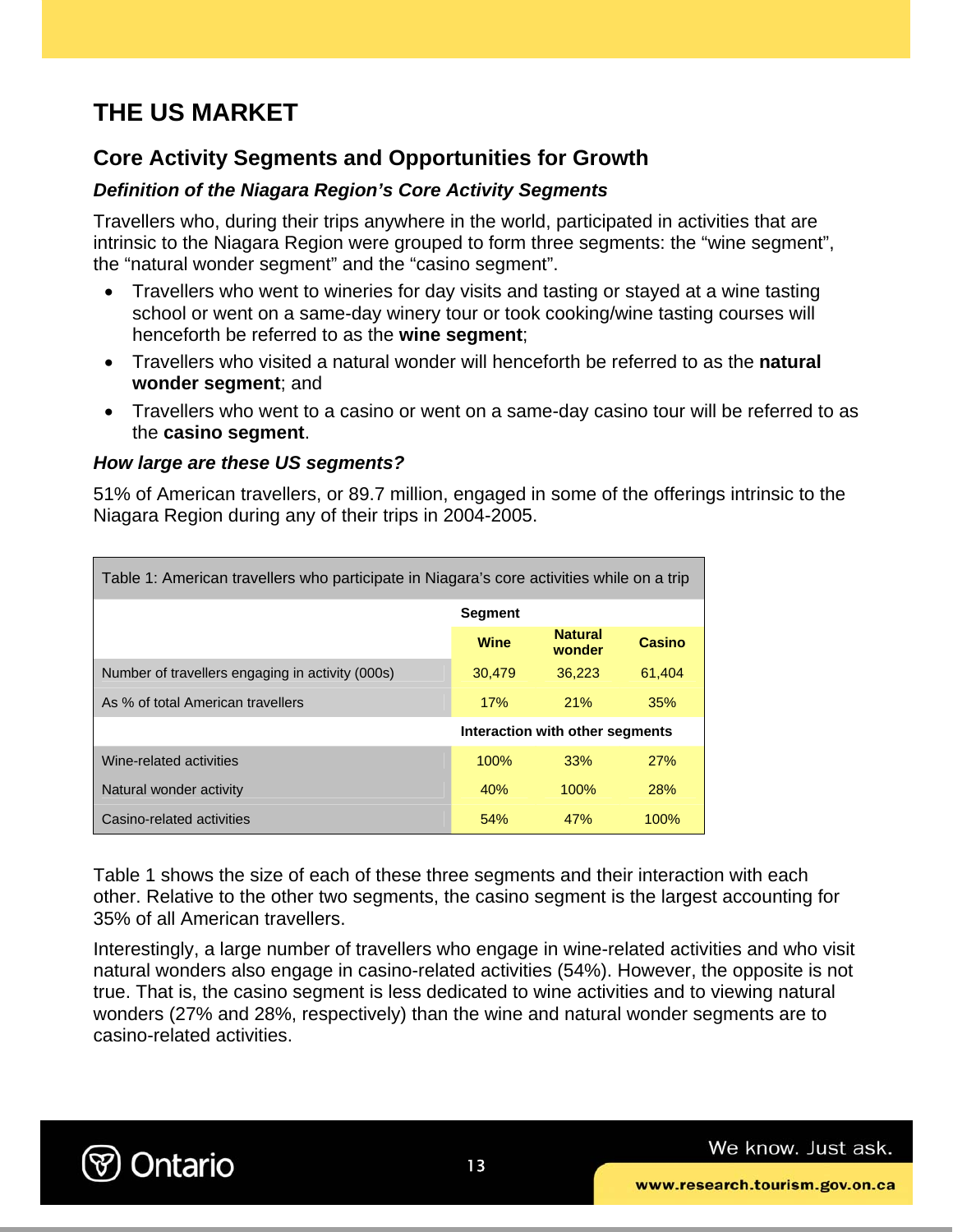### *Are these activities trip motivators for American travellers?*

Although 89.7 million American travellers engaged in some of the primary segment activities, only 20% of them, or 35.1 million, mentioned that these primary activities were the main reason for taking at least one of their trips in 2004-2005.<sup>4</sup>

| Table 2: Percent of American travellers for whom an activity available in the Niagara Region<br>was the main reason for taking at least one of their trips |                                     |                          |         |  |  |  |
|------------------------------------------------------------------------------------------------------------------------------------------------------------|-------------------------------------|--------------------------|---------|--|--|--|
|                                                                                                                                                            | <b>Segment</b>                      |                          |         |  |  |  |
|                                                                                                                                                            | <b>Wine</b>                         | <b>Natural</b><br>wonder | Casino  |  |  |  |
| Number of travellers engaging in activity as a main<br>reason (000s)                                                                                       | 6,855                               | 12,088                   | 23,104  |  |  |  |
| As % of total American travellers who participated in<br>activity                                                                                          | 22%                                 | 33%                      | 38%     |  |  |  |
|                                                                                                                                                            | Interaction with the other segments |                          |         |  |  |  |
| Wine-related activities                                                                                                                                    | 100%                                | 16%                      | 11%     |  |  |  |
| Natural wonder activity                                                                                                                                    | <b>29%</b>                          | 100%                     | 14%     |  |  |  |
| Casino related activities                                                                                                                                  | 37%                                 | <b>28%</b>               | $100\%$ |  |  |  |

Table 2 shows that the casino segment had the highest percentage of American travellers who indicated that the activity was the main reason for taking at least one of their trips during 2004-2005 (38%).

The wine and natural wonder segments appear to travel for the main purpose of going to a casino (37% and 28%, respectively) to a greater extent than the casino segment is motivated to travel for the main purpose of participating in activities centered on wine (11%) and viewing natural wonders (14%).

### **Potential Opportunity Segments for Niagara**

Although the previously described activity segments contain a sizeable portion of the US traveling population that enjoys the type of activities that the Niagara Region has to offer, they do not necessarily constitute Niagara's potential market. Though these activities are available in the Niagara Region, it does not necessarily mean that those who travel for the purpose of participating in these activities will travel to Ontario to do so.

Consider the wine segment, for example: 8% of the total wine segment indicated that they do not think Ontario is a very appealing travel destination and the largest proportion of that group (17%) resides in California.

 $4$  Travellers who participated in a same-day winery tour or same-day casino tour were excluded from the wine and casino segments. Unfortunately, TAMS does not capture whether or not these activities were trip motivators.



 $\overline{a}$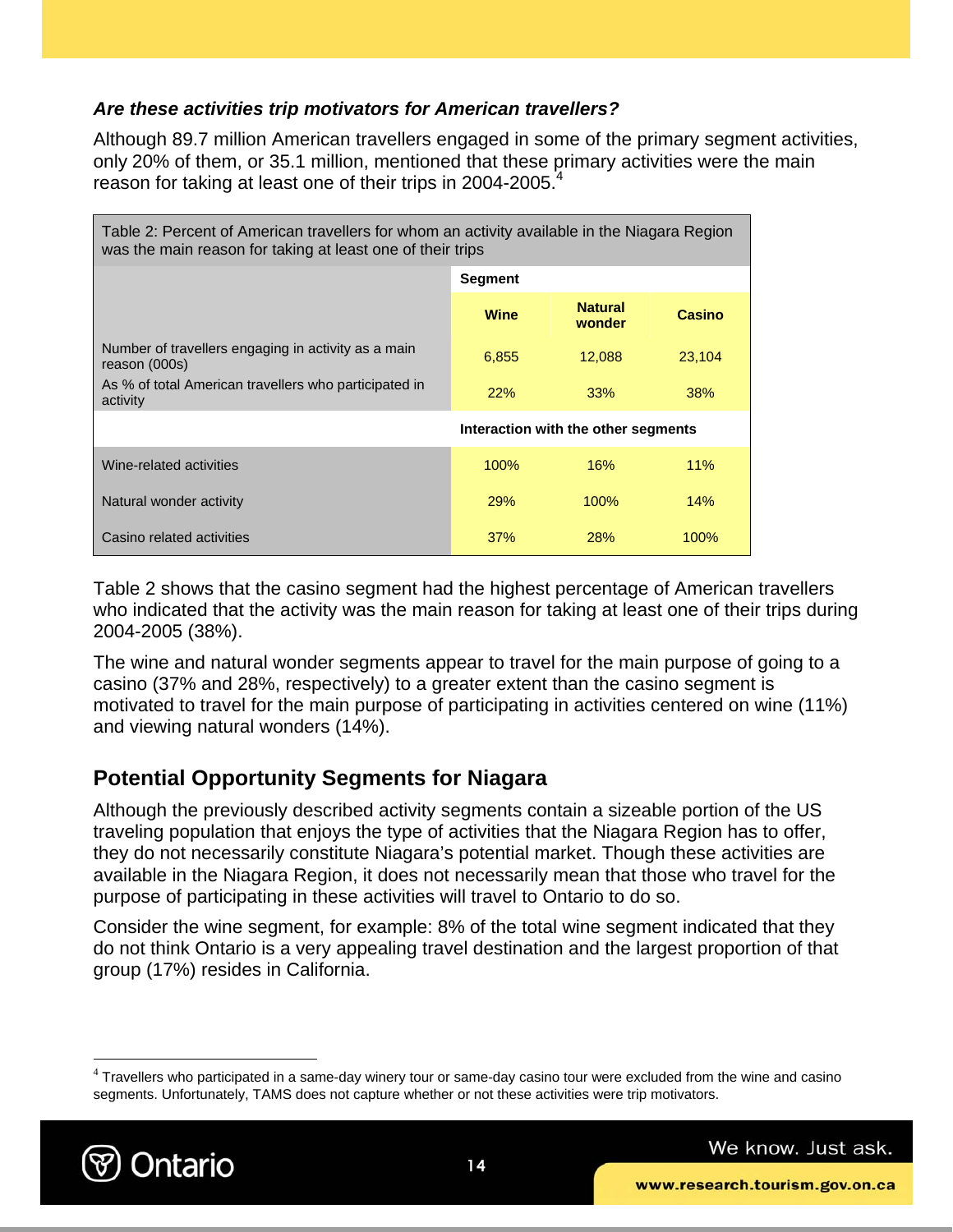These individuals, although motivated to travel for wine-centered activities, would not consider Ontario as a possible travel destination for the purpose of partaking in wine-related activities. For whatever reason (California's own wine-related offerings, distance, etc.), Ontario is not an attractive destination for this share of the wine segment.

Therefore, in order to identify the growth opportunities for the Niagara Region, the following criteria were imposed on the previously mentioned segments

- **Motivation to travel**: Travellers are motivated to travel (i.e. main reason) by at least one of Niagara's core strength activities - wineries, natural wonders, casino<sup>5</sup>;
- **Destination appeal**: Travellers find Ontario to be an appealing travel destination;
- **Willingness to travel**: Travellers believe there are many good reasons to travel to the province; and
- **Importance of destination choice**: Travellers have indicated that the choice of destination is very or extremely important to them.

Table 3 shows the number of American travellers corresponding to the application of each of the above criteria. The opportunity sets defined with the above criteria were further divided into those who had visited Ontario in 2004-2005 and those who had not, as these two groups of travellers would most likely require different strategies, especially from a marketing point of view.

| Table 3: Criteria for developing US Opportunity Sets                                                                                                       |                                                                                                                       |                                                                 |                     |                                                    |                          |        |  |
|------------------------------------------------------------------------------------------------------------------------------------------------------------|-----------------------------------------------------------------------------------------------------------------------|-----------------------------------------------------------------|---------------------|----------------------------------------------------|--------------------------|--------|--|
|                                                                                                                                                            | Not Been to Ontario in past 2 years<br>Been to Ontario in past 2 years<br>$(16.6 \text{ million})$<br>$(3.9$ million) |                                                                 |                     |                                                    |                          |        |  |
| American travellers for whom one of<br>Niagara's core activities was a main reason<br>for taking at least one trip anywhere in the<br>world (20.5 million) | Wine                                                                                                                  | <b>Natural</b><br>Wonder                                        | Casino <sup>6</sup> | Wine                                               | <b>Natural</b><br>Wonder | Casino |  |
|                                                                                                                                                            | 5,683                                                                                                                 | 9,795                                                           | 6,526               | 1.172                                              | 2,293                    | 1,936  |  |
| American travellers for whom Ontario is a<br>very appealing travel destination                                                                             |                                                                                                                       | Not Been to Ontario in past 2 years<br>$(34.2 \text{ million})$ |                     | Been to Ontario in past 2 years<br>$(8.4$ million) |                          |        |  |
| (score of 8, 9 or 10 out of a 10-point scale)<br>$(42.6 \text{ million})$                                                                                  | 1,631                                                                                                                 | 2,910                                                           | 4.701               | 719                                                | 1.502                    | 1,608  |  |
| American travellers for whom there were<br>many good reasons to travel to Ontario                                                                          | Not Been to Ontario in past 2 years<br>Been to Ontario in past 2 years<br>$(26.4$ million)<br>$(7.6$ million)         |                                                                 |                     |                                                    |                          |        |  |
| $(34$ million)                                                                                                                                             | 1,274                                                                                                                 | 2,259                                                           | 3,590               | 690                                                | 1,329                    | 1,446  |  |
| American travellers for whom choice of<br>destination is very or extremely important<br>$(117.2 \text{ million})$                                          | Been to Ontario in past 2 years<br>Not Been to Ontario in past 2<br>$(9.8$ million)<br>years(107.4 million)           |                                                                 |                     |                                                    |                          |        |  |
|                                                                                                                                                            | 4,145                                                                                                                 | 7,125                                                           | 4,334               | 848                                                | 1,656                    | 1,912  |  |

15



1

 $^5$  Residents must be from Michigan, New York, Ohio or Pennsylvania.<br> $^6$  Est these who took at least and tip for the main purpose of going to

 $6$  For those who took at least one trip for the main purpose of going to a casino, we further require that they are residents of either Michigan or New York, or Ohio or Pennsylvania. The reason for this restriction is that the Niagara casinos have more of a regional appeal as opposed to the Las Vegas casinos that have an international, or long-haul, appeal. This restriction applies to both of the casino segments (those who did and did not visit Ontario).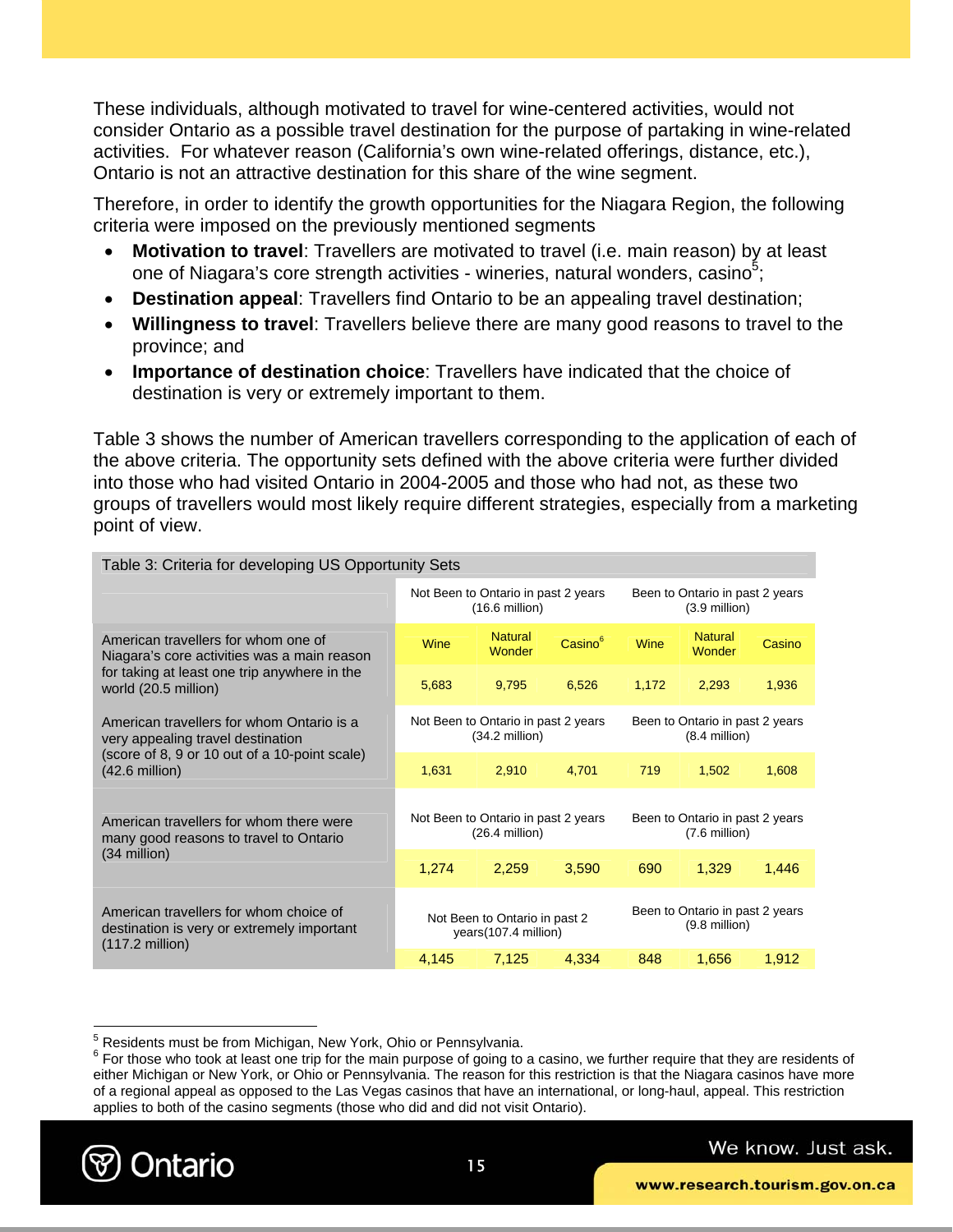Applying all the above criteria to the earlier wine, natural wonder and casino segments provides us with Niagara's potential opportunity set within the American market which now contains 3.2 million travellers.

Table 4 shows the top 10 origin states for these 3.2 million travellers. The border states and, to a certain extent California where the largest share of the wine market resides (16%), constitute Niagara's primary markets.

Of the 3.2 million American travellers, or 2% of all American travellers, identified as the total opportunity set for the Niagara Region, 1.4 million (or 44%) have visited Ontario. The natural wonder segment is the largest segment of the total opportunity set, for both non-visitors to Ontario and visitors.

| Table 4: State of Resident of U.S. opportunity set for Niagara Region (3.2 million travellers) |                                                                |                   |        |                                                    |                   |        |  |
|------------------------------------------------------------------------------------------------|----------------------------------------------------------------|-------------------|--------|----------------------------------------------------|-------------------|--------|--|
|                                                                                                | Not Been to Ontario in past 2 years<br>$(1.8 \text{ million})$ |                   |        | Been to Ontario in past 2 years<br>$(1.4$ million) |                   |        |  |
| Top 10 states of Residence                                                                     | Wine                                                           | Natural<br>Wonder | Casino | Wine                                               | Natural<br>Wonder | Casino |  |
| <b>Total (000)</b>                                                                             | 678                                                            | 1,106             | 348    | 416                                                | 863               | 473    |  |
| California                                                                                     | 16%                                                            | 12%               | N/A    | 9%                                                 | 8%                | N/A    |  |
| <b>Illinois</b>                                                                                | 7%                                                             |                   | N/A    | 1%                                                 | 5%                | N/A    |  |
| Texas                                                                                          | 7%                                                             | 10%               | N/A    | 4%                                                 | ٠                 | N/A    |  |
| Pennsylvania                                                                                   | 6%                                                             | 6%                | 30%    | 7%                                                 | 12%               | 22%    |  |
| <b>New York State</b>                                                                          | 5%                                                             | 6%                | 39%    | 14%                                                | 12%               | 25%    |  |
| Michigan                                                                                       | 5%                                                             |                   | 13%    | 13%                                                | 10%               | 23%    |  |
| New Jersey                                                                                     | 5%                                                             | 3%                | N/A    | 3%                                                 | 5%                | N/A    |  |
| Georgia                                                                                        | 4%                                                             | 3%                | N/A    |                                                    |                   | N/A    |  |
| Virginia                                                                                       | 4%                                                             | 3%                | N/A    |                                                    |                   | N/A    |  |
| Arizona                                                                                        | 4%                                                             | 4%                | N/A    |                                                    |                   | N/A    |  |
| Florida                                                                                        |                                                                | 4%                | N/A    | 3%                                                 | 5%                | N/A    |  |
| Louisiana                                                                                      |                                                                | 4%                | N/A    |                                                    |                   | N/A    |  |
| Ohio                                                                                           |                                                                | 4%                | 17%    | 10%                                                | 10%               | 30%    |  |
| Minnesota                                                                                      |                                                                |                   | N/A    | 6%                                                 | 3%                | N/A    |  |
| <b>New Mexico</b>                                                                              |                                                                |                   | N/A    |                                                    | 2%                | N/A    |  |
| Tennessee                                                                                      |                                                                |                   | N/A    |                                                    | 3%                | N/A    |  |

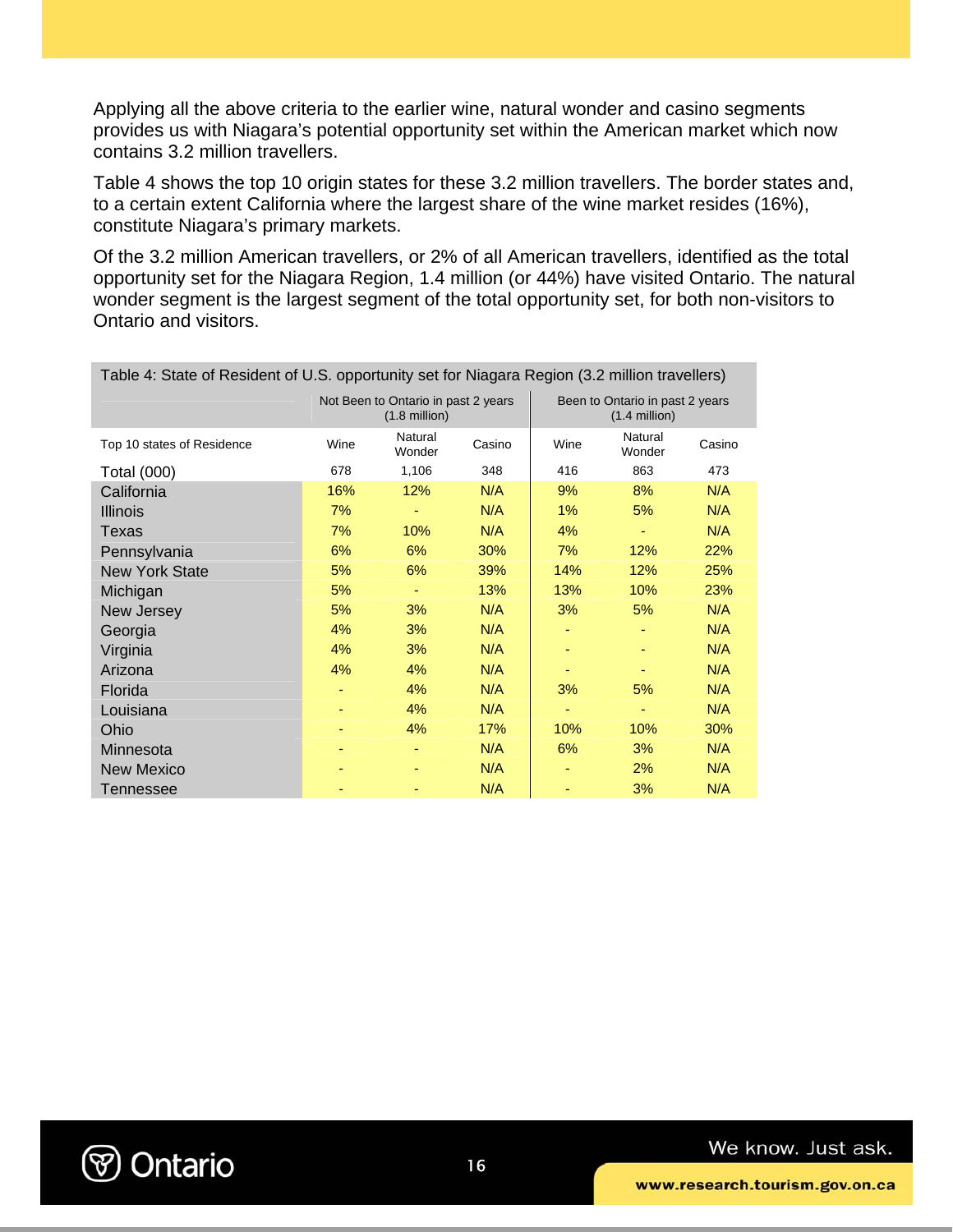### *What other key activities do these segments engage in?*

| Table 5. Top activities for each of the Niagara segments (incluence of participation 50% plus) |      |                                                                |        |      |                                                    |        |
|------------------------------------------------------------------------------------------------|------|----------------------------------------------------------------|--------|------|----------------------------------------------------|--------|
|                                                                                                |      | Not Been to Ontario in past 2 years<br>$(1.8 \text{ million})$ |        |      | Been to Ontario in past 2 years<br>$(1.4$ million) |        |
| Activities participated in                                                                     | Wine | Natural<br>Wonder                                              | Casino | Wine | Natural<br>Wonder                                  | Casino |
| <b>Well Known Natural Wonders</b>                                                              |      | 100%                                                           |        | 62%  | 100%                                               | 52%    |
| Day Visits to Wineries for Tasting                                                             | 91%  |                                                                |        | 95%  | Ξ                                                  | $\sim$ |
| Casino                                                                                         | 56%  |                                                                | 100%   | 71%  | 70%                                                | 100%   |
| Stroll A City To See Buildings and<br>architecture                                             | 58%  | 71%                                                            |        | 73%  | 70%                                                | 50%    |
| Dine - Restaurants offering local<br>ingredients and recipes                                   |      |                                                                |        | 87%  | 77%                                                | 66%    |
| Dine - High-End Restaurants of<br>international reputation                                     | 78%  | 75%                                                            | 63%    | 56%  |                                                    |        |
| Dine - Other High-End Restaurants                                                              |      |                                                                |        | 63%  |                                                    |        |
| Shop - Books/Music Stores                                                                      | 57%  | 53%                                                            |        | 68%  | 54%                                                |        |
| Shop - Antiques                                                                                |      |                                                                |        | 56%  |                                                    |        |
| Shop - Retail Gourmet Foods                                                                    | 50%  |                                                                |        | 56%  |                                                    |        |
| Shop - Local Arts & Crafts                                                                     | 57%  | 60%                                                            |        | 60%  | 57%                                                |        |
| Shop- Clothing, Shoes, Jewellery                                                               | 64%  | 61%                                                            | 62%    | 80%  | 65%                                                | 65%    |
| <b>Local Outdoor Cafes</b>                                                                     | 60%  | 59%                                                            |        | 73%  | 61%                                                |        |
| Live Theatre                                                                                   |      |                                                                |        | 52%  |                                                    |        |
| Farmers' Markets/ Country Fair                                                                 | 50%  |                                                                |        | 55%  |                                                    |        |
| <b>Movies</b>                                                                                  | 53%  |                                                                |        | 55%  | ٠                                                  |        |
| Well-know Historic Sites/Buildings                                                             | 53%  | 76%                                                            |        | 69%  | 70%                                                |        |
| <b>Other Historic Sites/Buildings</b>                                                          |      | 68%                                                            |        | 60%  | 66%                                                |        |
| <b>Amusement Park</b>                                                                          | 51%  |                                                                |        | 55%  | 54%                                                | 57%    |
| <b>Art Galleries</b>                                                                           | 50%  |                                                                |        | 51%  |                                                    |        |
| National/Provincial Nature Park                                                                |      | 59%                                                            |        |      | 52%                                                |        |
| Aquariums                                                                                      |      |                                                                | ٠      | ٠    | 58%                                                | ٠      |

Table 5: Top activities for each of the Niagara segments (incidence of participation 50% plus)

Listed below are the top activities (other than the segments' primary activities) for each of the Niagara segments (the list combines those who had been to Ontario with those who had not):

- **Wine segment:** restaurants offering local ingredients and recipes; local outdoor cafes; shopping for clothing, shoes and jewellery, strolling around to see buildings and architecture, and going to a casino.
- **Natural wonder segment:** restaurants offering local ingredients and recipes, visiting well known historic sites/buildings, strolling around a city to see buildings and architecture, and visiting "other" historic sites (i.e., not well-known).
- **Casino segment:** restaurants offering local ingredients and recipes; shopping for clothing, shoes and jewellery; going to amusement parks, strolling around to see buildings and architecture, and visiting well-known natural wonders.

There are three activities that are common to all three segments: restaurants offering local ingredients and recipes; strolling around a city to see buildings and architecture; and shopping for clothing, shoes and jewellery – though these are common to most travellers.

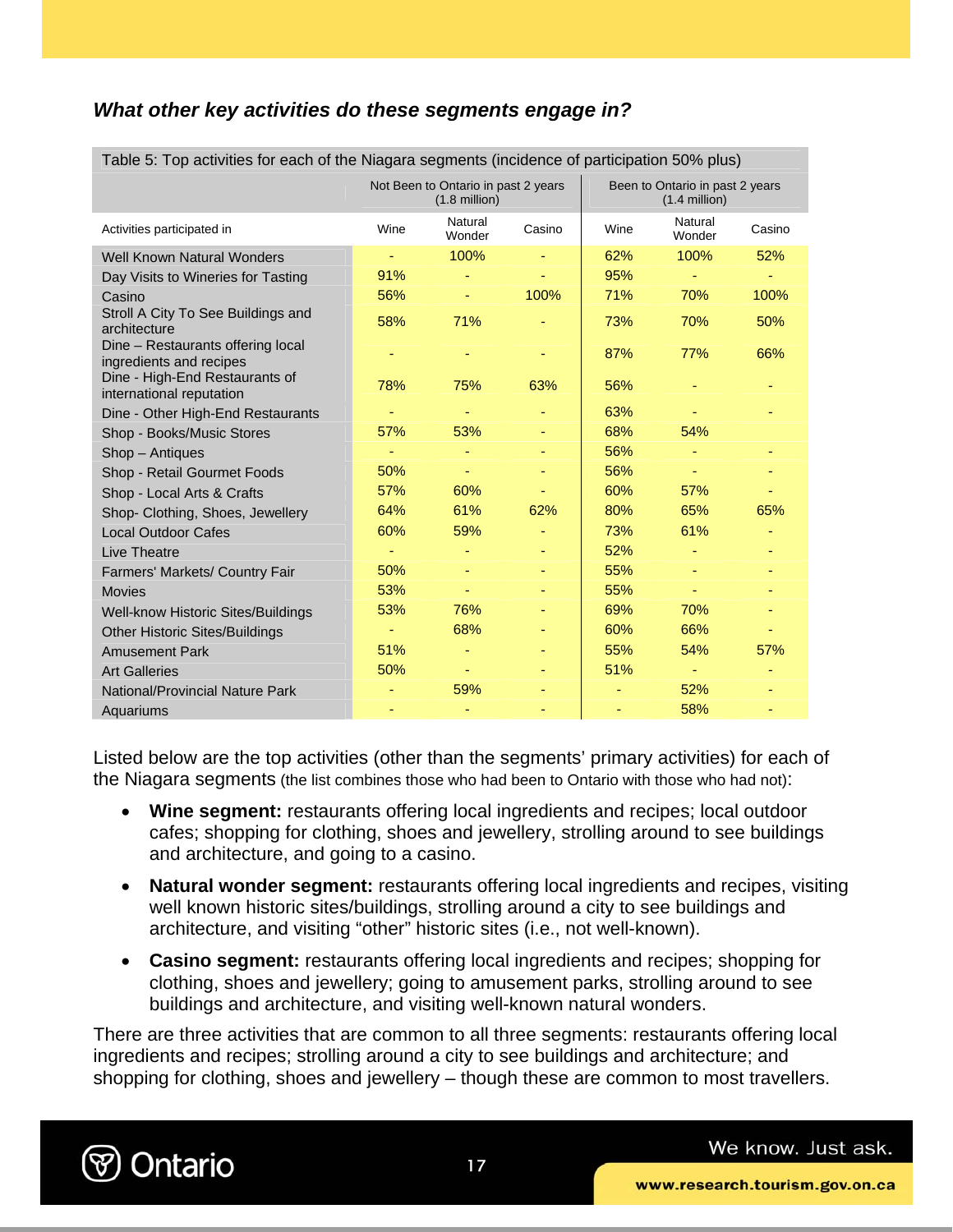### *Other complementary products*

Since there appears to be a focus on food among the Niagara opportunity segments, Table 6 below shows other food-related activities that could be considered as complementary tourism products:

| Table 6: Secondary food-related activities (incidence of participation between 20-50%) |                                                                |                   |            |                                                    |                   |            |
|----------------------------------------------------------------------------------------|----------------------------------------------------------------|-------------------|------------|----------------------------------------------------|-------------------|------------|
|                                                                                        | Not Been to Ontario in past 2 years<br>$(1.8 \text{ million})$ |                   |            | Been to Ontario in past 2 years<br>$(1.4$ million) |                   |            |
| Activities participated in                                                             | Wine                                                           | Natural<br>Wonder | Casino     | Wine                                               | Natural<br>Wonder | Casino     |
| Live Theatre with Dinner                                                               | <b>23%</b>                                                     | 19%               | <b>20%</b> | <b>39%</b>                                         | 21%               | 19%        |
| <b>Food / Drink Festivals</b>                                                          | 49%                                                            | 23%               | 17%        | 48%                                                | 26%               | <b>24%</b> |
| Participated in Harvesting/Other<br><b>Farm Operation</b>                              | 9%                                                             | 5%                | 5%         | 22%                                                | 7%                | 5%         |
| Dine At A Farm                                                                         | 11%                                                            | 7%                | 2%         | 23%                                                | 15%               | 9%         |
| Day Visits to Breweries for Tasting                                                    | 33%                                                            | <b>20%</b>        | 10%        | 43%                                                | 23%               | <b>23%</b> |
| <b>Fruit Picking At Farms</b>                                                          | <b>27%</b>                                                     | 19%               | 11%        | 32%                                                | 17%               | 10%        |
| <b>Visit Food Processing Plants</b>                                                    | 18%                                                            | 19%               | 5%         | 35%                                                | 20%               | 14%        |
| <b>Stayed at Cooking School</b>                                                        | 9%                                                             | 3%                | 3%         | 15%                                                | 2.5%              | $1\%$      |
| Stayed at Inn/Resort with Gourmet<br>Restaurant on premises                            | 18%                                                            | 7%                | 3%         | 25%                                                | 7%                | 6%         |

The primary target for these food-related activities is clearly the wine segment, but some of activities also have appeal within to the other segments. For example, live theatre with diner appeals to about 1-in-5 visitors within the casino and natural wonder segments.

In looking at complementary products in the area of attractions and festivals which might have appeal among the three Niagara opportunity segments, Tables 7 and 8 suggest that, in fact, the American casino segment is very specialized in the types of activities that it pursues and that casino goers are less likely to engage in other forms of activities. The wine and natural wonder segments, however, are more flexible in the types of activities they participate in while travelling.

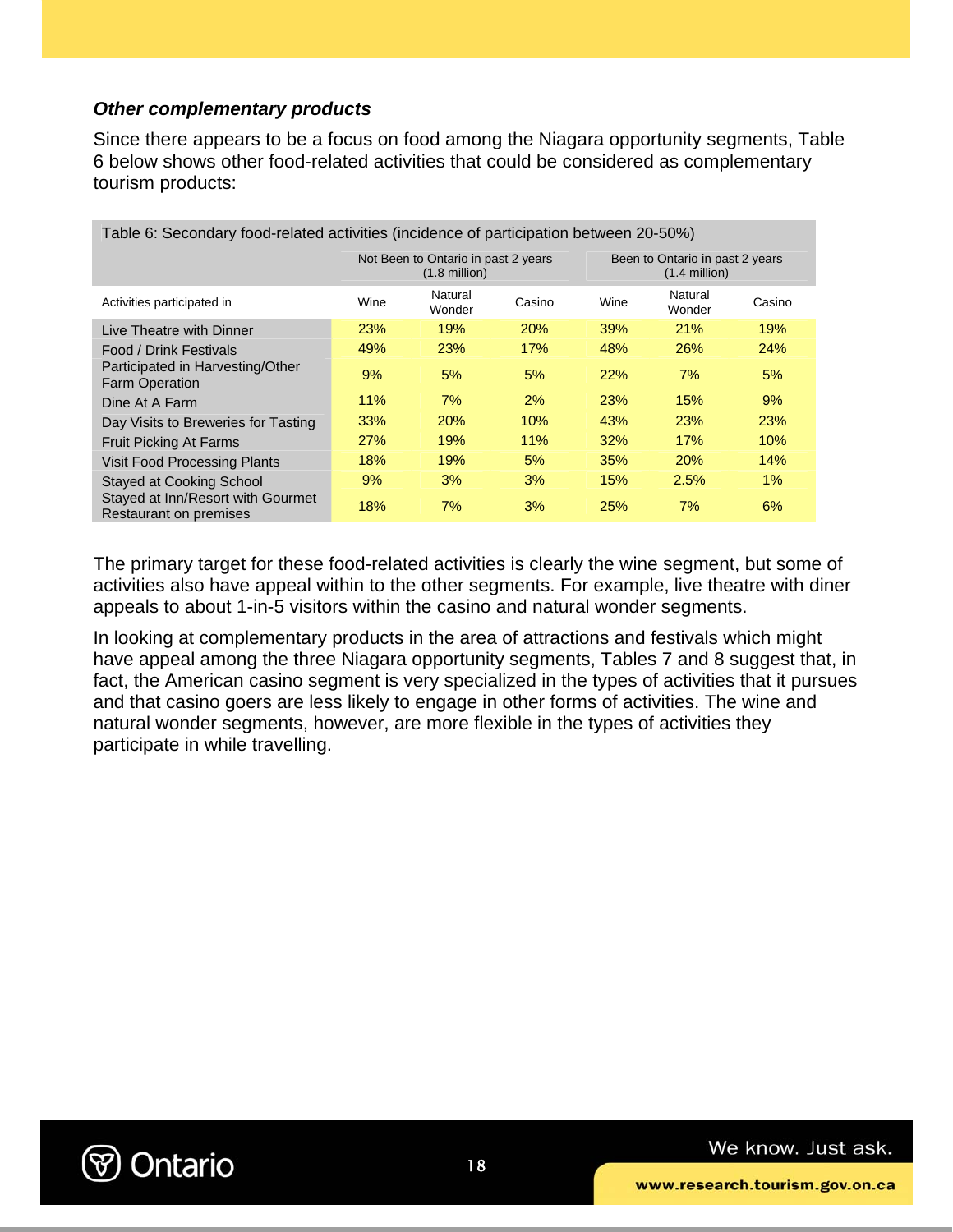### Table 7: Additional activities related to attractions

|                                            |            | Not Been to Ontario in past 2 yrs<br>$(1.8$ million) |        | Been to Ontario in past 2 yrs<br>$(1.4$ million) |                   |        |
|--------------------------------------------|------------|------------------------------------------------------|--------|--------------------------------------------------|-------------------|--------|
| Activities participated in                 | Wine       | Natural<br>Wonder                                    | Casino | Wine                                             | Natural<br>Wonder | Casino |
| <b>Botanical Gardens</b>                   | 39%        | 35%                                                  | 19%    | 44%                                              | 43%               | 28%    |
| Garden Theme Park                          | 18%        |                                                      | ٠      | 26%                                              |                   | 19%    |
| <b>Musical Attractions</b>                 | 18%        | ٠                                                    | ٠      | 32%                                              |                   | ٠      |
| Movie Theme Park                           | <b>23%</b> | 23%                                                  | ٠      | 26%                                              |                   | ٠      |
| Planetarium                                | 18%        | 17%                                                  | ٠      | 31%                                              | <b>20%</b>        | 17%    |
| Science & Technology Theme<br>Park         |            |                                                      | ٠      | 26%                                              | 19%               | ٠      |
| Water Theme Park                           | 24%        | 26%                                                  | 20%    | 41%                                              | 25%               | 24%    |
| Wax Museums                                |            |                                                      |        | 26%                                              |                   |        |
| Zoos                                       | 45%        | 39%                                                  | 32%    | 49%                                              | 39%               | 31%    |
| <b>Entertainment Farms</b>                 | 23%        | 20%                                                  | ٠      | 24%                                              | 18%               |        |
| <b>Historical Replica/Re-</b><br>Enactment | 25%        | 33%                                                  | ٠      | 32%                                              | 31%               |        |
| Museum - History/Heritage                  | 38%        | 48%                                                  | 18%    | 49%                                              | 47%               | 31%    |
| Museum - Science/Technology                | 32%        | 31%                                                  | 17%    | 49%                                              | 37%               | 25%    |
| Museum - Military / War                    | <b>27%</b> | 29%                                                  | ٠      | 41%                                              | 31%               | 23%    |
| Paleo/Archaeological Sites                 |            | 24%                                                  | ٠      | 29%                                              | 21%               |        |

#### Table 8: Additional activities related to festivals, fairs and performances

|                                        | Not Been to Ontario in past 2 yrs<br>$(1.8 \text{ million})$ |                   |        | Been to Ontario in past 2 yrs<br>$(1.4$ million) |                   |        |  |
|----------------------------------------|--------------------------------------------------------------|-------------------|--------|--------------------------------------------------|-------------------|--------|--|
| Activities participated in             | Wine                                                         | Natural<br>Wonder | Casino | Wine                                             | Natural<br>Wonder | Casino |  |
| <b>Ballet/Other Dance Performances</b> | 17%                                                          |                   |        | 27%                                              |                   |        |  |
| Classical/Symphony Concert             | 21%                                                          |                   |        | 34%                                              | 17%               |        |  |
| <b>Free Outdoor Performances</b>       | 39%                                                          | 33%               | 19%    | 40%                                              | 32%               | 30%    |  |
| Jazz Concert                           | 25%                                                          |                   |        | 30%                                              |                   |        |  |
| Rock & Roll/Popular Concert            | 26%                                                          | 25%               | 26%    | 47%                                              | <b>27%</b>        | 29%    |  |
| Stand-Up Comedy/Variety Shows          | 26%                                                          | 17%               | 20%    | 41%                                              | 26%               | 33%    |  |
| Circus                                 |                                                              |                   |        | 24%                                              |                   |        |  |
| Carnivals                              | 27%                                                          | 20%               | ٠      | 37%                                              | 21%               | 17%    |  |
| <b>Music Festivals</b>                 | 24%                                                          |                   | ٠      | 39%                                              | <b>21%</b>        |        |  |
| <b>Theatre Festivals</b>               |                                                              |                   |        | 20%                                              |                   | ۰      |  |
| <b>Farmers' Markets/ Country Fair</b>  | 50%                                                          | 37%               | 29%    | 55%                                              | 40%               | 39%    |  |
| <b>Exhibition Or Fairs</b>             | 33%                                                          | 30%               | 19%    | 35%                                              | 28%               | 23%    |  |
| Food / Drink Festivals                 | 49%                                                          | 23%               | 17%    | 48%                                              | 26%               | 24%    |  |
| <b>Ethnic Festivals</b>                | 28%                                                          | 17%               | ٠      | 29%                                              | 23%               | 15%    |  |
| <b>Firework Displays</b>               | 37%                                                          | 32%               | 24%    | 47%                                              | 41%               | 30%    |  |
| <b>Hot Air Balloon Festivals</b>       |                                                              |                   |        | 20%                                              |                   |        |  |

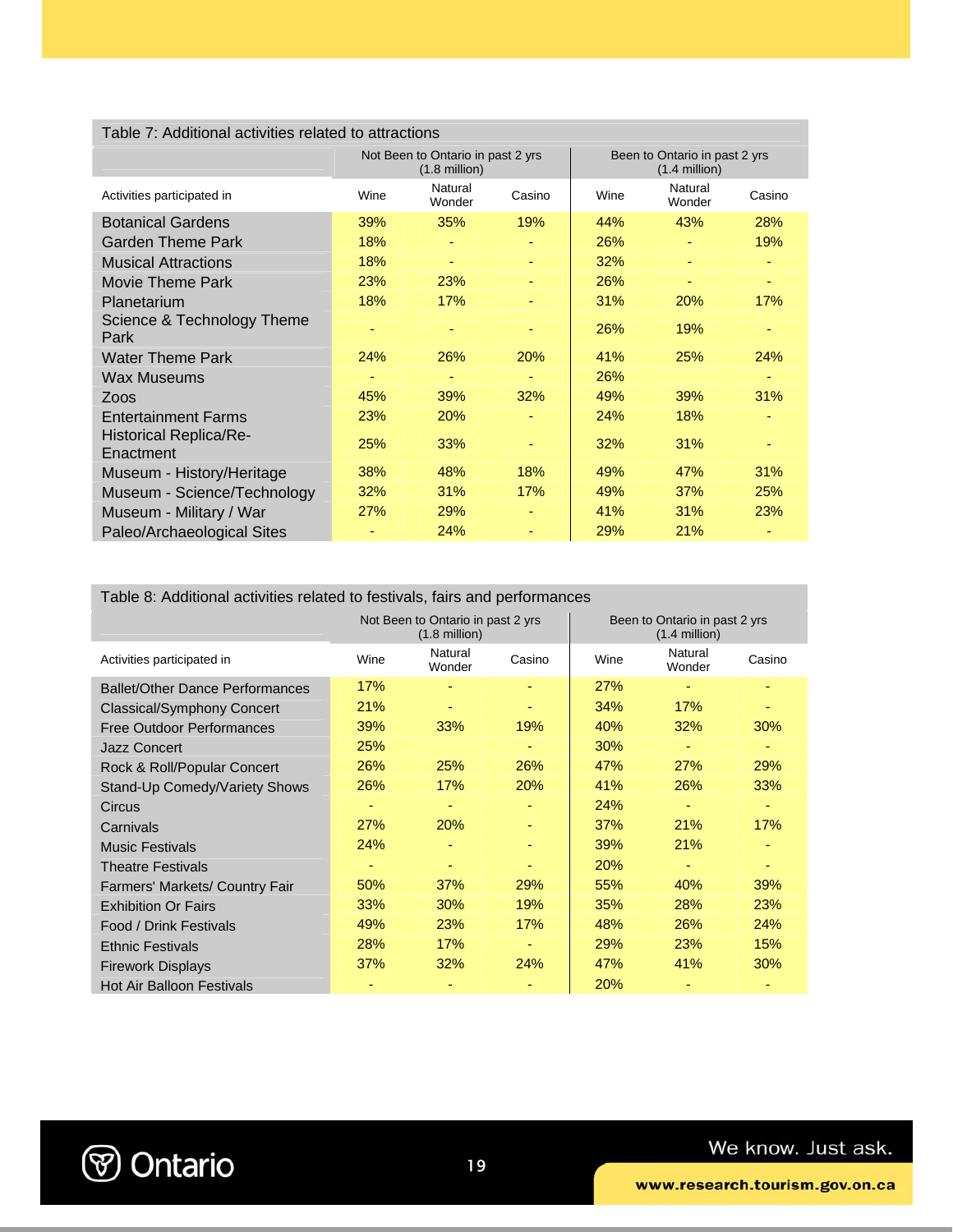### **How well does the Niagara Region meet the Americans' demand?**

Table 9 shows the incidence of participation in various activities of overnight US visitors to Niagara Region and the incidence of participation in the same activities by the three segments (unfortunately, the International and Canadian Travel Surveys do not have the detail captured by TAMS and as such activities have to be aggregated)<sup>7</sup>:

| Table 9: Incidence of participation in activities – existing vs. potential Niagara visitors from the US |                                             |                                     |               |      |                   |        |  |  |
|---------------------------------------------------------------------------------------------------------|---------------------------------------------|-------------------------------------|---------------|------|-------------------|--------|--|--|
|                                                                                                         | Potential market<br>$(3.2 \text{ million})$ |                                     |               |      |                   |        |  |  |
| Activity                                                                                                | Overall                                     | Casino<br>participants              | Park visitors | Wine | Natural<br>Wonder | Casino |  |  |
|                                                                                                         |                                             | <b>Activity Participation Rates</b> |               |      |                   |        |  |  |
| Shopping                                                                                                | 69%                                         | 68%                                 | 77%           | 91%  | 88%               | 77%    |  |  |
| Theme parks                                                                                             | 8%                                          | 3%                                  | 9%            | 71%  | 70%               | 62%    |  |  |
| National/Provincial parks                                                                               | <b>29%</b>                                  | <b>24%</b>                          | 100%          | 59%  | 66%               | 41%    |  |  |
| <b>Historic sites</b>                                                                                   | 39%                                         | 34%                                 | 60%           | 65%  | 80%               | 49%    |  |  |
| Zoos/botanical<br>gardens/aquariums                                                                     | 9%                                          | 17%                                 | 15%           | 68%  | 63%               | 50%    |  |  |
| Museums/art galleries                                                                                   | 26%                                         | 17%                                 | 37%           | 75%  | 69%               | 45%    |  |  |
| <b>Festivals and Fairs</b>                                                                              | 8%                                          | 7%                                  | 7%            | 85%  | 71%               | 60%    |  |  |
| Cultural performances                                                                                   | 11%                                         | 13%                                 | 11%           | 79%  | 66%               | 67%    |  |  |
| Casino                                                                                                  | 14%                                         | 100%                                | 12%           | 64%  | 55%               | 100%   |  |  |

Although the Niagara Region appears to have many of the activities that overnight US visitors like to participate in when travelling, there is a very large discrepancy between what these travellers like to do and what they actually do when visiting the Niagara Region. Tables 9 and 10 would suggest that either the quality of the product or its awareness is not sufficient to induce US visitors to Niagara to participate in the local product offering or to visit the area for such an offering.

| Table 10: Travellers' Familiarity with Ontario's Culinary Product                                                 |           |           |  |  |  |  |
|-------------------------------------------------------------------------------------------------------------------|-----------|-----------|--|--|--|--|
|                                                                                                                   | Americans | Canadians |  |  |  |  |
| am not familiar with Ontario's culinary offerings                                                                 | 70.3%     | 37.4%     |  |  |  |  |
| am aware of Ontario's culinary offerings, but have never considered<br>taking a culinary trip to Ontario          | 22.9%     | 45.4%     |  |  |  |  |
| am aware of Ontario's culinary offerings, and I am considering taking a<br>culinary trip to Ontario in the future | 2.2%      | 5.3%      |  |  |  |  |
| have taken a culinary trip to Ontario in the past                                                                 | 2.8%      | 10.2%     |  |  |  |  |

Source: Travel Intentions Study, August 2004, Ontario Ministry of Tourism

<sup>7</sup> The following activities were aggregated from the TAMS for Table 9: **Shopping**: all the "shop or browse" activities in TAMS; **Theme Parks**: amusement park, garden theme park, musical attraction, movie theme park, planetarium, science & technology theme park, water them park, wax museums and historical replica; **National/Provincial nature park**: national provincial nature park, public campground in a national provincial park and interpretive centre in a national/provincial park; **Historic Sites**: archaeological/ paleontological sites, well known historic site or building, other historic sites or buildings; **Zoos/Aquariums/Botanical ganders**: only these three; **Museums/art galleries**: all 4-types of museums and art galleries; **Festivals and Fairs**: all activities under festivals and fairs; **Casinos**: went to a casino and same day tour to a casino; and **Cultural Performance**: all activities under performing arts.



 $\overline{a}$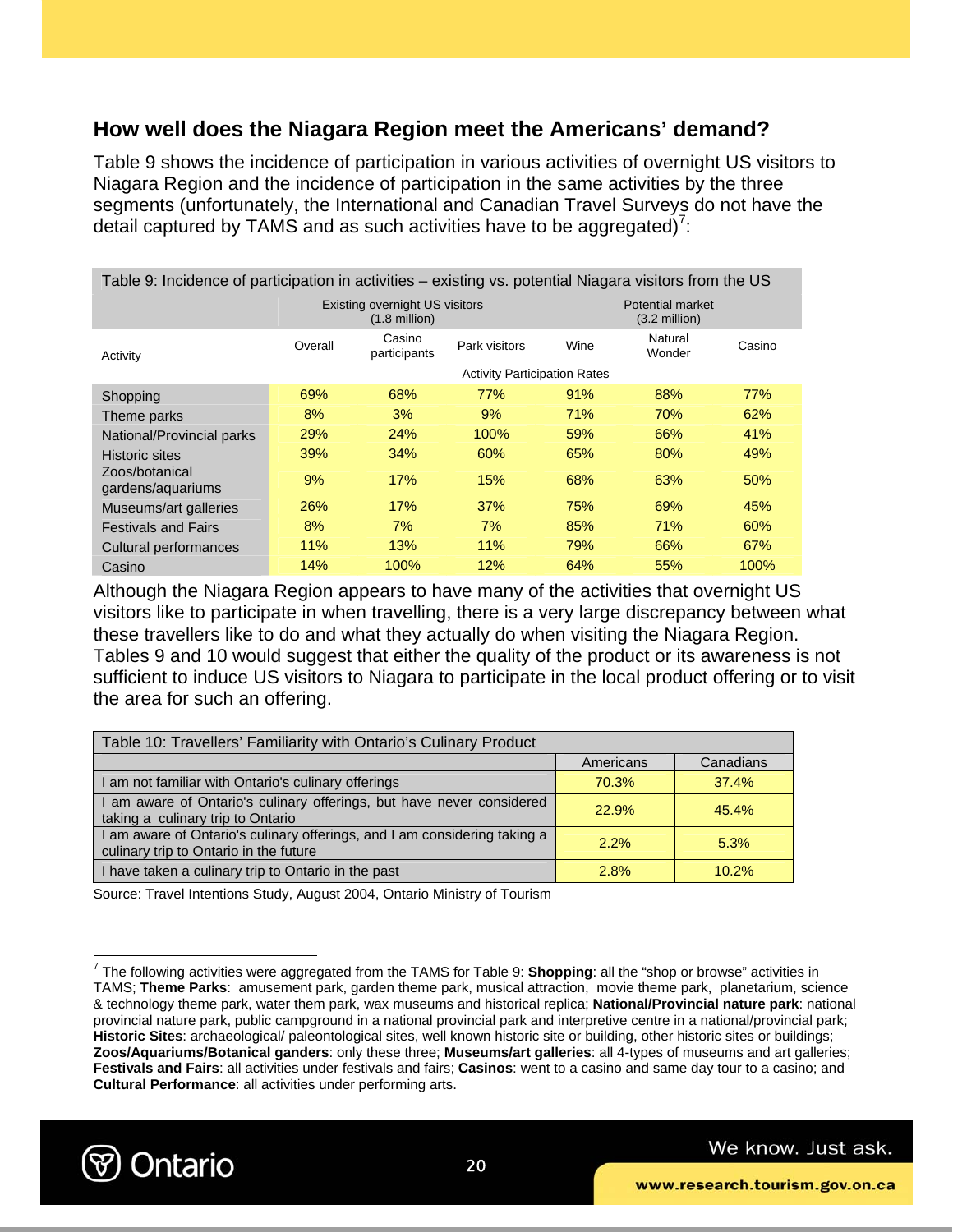Further evidence of the disconnect between what US travellers like to do and what they actually do or think they could do in the Niagara Region is provided by the Travel Intentions Study. During the February 2007 wave of this study, 47% of Americans, 60% of Ontarians and 65% of Quebec travellers indicated that they were very or fairly interested in visiting Niagara Falls over the next two years for the following reasons:

| Table 11: Reasons for being interested in visiting Niagara Falls over the<br>next two years |           |           |  |  |  |  |  |
|---------------------------------------------------------------------------------------------|-----------|-----------|--|--|--|--|--|
|                                                                                             | Americans | Canadians |  |  |  |  |  |
| To See the Falls                                                                            | 62%       | 55%       |  |  |  |  |  |
| <b>Its Beautiful</b>                                                                        | 9%        | 4%        |  |  |  |  |  |
| I Like Niagara                                                                              | 9%        | 3%        |  |  |  |  |  |
| The Casino                                                                                  | 7%        | 19%       |  |  |  |  |  |
| To See the Sights                                                                           | 6%        | 6%        |  |  |  |  |  |
| Scenery                                                                                     | 5%        | 6%        |  |  |  |  |  |
| <b>Tourist Attractions</b>                                                                  | 3%        | 7%        |  |  |  |  |  |

And when, in the same study, American travellers were asked to provide their "must see" destinations around the world, only 0.2% of them mentioned Niagara Falls.

| Table 12: Niagara Falls' Standing as a "Must See" Destination<br><b>Mentions Of Niagara Falls Among Residents Of</b> |         |  |  |  |  |
|----------------------------------------------------------------------------------------------------------------------|---------|--|--|--|--|
| <b>US Near Market</b>                                                                                                | 0.2%    |  |  |  |  |
| Buffalo/New York/Syracuse/ Rochester                                                                                 | $0.0\%$ |  |  |  |  |
| <b>US Mid market</b>                                                                                                 | 0.4%    |  |  |  |  |
| <b>Overall US market</b>                                                                                             | 0.3%    |  |  |  |  |
| Canadian Market                                                                                                      | በ 6%    |  |  |  |  |

What the preceding analysis appears to show is that the Niagara Region suffers from an awareness and/or quality problem as a destination overall, and as a supplier of specific tourism-related products. The only product that breaks through appears to be the Falls and as such it should be the Falls that act as the centerpiece of a much broader package of travellers experiences.

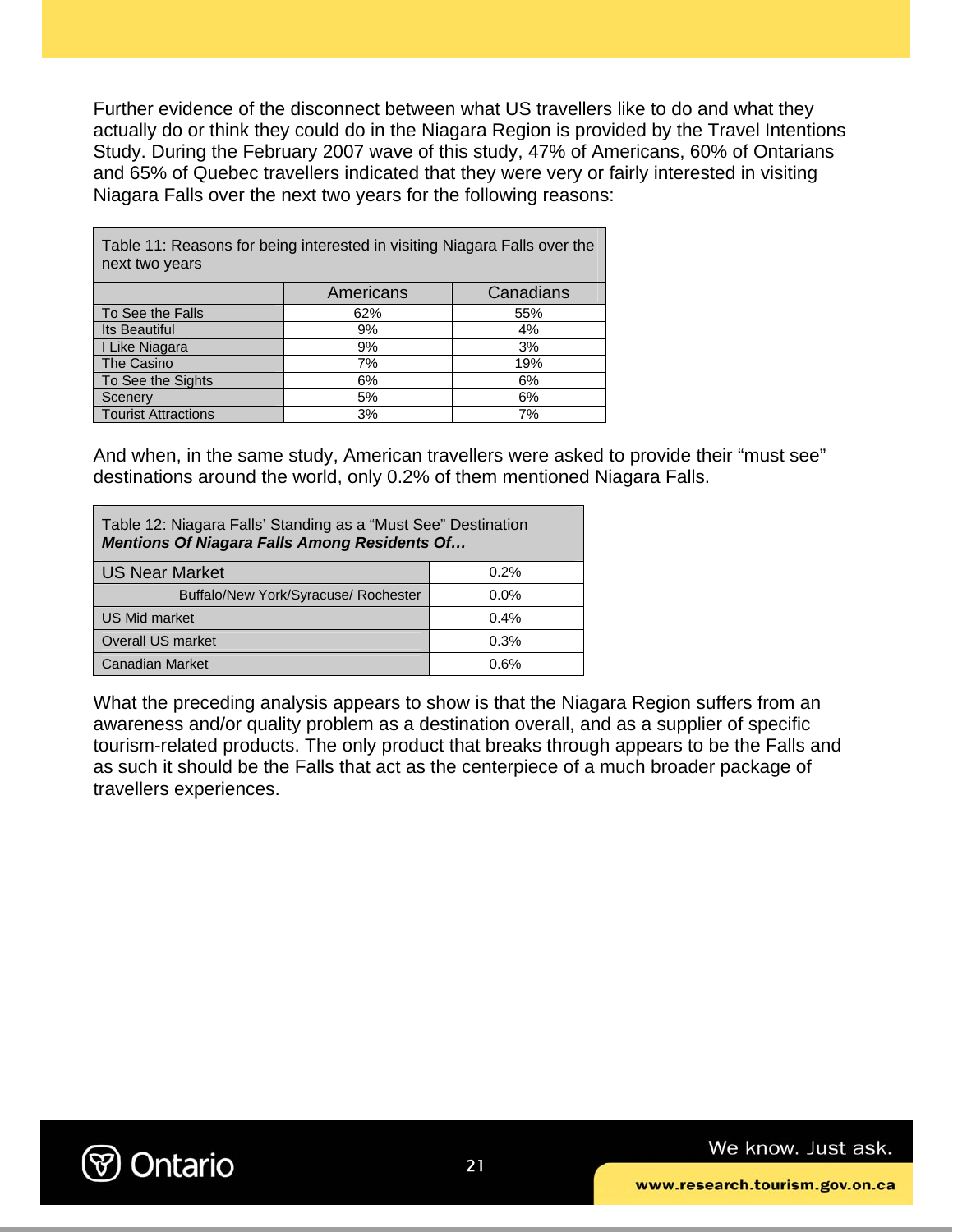### *Product Development*

#### *The bricks and mortar of the tourism product*

Putting all of the above together, here is a pictorial representation of a product strategy for the Niagara Region for the US market.



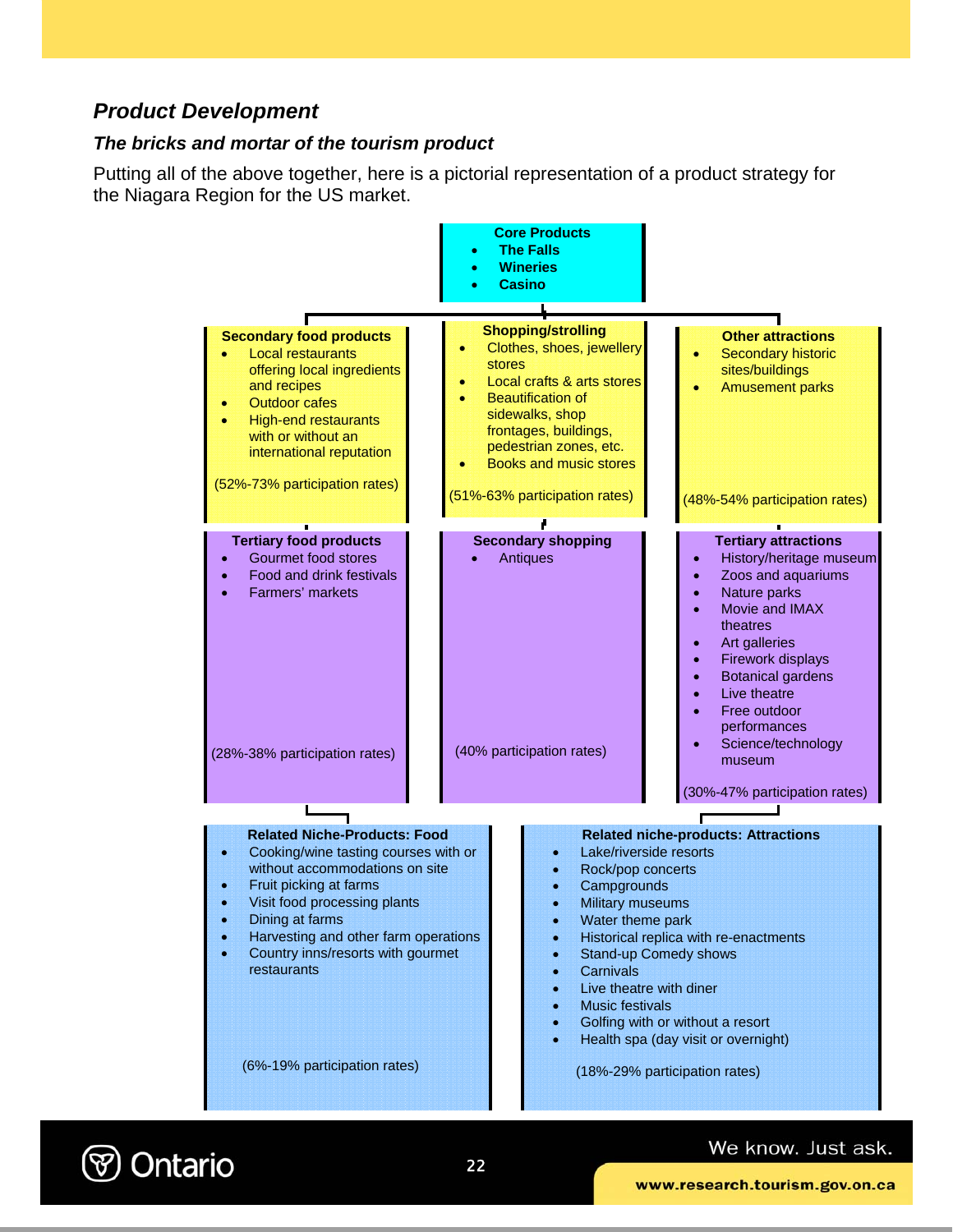### *Infrastructure and the softer stuff*

Apart from the bricks and mortar, however, the quality, scale and awareness of existing products in Niagara will need to be addressed and improved.

The proposed product strategy could also form the basis of a branding exercise since it is the various products and the related 'softer stuff' that form the dimensions of a destination's brand.

In terms of the softer stuff, Table 13 shows that Niagara's opportunity set expects that the destination should have certain "qualitative" dimensions and provide certain psychological "returns".

### **Traveller Expectations**

The American travellers that make up Niagara's opportunity set are looking for destinations that:

- Offer lots of things for adults to do;
- Are hassle-free; and
- That allows them to relax and take a break.

Table 13: Expectations and benefits sought from a pleasure destination (% of travellers)

| <b>Segment</b>               | What is <b>highly important</b> to them when choosing a pleasure destination?                                                                                                                                                                                                         |
|------------------------------|---------------------------------------------------------------------------------------------------------------------------------------------------------------------------------------------------------------------------------------------------------------------------------------|
| <b>Total Opportunity Set</b> | <b>Primary importance</b><br>Feeling safe at the destination (76%)<br>Lots of things for adults to do (69%)<br>2.<br>Convenient access by car (55%)<br>3.<br>No health concerns at the destination (52%)<br>4.<br>Availability of mid-range accommodation (37%)<br>5.                 |
| <b>Segment</b>               | What are the highly important benefits sought for pleasure travel?                                                                                                                                                                                                                    |
| <b>Total Opportunity Set</b> | <b>Primary importance</b><br>Get a break from the day-to-day environment (77%)<br>Relax and relieve stress (75%)<br>2.<br>Create lasting memories (73%)<br>3.<br>To see or do something new and different (70%)<br>4.<br>Enrich relationship with spouse/partner/children (62%)<br>5. |

### **Challenges**

Niagara Falls has limited "shielding" from the effects that are impeding overnight travel in virtually all of Ontario. According to the Travel Intentions Survey, these are some of the issues that the Niagara Region will also need to address:

- Passport requirements this is the most significant issue that would make Americans less inclined to visit Ontario;
- The rising Canadian dollar;
- Awareness, variety and quality issue "I have been there before" (Canadians 55%, Americans 34%) and "Not interested in visiting Niagara Falls" (Canadians 21%, Americans 21%)

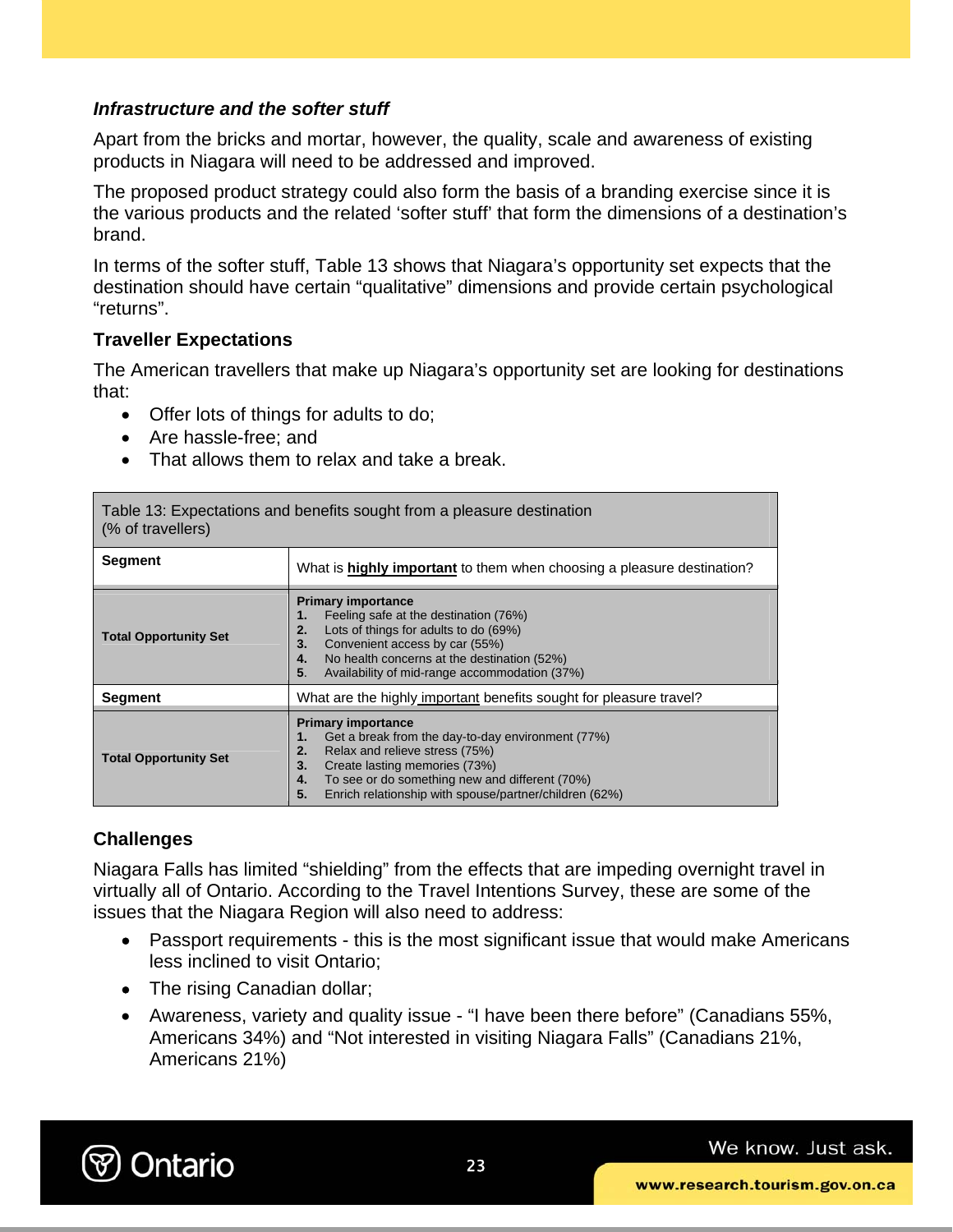### **Transportation**

Finally, there is the issue of transportation that is central to tourism.

- Difficulties crossing the border will discourage some US visitors from visiting Ontario (1.1% of all American travellers mention this as an issue in February of 2007, but 2.3% in August of 2004 when traffic jams are more acute).
- According to a recent study by the Ontario Ministry of Tourism (Ontario's Tourism Outlook, June 2007), same-day visits by Ontarians in Ontario may decline by as much as 4.8% in 2011 due to increased traffic on provincial highways. Highway volumes in Ontario have increased by 40% since 1990, and are projected to increase by another 7% by 2011. Since most of these traffic volumes occur in the horseshoe area, it will affect not only the Niagara Region's same-day traffic from Ontario but also the US traffic across the border. Eventually, as travellers become aware of the problem it may also affect overnight trips of a short duration.
- In 2005 (International Travel Survey), 44% of all US visitors who entered Canada through one of the Niagara ports for an overnight trip visited places other than the Niagara Region while 3.4% of the overnight US visitors who entered Canada through Pearson International Airport visited the Niagara Region. As such, traffic on provincial highways in the horseshoe area affects Niagara as well as other parts of Ontario.
- A related issue around highway traffic and same-day visitors is that these visitors are necessary to keep some of the area attractions profitable and, as such, they "crosssubsidize" overnight travellers who are looking for "lots of things to do". In light of this, same-day travellers cannot be ignored in a product strategy.

| Table 14: Projected Future Growth |             |             |  |  |  |
|-----------------------------------|-------------|-------------|--|--|--|
| Segment                           | 2015        | 2025        |  |  |  |
| <b>Total Opportunity Segment</b>  | 3.3 million | 3.5 million |  |  |  |
| Wine                              | 1.1 million | 1.2 million |  |  |  |
| Natural Wonder                    | 2.0 million | 2.1 million |  |  |  |
| Casino                            | 841,000     | 858,000     |  |  |  |

### **Projections for 2015 and 2025: US Market**

Overall, a slight to moderate increase in the total opportunity segment is expected in 2015 and 2025 over current levels (3% and 9%, respectively). The wine segment is expected to grow the most in 2015 and 2025 (10% and 20%, respectively over current levels), followed by the natural wonder segment (5% and 11%, respectively) and the casino segment (2% and 4%, respectively).

Table 15 highlights the implications the projections for 2015 and 2025 would have on the Niagara Region's product strategy in the future. Those activities which show declining or increasing levels of interest as well as those which could be considered as emerging interests relative to current 2006 levels are indicated.

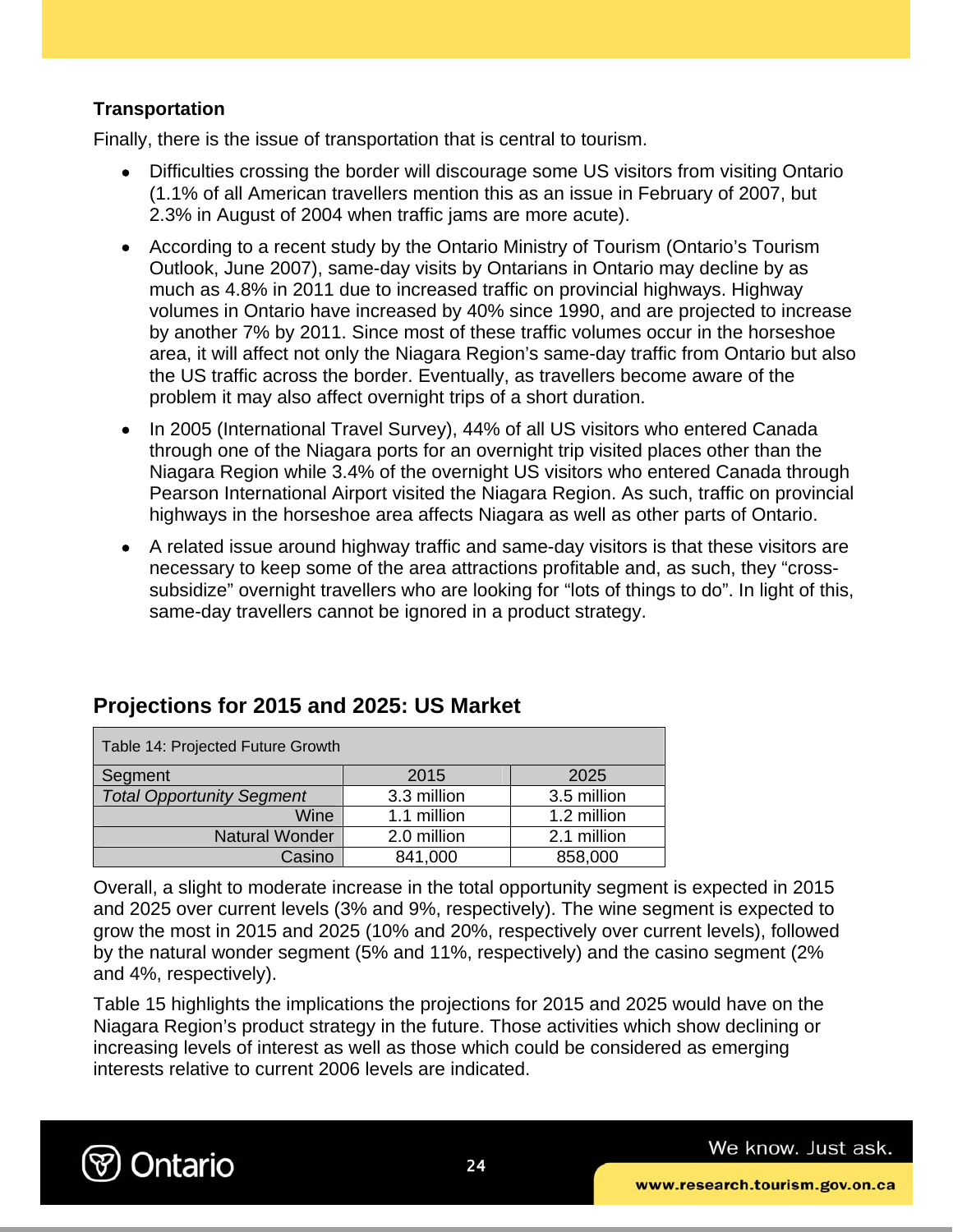| Table 15: Growth of Specific Supplementary Products                               |                  |                   |                   |  |  |  |
|-----------------------------------------------------------------------------------|------------------|-------------------|-------------------|--|--|--|
|                                                                                   | 2006             | 2015 over<br>2006 | 2025 over<br>2006 |  |  |  |
| <b>Total</b>                                                                      | 3.2 million      | 3%                | 9%                |  |  |  |
| <b>Wine</b>                                                                       | 1.0 million      | 10%               | 20%               |  |  |  |
| <b>Natural Wonder</b>                                                             | 1.9 million      | 5%                | 11%               |  |  |  |
| Casino                                                                            | 822,000          | 2%                | 4%                |  |  |  |
| <b>Food-Related Products</b>                                                      |                  | Rate of change    | Rate of change    |  |  |  |
| Local restaurants offering local ingredients and recipes                          | 2,334            | 2%                | 8%                |  |  |  |
| <b>Outdoor cafes</b>                                                              | 1,671            | 3%                | 7%                |  |  |  |
| High-end restaurants with or without an international reputation                  | 1,658            | 2%                | 9%                |  |  |  |
| Farmers' markets                                                                  | 1,210            | 3%                | 10%               |  |  |  |
| Gourmet food stores                                                               | 1,100            | $1\%$             | 8%                |  |  |  |
| Food and drink festivals                                                          | 879              | 3%                | 11%               |  |  |  |
| Fruit picking at farms                                                            | 552              | 3%                | $-1%$             |  |  |  |
| <b>Visit food processing plants</b>                                               | 507              | 6%                | 12%               |  |  |  |
| Dining at farms                                                                   | 298              | 14%               | 10%               |  |  |  |
| Country inns/resorts with gourmet restaurants                                     | 255              | 2%                | 11%               |  |  |  |
| Harvesting and other farm operations                                              | 200              | 11%               | 18%               |  |  |  |
| <b>Shopping/ Strolling</b>                                                        |                  | Rate of change    | Rate of change    |  |  |  |
| Cloths, shoes, jewellery stores                                                   | 2,020            | 1%                | 7%                |  |  |  |
| Beautification of sidewalks, shop frontages, buildings, pedestrian<br>zones, etc. | 1,927            | 2%                | 9%                |  |  |  |
| Local crafts & arts stores                                                        | 1,648            | 3%                | 8%                |  |  |  |
| Books and music stores                                                            | 1,641            | 2%                | 10%               |  |  |  |
| Antiques                                                                          | 1,266            | 3%                | 10%               |  |  |  |
| Greenhouse or garden centre                                                       |                  | 4%                | 11%               |  |  |  |
| <b>Other Attractions</b>                                                          |                  | Rate of           | Rate of           |  |  |  |
|                                                                                   |                  | change            | change            |  |  |  |
| Secondary historic sites/buildings                                                | 1,710            | 2%                | 10%               |  |  |  |
| Amusement parks                                                                   | 1,521            | 1%                | 4%                |  |  |  |
| Nature parks                                                                      | 1,492            | $1\%$             | 8%                |  |  |  |
| <b>Movie theatres</b>                                                             | 1,333            | 2%                | 7%                |  |  |  |
| <b>History/heritage museum</b>                                                    | 1,255            | 2%                | 12%               |  |  |  |
| Zoos                                                                              | 1,210            | 3%                | 7%                |  |  |  |
| Aquariums                                                                         | 1,173            | 2%                | 7%                |  |  |  |
| <b>Art galleries</b>                                                              | 1,171            | $-1%$             | 6%                |  |  |  |
| Firework displays                                                                 | 1,084            | 3%                | 7%                |  |  |  |
| <b>Botanical gardens</b>                                                          | 1,053            | 0%                | 11%               |  |  |  |
| <b>Live theatre</b>                                                               | 1,012            | 4%                | 12%               |  |  |  |
| Free outdoor performances in a park setting                                       | 992              | 2%                | 13%               |  |  |  |
| <b>Imax Theatres</b>                                                              | 989              | 5%                | 12%               |  |  |  |
| Science/technology museum                                                         | 948              | 3%                | 11%               |  |  |  |
| Lakeside/riverside resorts                                                        | 910              | 3%                | 11%               |  |  |  |
| Rock/pop concerts                                                                 | 850              | $-5%$             | $-3%$             |  |  |  |
| Campgrounds                                                                       | 835              | 5%                | 11%               |  |  |  |
| Military museums                                                                  | 805              | 3%                | 11%               |  |  |  |
| Water theme park                                                                  | 789              | 5%                | 7%                |  |  |  |
| Historical replica with re-enactments                                             | 765              | 4%                | 10%               |  |  |  |
| Stand-up Comedy shows                                                             | $\overline{714}$ | $0\%$             | 8%                |  |  |  |
| Carnivals                                                                         | 644              | 5%                | 7%                |  |  |  |
| Live theatre with diner                                                           | 626              | 3%                | 13%               |  |  |  |
| <b>Music festivals</b>                                                            | 583              | 3%                | 12%               |  |  |  |
| Golfing with or without a resort                                                  | 561              | $-7%$             | $-2%$             |  |  |  |
| Health spa (day visit or overnight stay)                                          | 279              | $\sim$            | $\blacksquare$    |  |  |  |
| Mini-golf                                                                         | 650              | 3%                | $1\%$             |  |  |  |
| <b>Ethnic festivals</b>                                                           |                  | 1%                | 12%               |  |  |  |

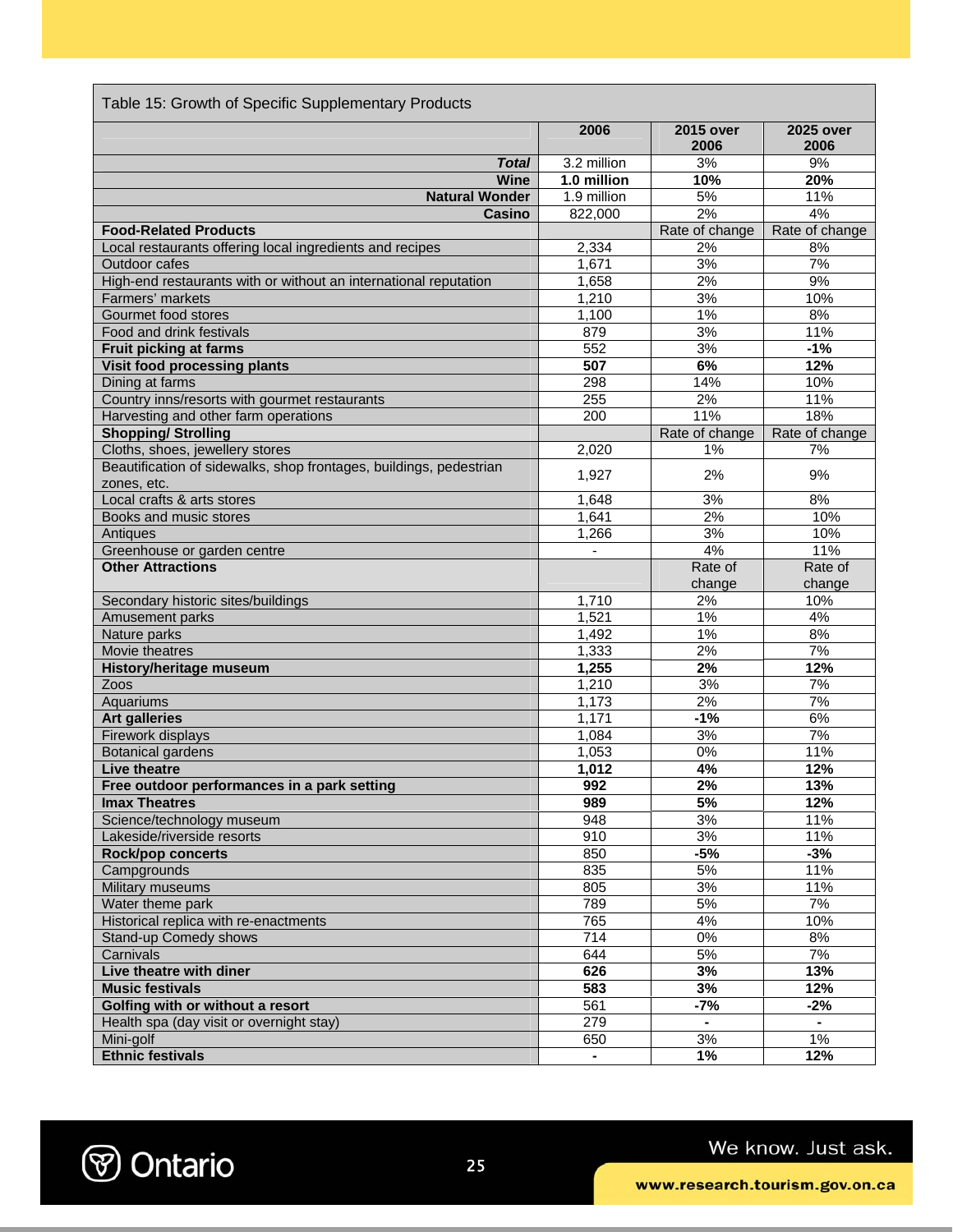# **The Ontario Market**

### **Core Activity Segments and Opportunities for Growth**

The following section focuses on the Niagara Region's second primary market – Ontario residents who travelled for an out-of-town trip of one or more nights during 2004-2005.

### *How large are these Ontario segments?*

53% of Ontario travellers, or 4.2 million Ontarians, engaged in some of the offerings intrinsic to the Niagara Region during their trips in 2004-2005.

| Table 16: Ontario's travellers who participate in Niagara's core activities while on a trip |                |                                 |               |  |  |  |  |
|---------------------------------------------------------------------------------------------|----------------|---------------------------------|---------------|--|--|--|--|
|                                                                                             | <b>Segment</b> |                                 |               |  |  |  |  |
|                                                                                             | Wine           | <b>Natural</b><br>wonder        | <b>Casino</b> |  |  |  |  |
| Number of travellers engaging in activity (000s)                                            | 1,544          | 2.025                           | 2,567         |  |  |  |  |
| As % of total Ontario travellers                                                            | 19%            | 25%                             | 32%           |  |  |  |  |
|                                                                                             |                | Interaction with other segments |               |  |  |  |  |
| Wine-related activities                                                                     | 100%           | 32%                             | 26%           |  |  |  |  |
| Natural wonder activity                                                                     | 42%            | 100%                            | 35%           |  |  |  |  |
| Casino related activities                                                                   | 44%            | 44%                             | 100%          |  |  |  |  |

Table 16 shows the size of each of these three segments and their interaction with each other. Relative to the other two segments, the casino segment is the largest segment, accounting for 32% of all Ontario travellers.

Similar to their American counterparts, a large proportion of Ontarians who engage in winerelated activities and who visit natural wonders also engage in casino-related activities (44% of the wine segment and 42% of the natural wonder segment). Conversely, the casino segment is less dedicated to wine and natural wonder activities (26% and 35%, respectively).

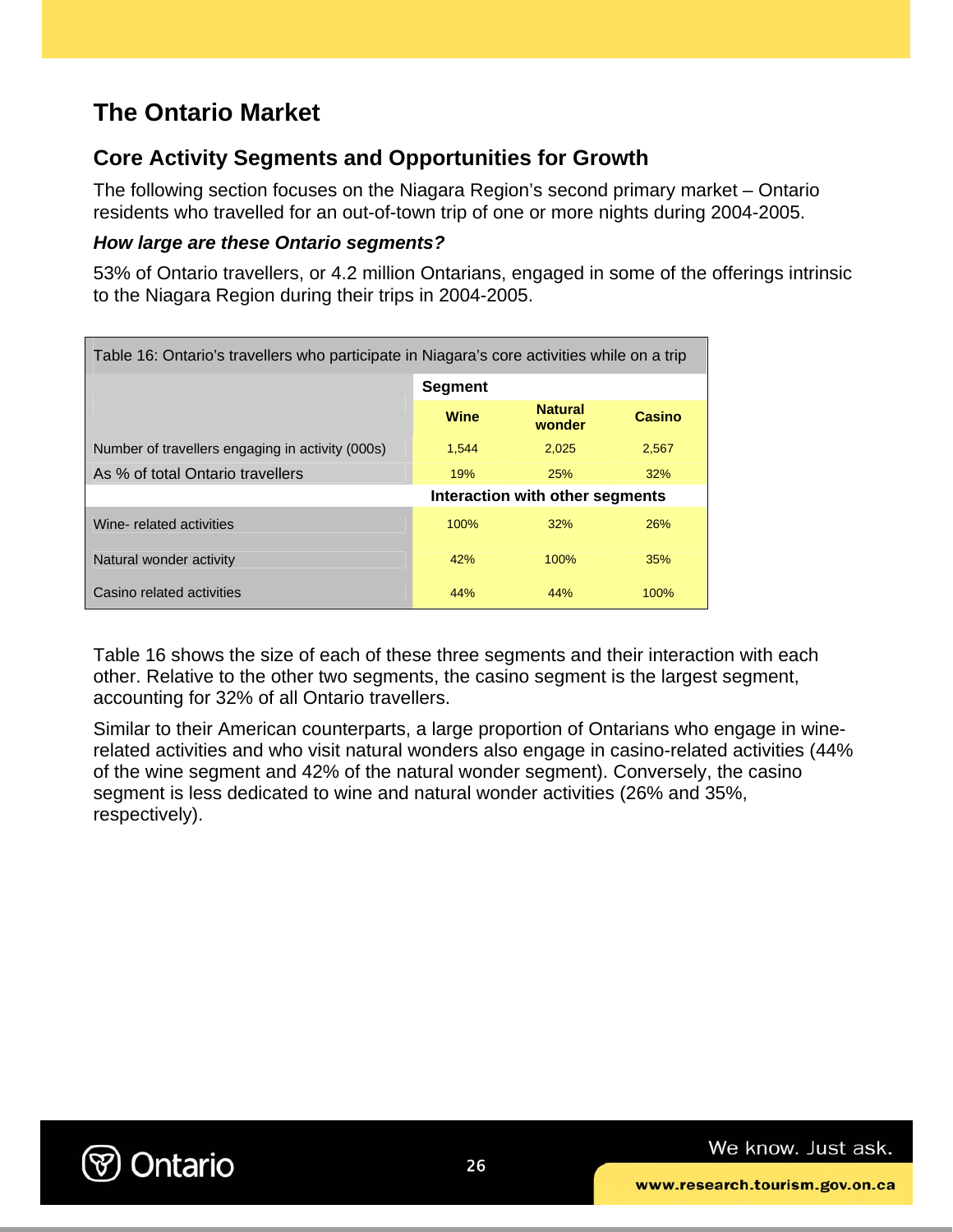### *Are these activities trip motivators for Ontario travellers?*

While 4.2 million Ontario travellers engaged in some of the primary segment activities, only 15% of them, or 1.3 million Ontario travellers, reported that participating in these primary activities intrinsic offerings of the Niagara Region were the main reason for taking some of their trips in  $2004-2005$ .

| Table 17: Percent of Ontario's travellers for whom an activity available in the<br>Niagara Region was the main reason for taking some trips |            |                                     |            |  |  |  |  |  |
|---------------------------------------------------------------------------------------------------------------------------------------------|------------|-------------------------------------|------------|--|--|--|--|--|
| <b>Segment</b>                                                                                                                              |            |                                     |            |  |  |  |  |  |
| <b>Natural</b><br><b>Wine</b><br>Casino<br>wonder                                                                                           |            |                                     |            |  |  |  |  |  |
| Number of travellers engaging in<br>activity as a main reason (000s)                                                                        | 294        | 595                                 | 597        |  |  |  |  |  |
| As % of total Ontario travellers<br>who participated in activity                                                                            | 19%        | <b>29%</b>                          | <b>23%</b> |  |  |  |  |  |
|                                                                                                                                             |            | Interaction with the other segments |            |  |  |  |  |  |
| Wine-related activities                                                                                                                     | 100%       | 12%                                 | 11%        |  |  |  |  |  |
| Natural wonder activity                                                                                                                     | 24%        | 100%                                | 22%        |  |  |  |  |  |
| Casino-related activities                                                                                                                   | <b>23%</b> | 22%                                 | $100\%$    |  |  |  |  |  |

Table 17 shows that the natural wonder segment had the highest percentage of Ontario travellers who indicated that the activity was the main for taking at least one of their trips during 2004-2005 (29%).

• The Ontario wine segment had the highest percentage of travellers also travelling for the main reason of viewing natural wonders and going to casinos (24% and 23%, respectively).

 $8$  Travellers who participated in a same-day winery tour or same-day casino tour were excluded from the wine and casino motivation segments. Unfortunately, TAMS does not capture whether or not these activities acted as trip motivators.



 $\overline{a}$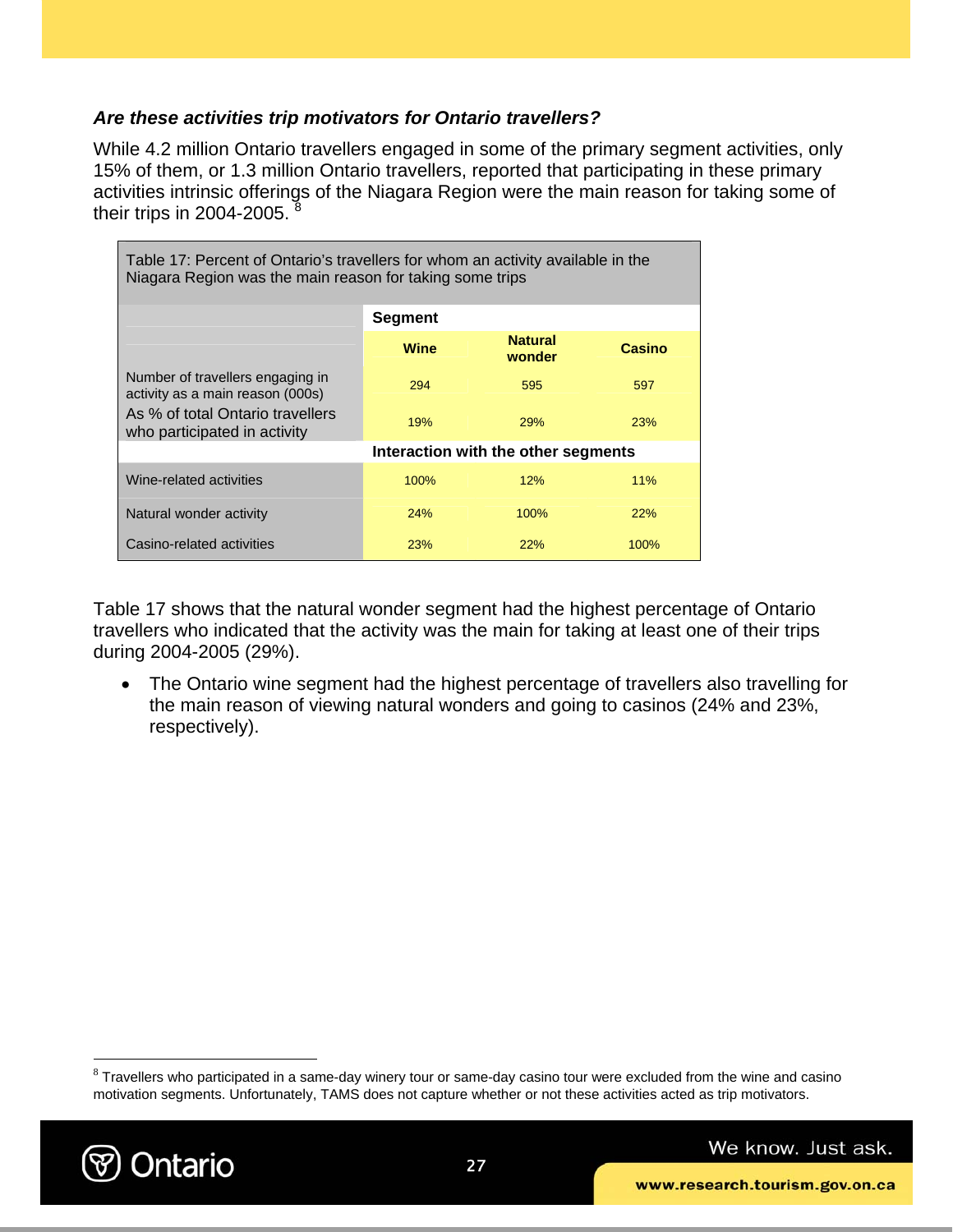### **Potential Opportunity Segments for Niagara**

As with US market, an additional level of segmentation was undertaken since not all of the travellers who enjoy the type of activities that the Niagara Region has to offer necessarily constitute Niagara's potential market.

Consider a portion of Ontario's wine segment for example – approximately 19% of Ontario residents who were motivated to take trips for wine-related activities indicated they find Ontario unappealing or only somewhat appealing as a travel destination (1% and 18%, respectively). This market of travellers is more likely to substitute Ontario for other destinations, whereas those travellers who indicated Ontario is very appealing are more likely to travel within the province.

Therefore, in order to focus more specifically on the portion of the segments described in the previous section that represent the growth opportunities for the Niagara Region, the following additional criteria were imposed:

- Motivation to travel;
- Destination appeal :
- Willingness to travel; and
- Importance of destination choice.

Table 18 shows the number of Ontarians who meet each of the criteria set out above. The opportunity sets defined were further divided into those who had travelled in Ontario and those who did not, as these two groups of travellers would most likely require different strategies, especially from a marketing point of view.

| Table 18: Criteria for developing Niagara's opportunity set (000)                                                                              |                                                         |                                                       |        |                                                       |                          |        |  |
|------------------------------------------------------------------------------------------------------------------------------------------------|---------------------------------------------------------|-------------------------------------------------------|--------|-------------------------------------------------------|--------------------------|--------|--|
|                                                                                                                                                | Travelled in Ontario in past 2 years<br>$(1.1$ million) |                                                       |        | Not travelled to Ontario in past 2 years<br>(112,000) |                          |        |  |
| Ontario travellers for whom one of Niagara's                                                                                                   | Wine                                                    | <b>Natural</b><br>Wonder                              | Casino | Wine                                                  | <b>Natural</b><br>Wonder | Casino |  |
| core activities was a main reason for taking at<br>least one trip anywhere in the world<br>$(1.2 \text{ million})$                             | 271                                                     | 556                                                   | 532    | 22                                                    | 38                       | 65     |  |
| Ontario travellers for whom Ontario is a very<br>appealing travel destination<br>(scores 8,9 or 10 out of a 10 point scale)<br>$(5.3$ million) | Travelled in Ontario in past 2<br>years (4.6 million)   |                                                       |        | Not travelled to Ontario in past 2<br>years (714,000) |                          |        |  |
|                                                                                                                                                | 214                                                     | 416                                                   | 403    | 18                                                    | 20                       | 28     |  |
| Ontario travellers for whom there were many                                                                                                    | Travelled in Ontario in past 2<br>years (4.4 million)   |                                                       |        | Not travelled to Ontario in past 2<br>years (610,000) |                          |        |  |
| good reasons to travel to Ontario (5.0 million)                                                                                                | 193                                                     | 421                                                   | 365    | 18                                                    | 22                       | 29     |  |
| Ontario travellers for whom choice of<br>destination is very or extremely important to                                                         |                                                         | Travelled in Ontario in past 2<br>years (4.2 million) |        | Not travelled to Ontario in past 2<br>years (896,000) |                          |        |  |
| them (5.1 million)                                                                                                                             | 191                                                     | 397                                                   | 344    | 20                                                    | 27                       | 50     |  |

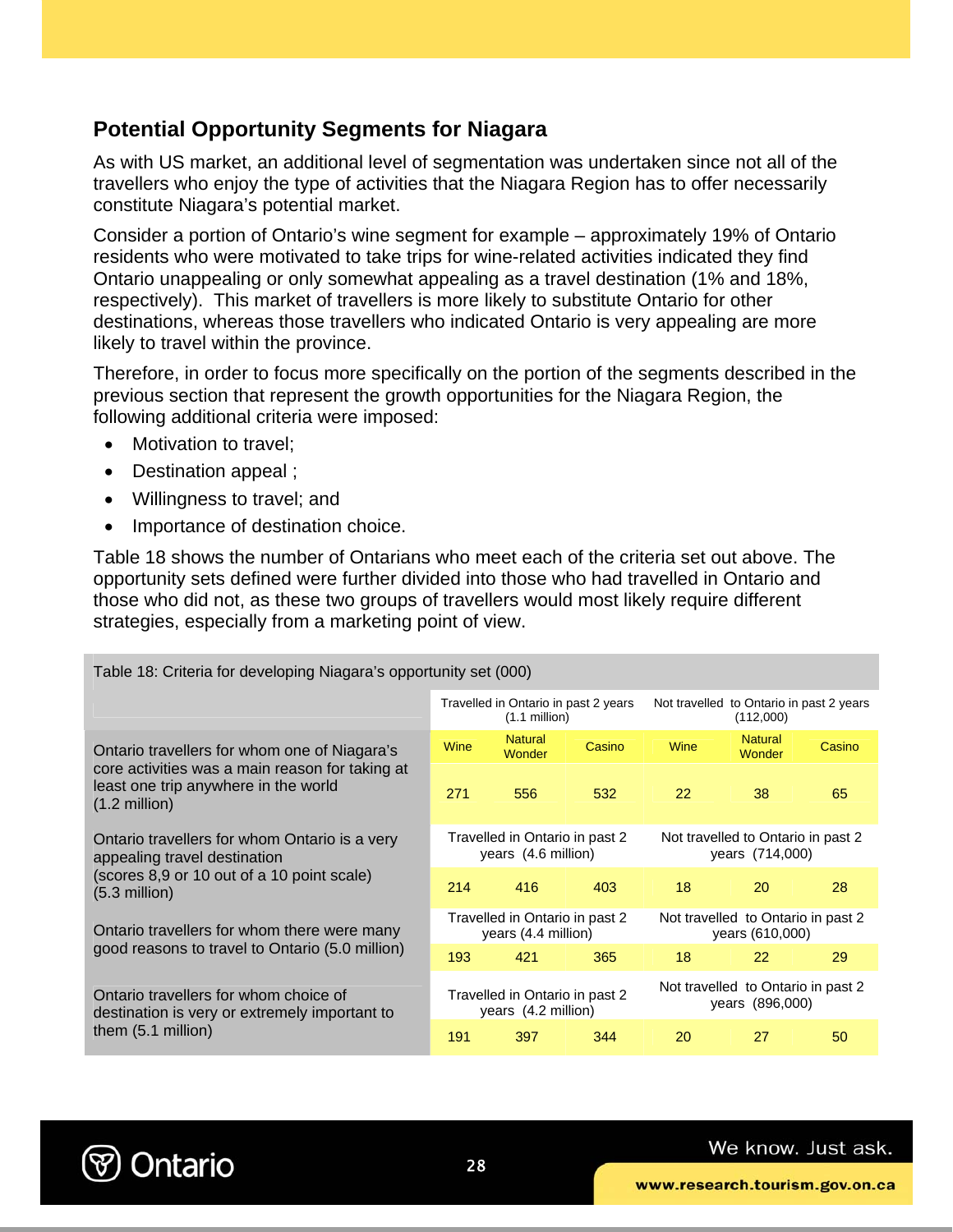Applying all the above filters to the earlier wine, natural wonder and casino segments, provides us with Niagara's potential opportunity set within Ontario. The segment comprises a total of 525,000 Ontario travellers.

| Table 19: Place of Residence for Ontario opportunity set for Niagara Region (525,000 travellers) |       |                                                   |        |      |                                                      |        |  |
|--------------------------------------------------------------------------------------------------|-------|---------------------------------------------------|--------|------|------------------------------------------------------|--------|--|
|                                                                                                  |       | Travelled in Ontario in past 2 years<br>(484,000) |        |      | Not travelled in Ontario in past 2<br>years (41,000) |        |  |
| Top 10 Places of Residence                                                                       | Wine  | Natural<br>Wonder                                 | Casino | Wine | Natural<br>Wonder                                    | Casino |  |
| <b>Total (000)</b>                                                                               | 117   | 258                                               | 216    | 13   | 12                                                   | 16     |  |
| Toronto                                                                                          | 46%   | 33%                                               | 40%    | 71%  | 43%                                                  | 55%    |  |
| <b>Other Ontario</b>                                                                             | 20%   | 26%                                               | 24%    | 28%  | 17%                                                  | 23%    |  |
| <b>Hamilton</b>                                                                                  | 8%    | 7%                                                | 9%     |      | $2\%$                                                | 4%     |  |
| Ottawa                                                                                           | 6%    | 8%                                                | 7%     | 2%   | 5%                                                   | 12%    |  |
| London                                                                                           | 5%    | 5%                                                | $4\%$  |      |                                                      | 2%     |  |
| Oshawa                                                                                           | 5%    | 5%                                                | 6%     |      |                                                      |        |  |
| Windsor                                                                                          | 4%    | 4%                                                |        |      |                                                      |        |  |
| Kitchener                                                                                        | 3%    | 4%                                                | 3%     |      | 33%                                                  | 5%     |  |
| St. Catharines-Niagara                                                                           | $1\%$ | ٠                                                 | 3%     |      |                                                      |        |  |
| Kingston                                                                                         | 1%    | 3%                                                | 2%     |      |                                                      |        |  |
| <b>Greater Sudbury</b>                                                                           |       | 2%                                                | 1%     |      |                                                      |        |  |

Table 19 shows top 10 places of residence for these travellers.

The primary markets for the Niagara Region are Toronto and "Other Ontario" (which specifically excludes the municipalities of Ottawa, Kingston, Toronto, Hamilton, St. Catharines-Niagara, Kitchener, London, Windsor, Greater Sudbury and Thunder Bay.)

Of the 525,000 Ontario travellers, or 6% of all Ontario travellers, identified as the total opportunity set for the Niagara Region, 484,000 (or 92%) have visited Ontario. The natural wonder segment is the largest segment of the total opportunity set for those who travel in Ontario and the casino segment is the largest segment for the non-visiting group.

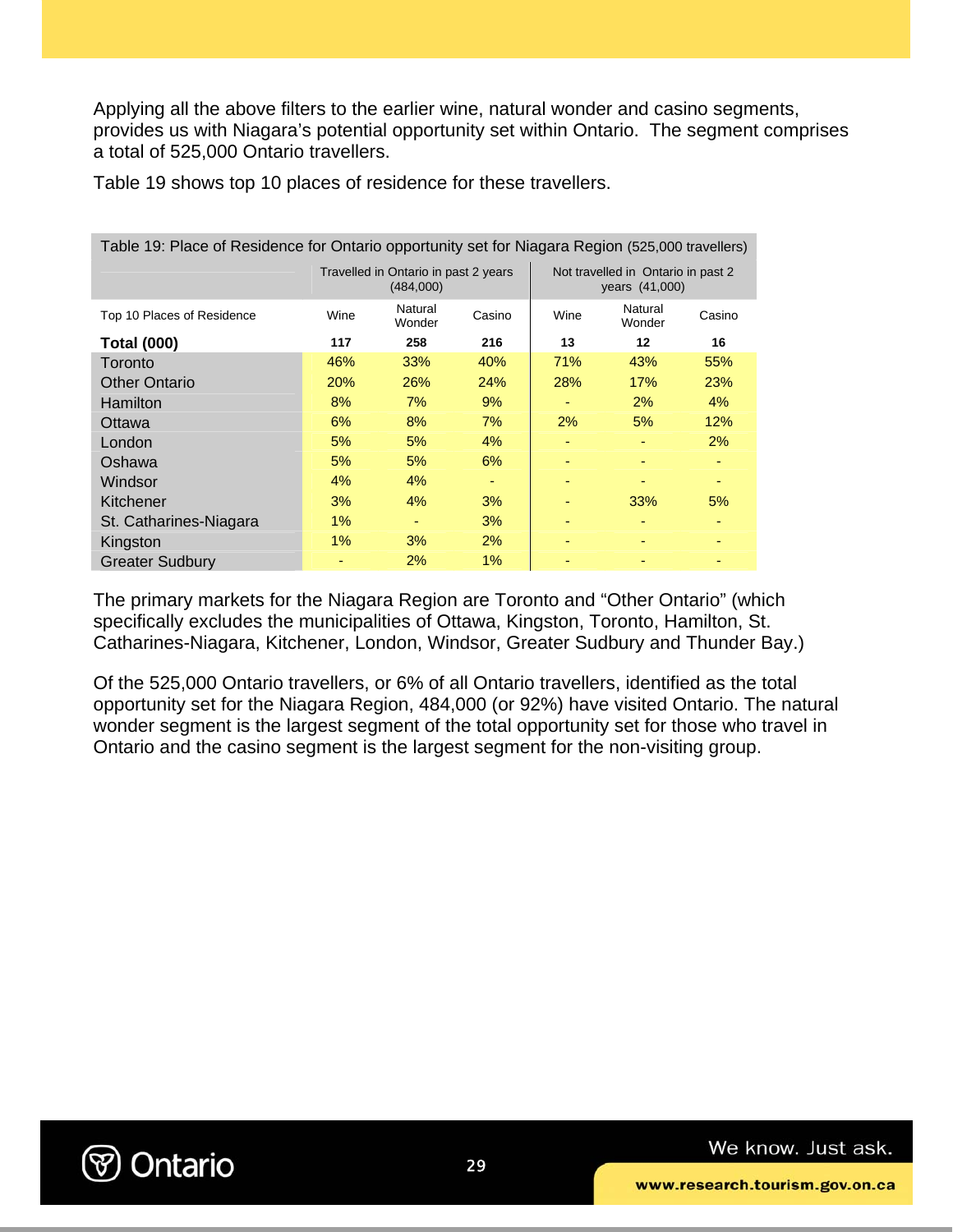### *What other key activities do these segments engage in?*

|                                            | years (484,000) | Travelled in Ontario in past 2 |        | Not travelled in Ontario in past 2<br>years (41,000) |                   |        |
|--------------------------------------------|-----------------|--------------------------------|--------|------------------------------------------------------|-------------------|--------|
| Activities participated in                 | Wine            | Natural<br>Wonder              | Casino | Wine                                                 | Natural<br>Wonder | Casino |
| Visited well known natural 'wonders'       |                 | 100%                           |        |                                                      | 100%              |        |
| Strolled city observe bldgs & architecture | 69%             | 77%                            |        |                                                      |                   |        |
| Restaurants - local ingredients/recipes    | 67%             | 71%                            | 58%    | 53%                                                  | 93%               |        |
| Visited known historic sites/ buildings    |                 | 69%                            |        | 51%                                                  | 54%               |        |
| Shop/browse bookstores or music stores     |                 | 67%                            |        |                                                      |                   |        |
| Shop/browse clothing, shoes, jewellery     | 66%             | 66%                            | 70%    | 69%                                                  | 95%               | 54%    |
| Shop local arts-crafts studio/exhibition   | 58%             | 61%                            |        | 51%                                                  |                   |        |
| Went to local outdoor cafes                | 54%             | 56%                            |        |                                                      | 61%               |        |
| Nature park                                |                 | 55%                            |        |                                                      |                   |        |
| Visited other historic                     |                 | 54%                            |        |                                                      |                   |        |
| sites/monuments/buildings                  |                 |                                | ٠      |                                                      |                   |        |
| Went to casino(s)                          |                 | 52%                            | 100%   | 34%                                                  | 67%               | 100%   |
| Sunbathing/sitting on beach                | 58%             | 51%                            | 55%    |                                                      |                   |        |
| Swimming in lakes                          |                 | 51%                            | 50%    |                                                      | ٠                 |        |
| Visited museum- general history/heritage   |                 | 51%                            |        | 54%                                                  |                   |        |
| Visited wineries for day tastings          | 95%             |                                |        | 100%                                                 |                   |        |
| Attended ethnic festivals                  |                 | ۰                              | ۰      | 73%                                                  |                   |        |
| Swimming in oceans                         |                 |                                |        | 61%                                                  |                   |        |
| Golfing- played occasionally               |                 |                                |        | 53%                                                  |                   |        |
| Stayed in lakeside/riverside resort        |                 |                                |        | 53%                                                  |                   |        |
| Visited amusement parks                    |                 |                                |        | 50%                                                  |                   |        |
| Visited botanical gardens                  |                 |                                |        |                                                      | 54%               |        |
| Attended classical or symphony concerts    |                 |                                |        |                                                      | 52%               |        |
| Went fruit picking at farms/open fields    |                 |                                |        |                                                      |                   | 52%    |

Table 20: Top activities for each of the Niagara segments (incidence of participation 50% plus)

Listed below are the top 5 other activities (other than the segments' primary activities) for each of the Niagara segments:

- **Wine segmen**t: strolling around a city to see buildings and architecture; restaurants offering local ingredients and recipes; shopping for arts and crafts; shopping for clothing, shoes and jewellery; and sunbathing/sitting on a beach.
- **Natural wonder segment:** strolling around a city to see buildings and architecture, restaurants offering local ingredients and recipes, visited known historic sites/ buildings; shopping for clothing, shoes and jewellery; and shopping for books and music.
- **Casino segment:** restaurants offering local ingredients and recipes; shopping for clothing, shoes and jewellery; sunbathing/ sitting on a beach and swimming in lakes.

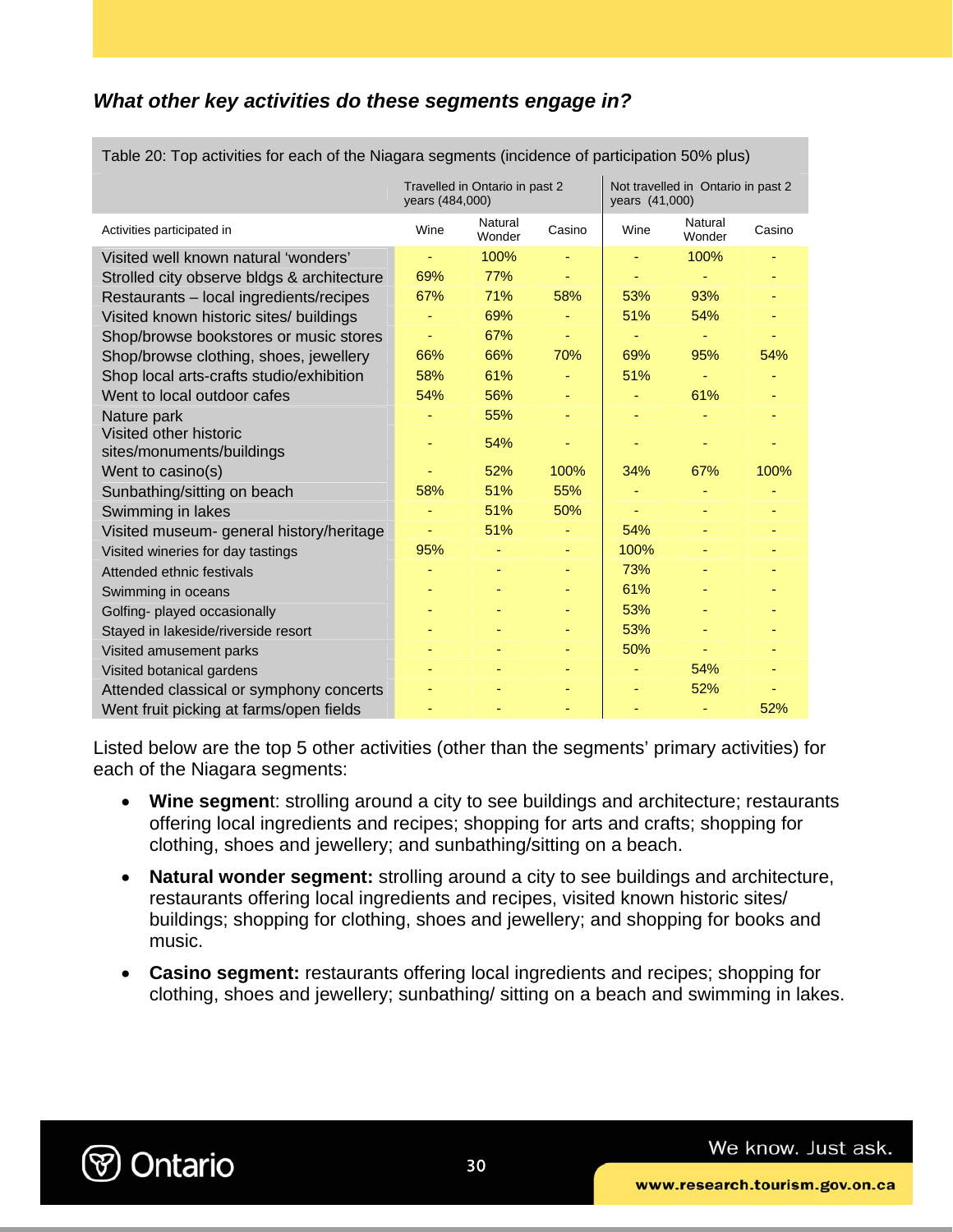### *Other complementary products*

Since food-related activities appear to be of significant interest for these segments, Table 21 below shows other food-related activities that could be considered as complementary tourism products in the Niagara Region's product strategy:

| Table 21: Complementary food-related activities (incidence of participation between 20-50%) |            |                                      |            |                                                      |                |        |  |
|---------------------------------------------------------------------------------------------|------------|--------------------------------------|------------|------------------------------------------------------|----------------|--------|--|
|                                                                                             | (484,000)  | Travelled in Ontario in past 2 years |            | Not travelled in Ontario in past 2 years<br>(41,000) |                |        |  |
| Activities participated in                                                                  | Wine       | Natural Wonder                       | Casino     | Wine                                                 | Natural Wonder | Casino |  |
| Dining in other high-end<br>restaurants                                                     | 41%        | 47%                                  | 37%        | 39%                                                  | 36%            |        |  |
| Dining in restaurants with an<br>international reputation                                   | 37%        | 39%                                  | 23%        | 46%                                                  |                | 20%    |  |
| Shop/browse gourmet food stores                                                             | 33%        | 28%                                  | 23%        | 40%                                                  | 33%            | 21%    |  |
| Attending farmers markets/country<br>fairs                                                  | 48%        | 45%                                  | 33%        |                                                      | 20%            | ۰      |  |
| Live theatre with dinner                                                                    |            |                                      |            | 48%                                                  |                |        |  |
| Food/drink festivals                                                                        | 21%        | $\overline{\phantom{0}}$             | ٠          | 39%                                                  |                |        |  |
| Fruit picking at farms                                                                      | <b>23%</b> | 20%                                  | <b>20%</b> |                                                      |                |        |  |

The wine segment is the primary target for these food-related activities; however, all three segments that have travelled in Ontario are also important secondary targets. Shopping or browsing for gourmet foods appeals to all segments, followed closely by dining in other highend restaurants and dining in restaurants with an international reputation.

Significantly, the travellers in the wine segment that had not travelled to Ontario showed significant interest in most of the food-related activities listed. This group would certainly merit further investigation given their interest in wine and food-related activities and their positive predisposition to Ontario to determine why they have not taken any overnight trips in their own province.

In terms of other complementary products in the area of festivals, fairs and attractions, Tables 22 and 23 suggest that the casino segment that has not travelled in Ontario is very specialized and activity-focused when they travel. They are less likely to engage in other forms of activities, whereas the wine and natural wonder segments are more flexible in the types of activities they participate in.

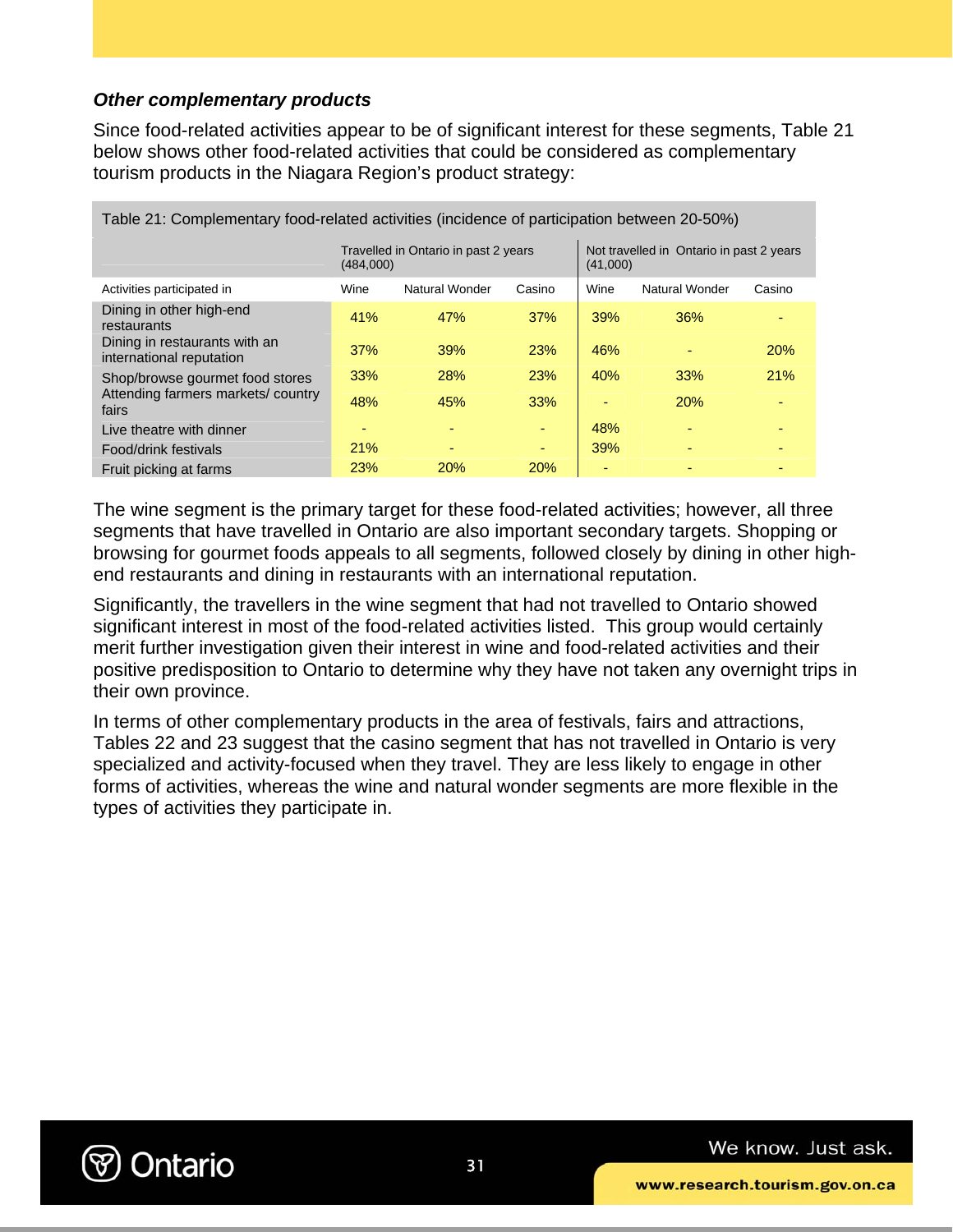Table 22: Additional activities related to festivals, fairs and performances

|                                        | (484,000) | Travelled in Ontario in past 2 years |        | Not travelled in Ontario in past 2 years<br>(41,000) |                   |        |
|----------------------------------------|-----------|--------------------------------------|--------|------------------------------------------------------|-------------------|--------|
| Activities participated in             | Wine      | Natural<br>Wonder                    | Casino | Wine                                                 | Natural<br>Wonder | Casino |
| <b>Ballet/Other Dance Performances</b> | 15%       | 16%                                  | 11%    | 35%                                                  | 39%               |        |
| Classical/Symphony Concert             | 13%       | 12%                                  | $7\%$  | 37%                                                  | 52%               | ٠      |
| <b>Free Outdoor Performances</b>       | 31%       | 27%                                  | 23%    | 12%                                                  | 38%               | 33%    |
| <b>Jazz Concert</b>                    | 12%       | 12%                                  | 10%    | 35%                                                  | ٠                 | ٠      |
| Rock & Roll/Popular Concert            | 21%       | 27%                                  | 30%    | ٠                                                    | 14%               | ٠      |
| Stand-Up Comedy/Variety Shows          | 18%       | 17%                                  | 14%    | 35%                                                  | 10%               | 7%     |
| Circus                                 | 6%        | 7%                                   | 4%     | 10%                                                  | ٠                 |        |
| Carnivals                              | 8%        | 9%                                   | 17%    | 35%                                                  | 10%               | ۰      |
| <b>Music Festivals</b>                 | 18%       | 16%                                  | 11%    |                                                      | 38%               | 24%    |
| <b>Theatre Festivals</b>               | 15%       | 12%                                  | 8%     | ٠                                                    | ٠                 | ٠      |
| Farmers' Markets/ Country Fair         | 48%       | 45%                                  | 33%    | ٠                                                    | 20%               | ٠      |
| <b>Exhibition Or Fairs</b>             | 21%       | 26%                                  | 17%    | 21%                                                  | ٠                 |        |
| Food / Drink Festivals                 | 21%       | 16%                                  | 19%    | 38%                                                  | 11%               | 21%    |
| <b>Ethnic Festivals</b>                | 7%        | 15%                                  | 15%    | 73%                                                  | 10%               | ٠      |
| <b>Firework Displays</b>               | 22%       | 33%                                  | 25%    |                                                      | 13%               | 10%    |
| <b>Hot Air Balloon Festivals</b>       |           |                                      |        |                                                      |                   |        |

#### Table 23: Additional activities related to attractions

|                                            | Travelled in Ontario in past 2 years<br>(484,000) |                   |        | Not travelled in Ontario in past 2 years<br>(41,000) |                |        |  |
|--------------------------------------------|---------------------------------------------------|-------------------|--------|------------------------------------------------------|----------------|--------|--|
| Activities participated in                 | Wine                                              | Natural<br>Wonder | Casino | Wine                                                 | Natural Wonder | Casino |  |
| <b>Botanical Gardens</b>                   | 27%                                               | 35%               | 21%    |                                                      | 54%            | 7%     |  |
| Garden Theme Park                          | 8%                                                | 19%               | 11%    | 35%                                                  | 20%            | 5%     |  |
| <b>Musical Attractions</b>                 | 13%                                               | 15%               | 14%    | ٠                                                    | 6%             | 5%     |  |
| <b>Movie Theme Park</b>                    | 8%                                                | 6%                | 7%     | 35%                                                  | ٠              | 7%     |  |
| Planetarium                                | 4%                                                | 8%                | 6%     | 35%                                                  | ٠              | ٠      |  |
| Science & Technology Theme<br>Park         | 19%                                               | 21%               | 25%    | 45%                                                  | 29%            | 5%     |  |
| <b>Water Theme Park</b>                    | 16%                                               | 22%               | 17%    |                                                      |                | ٠      |  |
| Wax Museums                                | 6%                                                | 13%               | 12%    | 10%                                                  | 29%            | ۰      |  |
| Zoos                                       | 23%                                               | 28%               | 20%    | 10%                                                  | 49%            | 5%     |  |
| <b>Entertainment Farms</b>                 | 13%                                               | 15%               | 15%    |                                                      |                | ٠      |  |
| <b>Historical Replica/Re-</b><br>Enactment | 16%                                               | 31%               | 15%    | 6%                                                   | 4%             | 8%     |  |
| Museum - History/Heritage                  | 31%                                               | 50%               | 29%    | 54%                                                  | 15%            | 12%    |  |
| Museum - Science/Technology                | 19%                                               | 21%               | 13%    | 45%                                                  | 29%            |        |  |
| Museum - Military / War                    | 20%                                               | 28%               | 19%    | 10%                                                  | ٠              | 7%     |  |
| Paleo/Archaeological Sites                 | 7%                                                | 15%               | 8%     | 4%                                                   | 11%            |        |  |

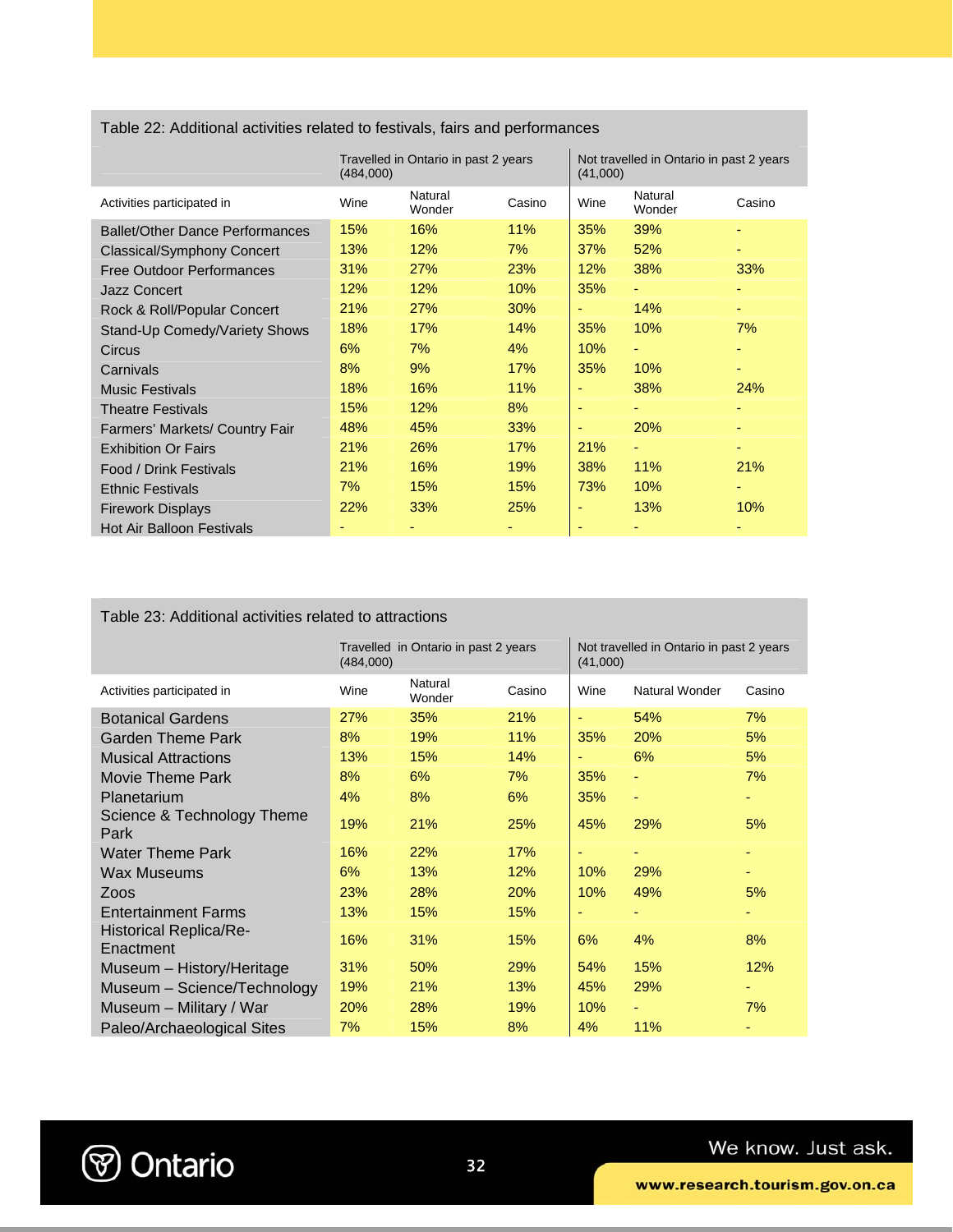### **How well does the Niagara Region meet the Ontario travellers' demand?**

The table below shows the incidence of participation in various activities of overnight Ontario visitors to the Niagara Region and the incidence of participation in the same activities among the three segments (unfortunately the International and Canadian Travel Surveys do not have the detail captured by TAMS and as such activities have to be aggregated) $9$ 

| Table 24: Incidence of participation in activities – existing vs. potential Niagara visitors from Ontario |                                                                       |                    |               |                            |                |        |  |  |
|-----------------------------------------------------------------------------------------------------------|-----------------------------------------------------------------------|--------------------|---------------|----------------------------|----------------|--------|--|--|
|                                                                                                           | <b>Existing overnight Ontario visitors</b><br>$(2.2 \text{ million})$ |                    |               | Potential market (525,000) |                |        |  |  |
| Activity                                                                                                  | Overall                                                               | Casino<br>visitors | Park visitors | Wine                       | Natural Wonder | Casino |  |  |
|                                                                                                           | <b>Activity Participation Rates</b>                                   |                    |               |                            |                |        |  |  |
| Shopping                                                                                                  | 49%                                                                   | 53%                | 49%           | 81%                        | 89%            | 78%    |  |  |
| Theme parks                                                                                               | 13%                                                                   | 8%                 | 21%           | 49%                        | 66%            | 53%    |  |  |
| National/Provincial parks                                                                                 | 11%                                                                   | 11%                | 100%          | 51%                        | 63%            | 46%    |  |  |
| <b>Historic sites</b>                                                                                     | 19%                                                                   | 21%                | 55%           | 58%                        | 65%            | 46%    |  |  |
| Zoos/botanical<br>gardens/aquariums                                                                       | 12%                                                                   | 15%                | 31%           | 42%                        | 62%            | 38%    |  |  |
| Museums/art galleries                                                                                     | 8%                                                                    | 11%                | 7%            | 57%                        | 64%            | 41%    |  |  |
| <b>Festivals and Fairs</b>                                                                                | 7%                                                                    | 7%                 | 4%            | 75%                        | 73%            | 59%    |  |  |
| Cultural performances                                                                                     | 6%                                                                    | 5%                 | 4%            | 65%                        | 68%            | 58%    |  |  |
| Casino                                                                                                    | 32%                                                                   | 100%               | 35%           | 50%                        | 54%            | 100%   |  |  |

Although the Niagara Region appears to have many of the travel products and activities that Ontarians taking overnight trips look for, there is a very large discrepancy between what these travellers do when they travel and what they actually do when visiting the Niagara Region (Table 24).

As discussed earlier with regards to the US market, the Travel Intentions Study provides further evidence that the variety, quality and/or awareness of the Niagara tourism offering is not sufficient to motivate Ontarians to visit the Region.

<sup>9</sup> The following activities were aggregated from the TAMS for Table 24: **Shopping**: all the "shop or browse" activities in TAMS; **Theme Parks**: amusement park, garden theme park, musical attraction, movie theme park, planetarium, science & technology theme park, water them park, wax museums and historical replica; **National/Provincial nature park**: national provincial nature park, public campground in a national provincial park and interpretive centre in a national/provincial park; **Historic Sites**: archeological/paleontological sites, well known historic site or building, other historic sites or buildings; **Zoos/Aquariums/Botanical gardens**: only these three; **Museums/art galleries**: all 4-types of museums and art galleries; **Festivals and Fairs**: all activities under festivals and fairs; **Casinos**: went to a casino and same day tour to a casino; and **Cultural Performance**: all activities under performing arts.



 $\overline{a}$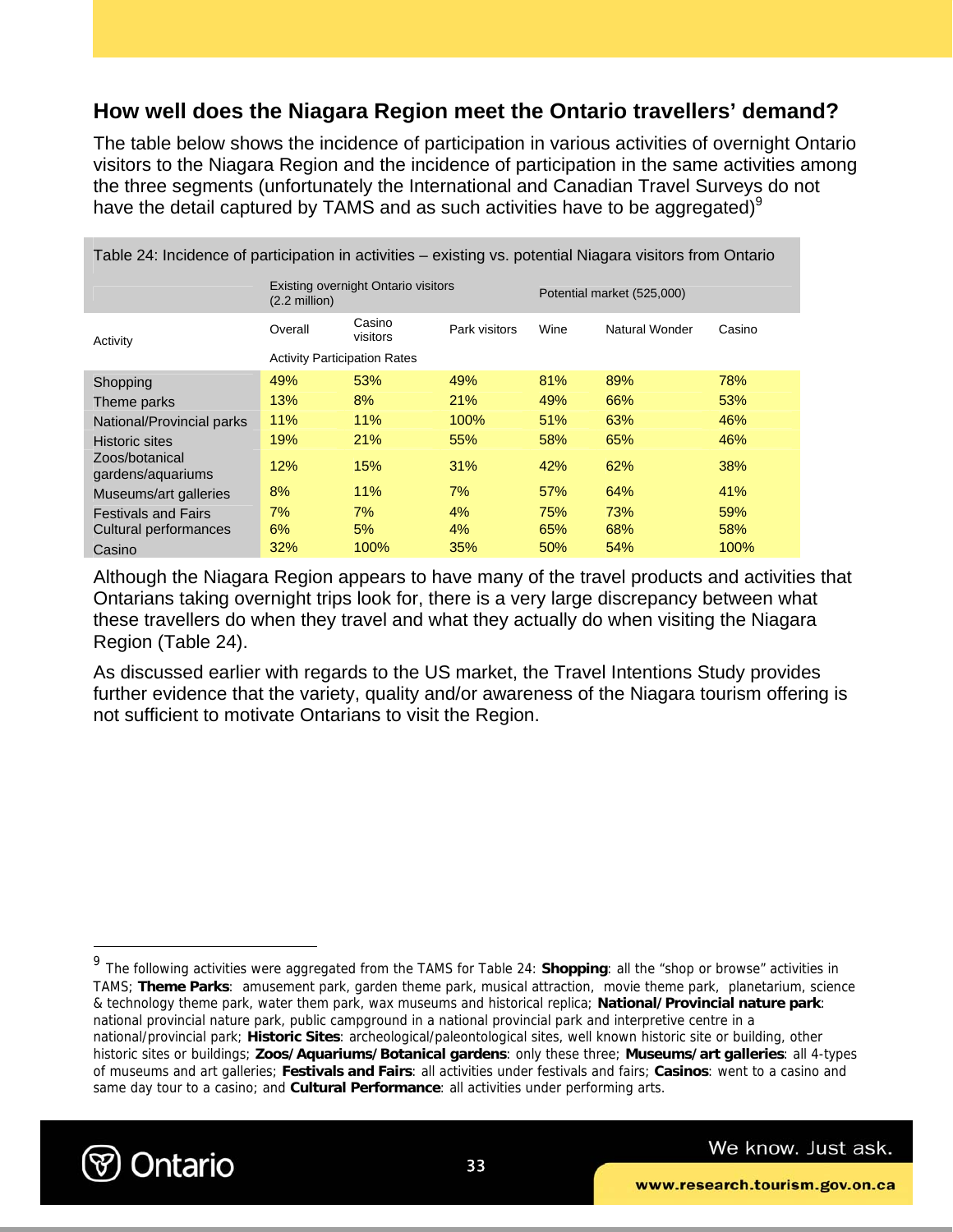### **Product Development**

### *The bricks and mortar of the tourism product*

Putting all of the above together, here is a pictorial representation of a product strategy for the Niagara Region for the Ontario market.



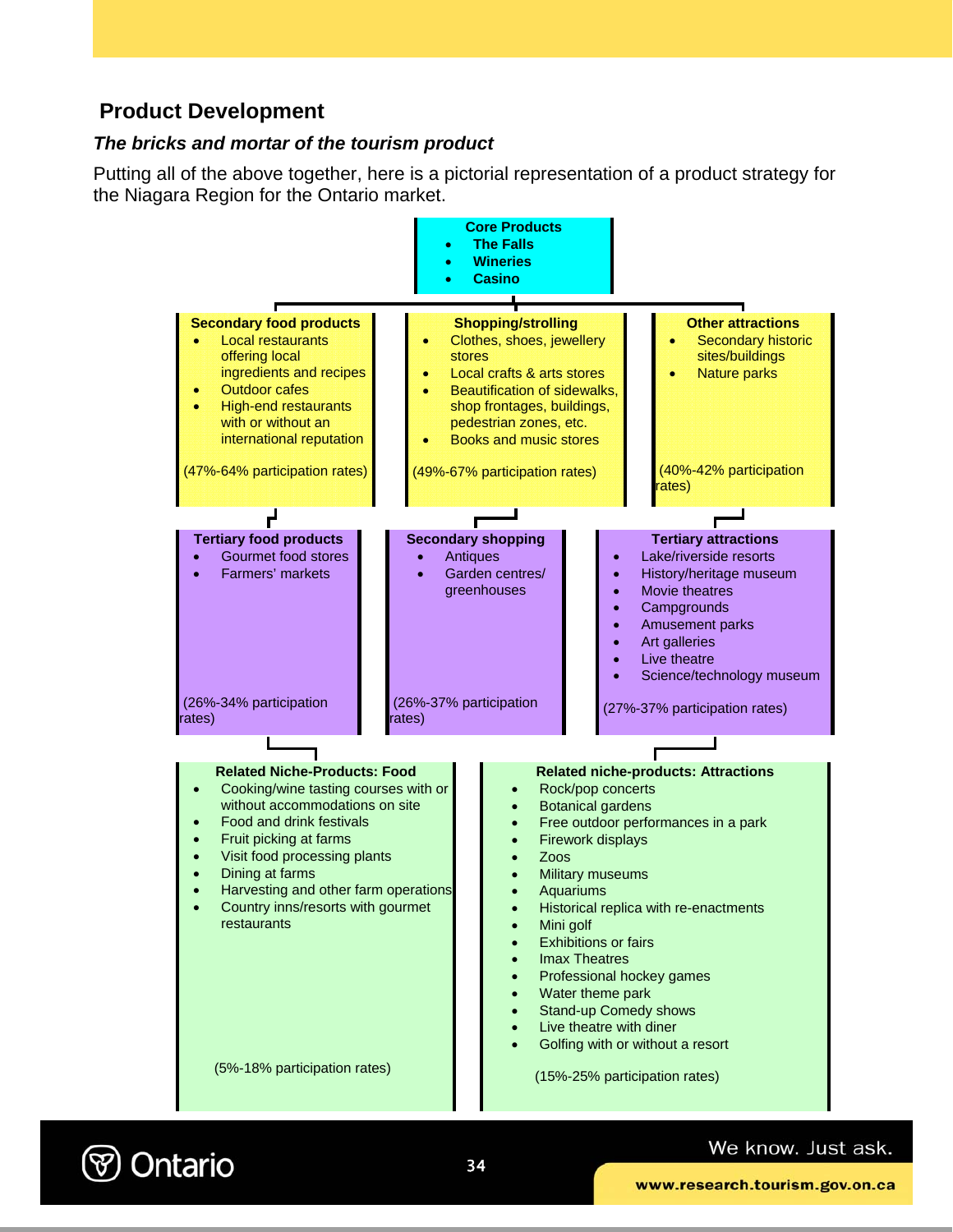### *Infrastructure and the softer stuff*

As Table 25 below shows, the Ontario market is very similar to the US market in terms of the "qualitative" dimensions that they are looking for when choosing a travel destination. The only additional dimension mentioned by Ontarians was the threat of violence and/or crime as a barrier to travel in Ontario<sup>10</sup> (6.6%). This figure is substantially higher than the corresponding figure in the US.

| Table 25: Expectations and benefits sought from a pleasure destination<br>% of travellers) |                                                                                                                                                                                                                                                                                          |  |  |  |
|--------------------------------------------------------------------------------------------|------------------------------------------------------------------------------------------------------------------------------------------------------------------------------------------------------------------------------------------------------------------------------------------|--|--|--|
| Segment                                                                                    | What is highly important about pleasure destinations?                                                                                                                                                                                                                                    |  |  |  |
| <b>Total Opportunity Set</b>                                                               | <b>Primary importance</b><br>Feeling safe at the destination (78%)<br>1.<br>Lots of things for adults to do (66%)<br>2.<br>Convenient access by car (53%)<br>3.<br>No health concerns at the destination (52%)<br>4.<br>Availability of mid-range accommodation (44%)<br>5.              |  |  |  |
| Segment                                                                                    | What are the highly important benefits sought from pleasure<br>travel?                                                                                                                                                                                                                   |  |  |  |
| <b>Total Opportunity Set</b>                                                               | <b>Primary importance</b><br>Get a break from the day-to-day environment (74%)<br>1.<br>Relax and relieve stress (74%)<br>2.<br>Create lasting memories (68%)<br>3.<br>Enrich relationship with spouse/partner/children (62%)<br>4.<br>5.<br>See or do something new and different (62%) |  |  |  |

### **Projections for 2015 and 2025: Ontario Market**

| Table 26: Projected Future Growth |         |         |  |  |  |
|-----------------------------------|---------|---------|--|--|--|
| Segment                           | 2015    | 2025    |  |  |  |
| <b>Total Opportunity Segment</b>  | 577,000 | 632,000 |  |  |  |
| Wine                              | 145,000 | 168,000 |  |  |  |
| <b>Natural Wonder</b>             | 296,000 | 315,000 |  |  |  |
| Casino                            | 232,000 | 262,000 |  |  |  |

Overall, moderate growth in the total opportunity segment is expected in 2015 and 2025 over current levels (10% and 20%, respectively). The wine segment is expected to grow the most in 2015 and 2025 over current levels (11% and 28%, respectively), followed by the natural wonder segment (10% and 17%, respectively) and the casino segment (5% and 13%, respectively).

Table 27 highlights the implications the projections for 2015 and 2025 would have on the Niagara Region's tourism product strategy for the Ontario market. Those activities which show declining or increasing levels of interest as well as those which could be considered emerging interests relative to current 2006 levels are indicated.

<sup>10</sup> Travel Intentions Survey, February 2007.



 $\overline{a}$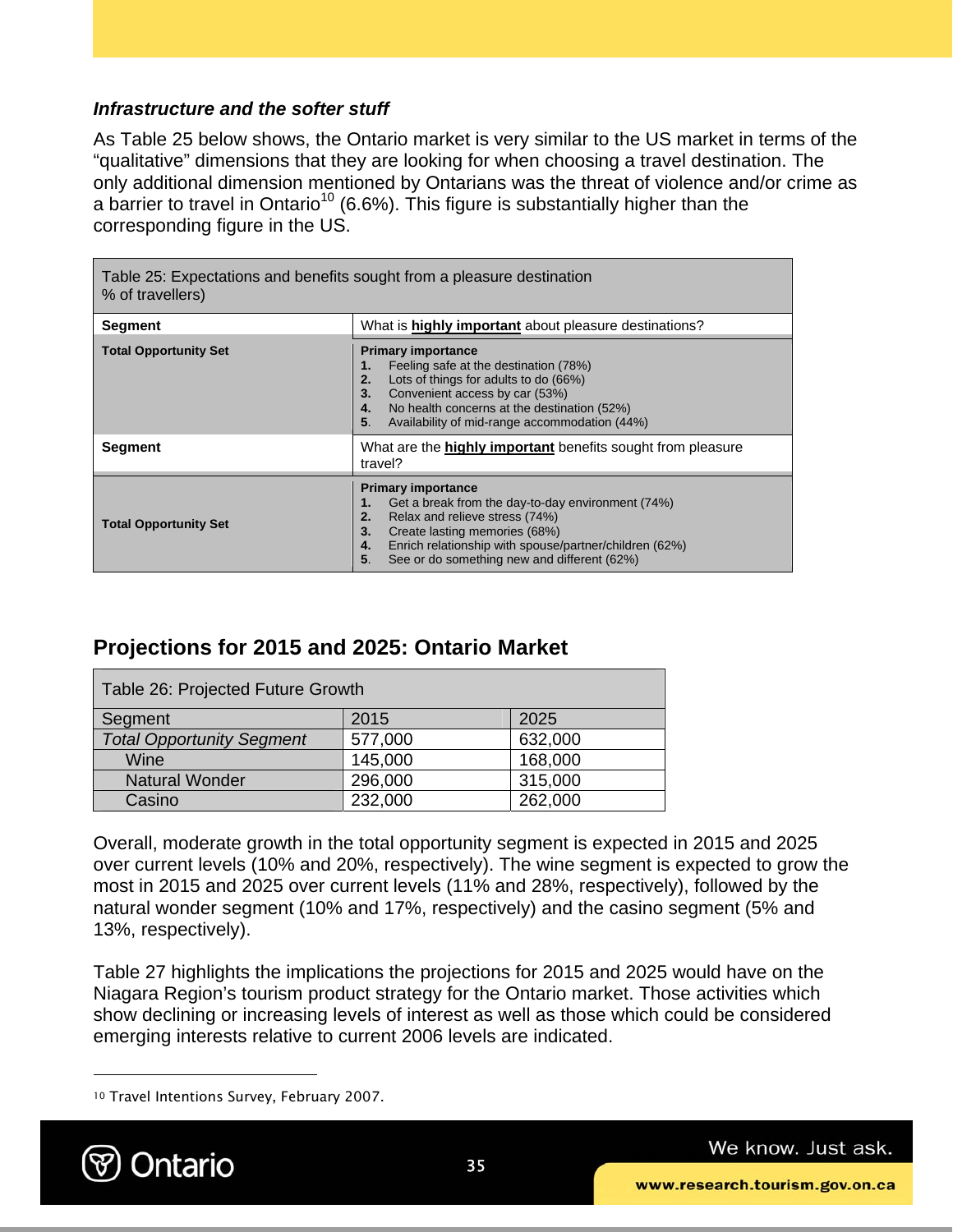| Table 27: Growth of Supplementary Products                          |                       |                                |                                |
|---------------------------------------------------------------------|-----------------------|--------------------------------|--------------------------------|
|                                                                     | 2006                  | 2015 over 2006                 | 2025 over 2006                 |
| <b>Total</b>                                                        | 525,000               | 10%                            | 20%                            |
| <b>Wine</b>                                                         | 131,000               | 11%                            | 28%                            |
| <b>Natural Wonder</b>                                               | 270,000               | 10%                            | 17%                            |
| <b>Casino</b>                                                       | 232,000               | 5%                             | 13%                            |
| <b>Food-Related Products</b>                                        |                       | Rate of change                 | Rate of                        |
| Local restaurants offering local ingredients and recipes            | 335                   | 9%                             | change<br>19%                  |
| High-end restaurants with or without an international<br>reputation | 260                   | 6%                             | 16%                            |
| Outdoor cafes                                                       | 245                   | 8%                             | 16%                            |
| Farmers' markets                                                    | 178                   | 5%                             | 14%                            |
| <b>Gourmet food stores</b>                                          | $\frac{1}{136}$       | 11%                            | 27%                            |
| Fruit picking at farms                                              | 94                    | 1%                             | 3%                             |
| <b>Food and drink festivals</b>                                     | 86                    | $-9%$                          | $-9%$                          |
| Visit food processing plants                                        | 58                    | $-1%$                          | 4%                             |
| Country inns/resorts with gourmet restaurants                       | 48                    | 4%                             | 2%                             |
| <b>Dining at farms</b>                                              | 28                    | 18%                            | 21%                            |
| Harvesting and other farm operations                                | 26                    | $-11%$                         | $-21%$                         |
| <b>Shopping/ Strolling</b>                                          |                       | Rate of change                 | Rate of change                 |
| Cloths, shoes, jewellery stores                                     |                       |                                |                                |
| Beautification of sidewalks, shop frontages, buildings,             | 351                   | 8%                             | 17%                            |
| pedestrian zones, etc.                                              | 310                   | 9%                             | 17%                            |
| <b>Local crafts &amp; arts stores</b>                               | 260                   | 10%                            | 28%                            |
| <b>Books and music stores</b>                                       | 282                   | 9%                             | 22%                            |
| Antiques                                                            | 195                   | 7%                             | 20%                            |
| Greenhouse or garden centre                                         | 134                   | 12%                            | 18%                            |
| <b>Other Attractions</b>                                            |                       | Rate of change                 | Rate of change                 |
| Nature parks                                                        | $\overline{218}$      | 8%                             | 15%                            |
| Secondary historic sites/buildings                                  | 210                   | 5%                             | 8%                             |
| Lakeside/riverside resorts                                          | 195                   | 3%                             | 14%                            |
| History/heritage museum                                             | 192                   | 9%                             | 20%                            |
| Movie theatres                                                      | 185                   | 4%                             | 9%                             |
| Campgrounds                                                         | 172                   | 6%                             | 3%                             |
| <b>Amusement parks</b>                                              | 169                   | 0%                             | $-4%$                          |
| <b>Art</b> galleries                                                | 167                   | 7%                             | 13%                            |
| <b>Live theatre</b>                                                 | 158                   | 13%                            | 28%                            |
| Science/technology museum                                           | 141                   | 8%                             | 11%                            |
| Rock/pop concerts                                                   | 130                   | 1%                             | 6%                             |
| Botanical gardens                                                   | 129                   | 11%                            | 18%                            |
| Free outdoor performances in a park setting                         | 128                   | 1%                             | 7%                             |
| <b>Firework displays</b>                                            | 120                   | $-3%$                          | $-10%$                         |
| Zoos                                                                |                       |                                | 9%                             |
|                                                                     |                       |                                |                                |
|                                                                     | 117                   | 5%                             |                                |
| Golfing with or without a resort                                    | 108                   | 13%                            | 24%                            |
| Aquariums                                                           | 105                   | 11%                            | 6%                             |
| <b>Military museums</b>                                             | 105                   | 6%                             | $1\%$                          |
| <b>Historical replica with re-enactments</b>                        | 103                   | 5%                             | 22%                            |
| Mini-golf                                                           | 98                    | $-2\%$                         | $\overline{\mathbf{x}}$        |
| Imax Theatres                                                       | $\overline{91}$       | 5%                             | 18%                            |
| <b>Stand-up Comedy shows</b>                                        | 80                    | 9%                             | 30%                            |
| Health spa (day visit or overnight stay)                            | 80                    | $5%$                           | X                              |
| Science and technology theme park                                   | 80                    | X                              | χ                              |
| Water theme park<br>Live theatre with diner                         | $\overline{78}$<br>77 | $\overline{\mathbf{x}}$<br>16% | $\overline{\mathbf{X}}$<br>32% |

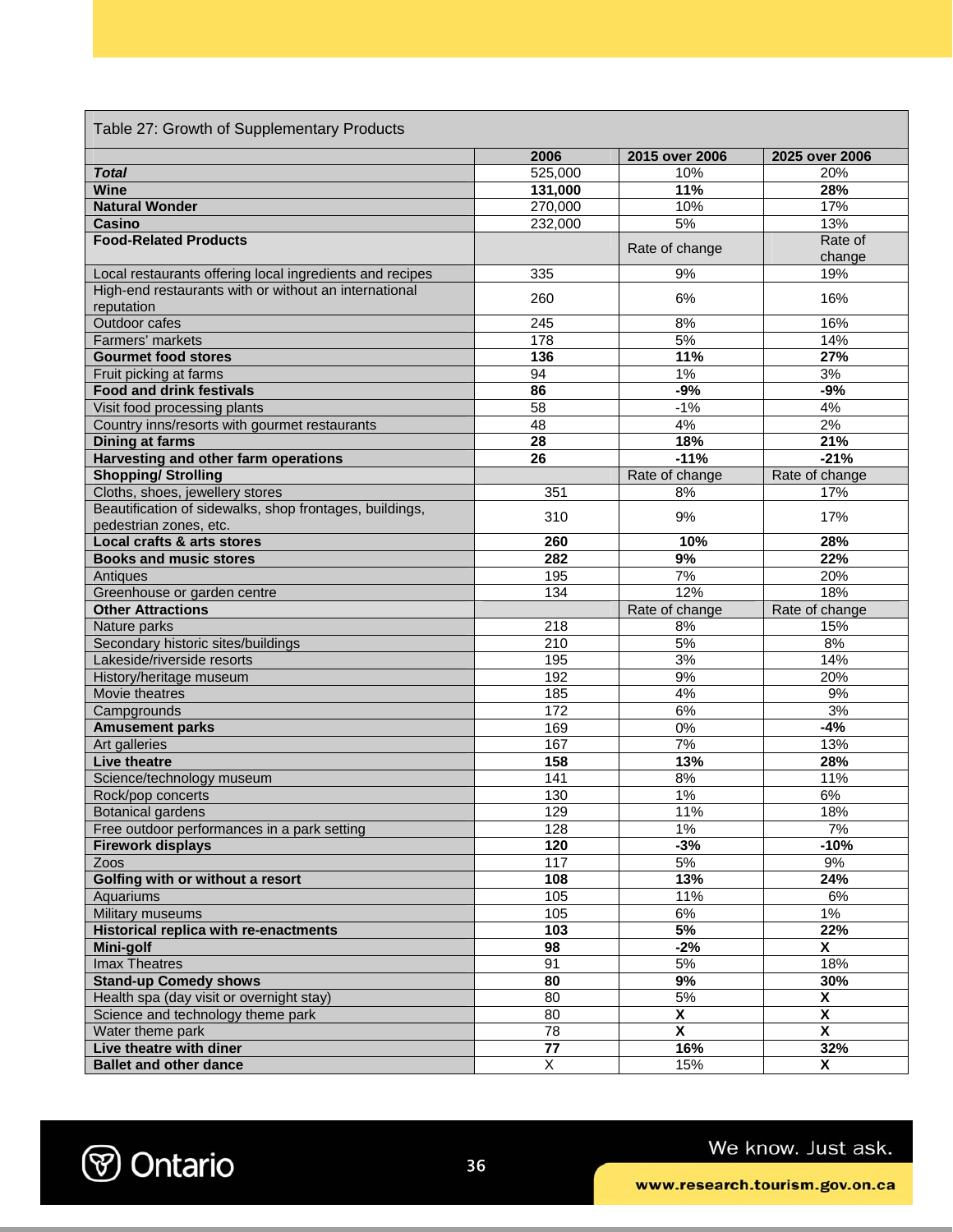# **Part II: Marketing Implications, US Market**

### **Introduction**

Part I of this report focused on the Niagara Region's two main source markets, the US and Ontario, to identify opportunities for product development based on the Region's core strengths: the falls, the vineyards and the casino.

In part II of this report, the focus will turn to examining the demographics, travel behaviour and media preferences of the three core segments of the Region which were identified based on three core strengths of the Region mentioned above. The objective is to provide a profile which can inform targeting choices and marketing decisions.

This section will first profile each of the three core segments – Wine, Natural Wonder and Casino – and look to provide answers the following key questions:

- Who are the potential travellers within each of the three core activity segments?
- What are the key drivers that motivate their travel?
- How can these potential markets be reached?

Subsequently, travellers within each of the three core segments were further segmented into four activity clusters in order to provide an even more detailed view of specific markets of interest.

NOTE: The detailed segment cluster analysis cannot be completed for the core opportunity segments within the Ontario market, given the limitations of the samples available for each of the specific segments. Initial review of the findings, however, reveals substantial similarities in the individual clusters between the US and Ontario markets. This should enable meaningful review of the findings of the US market analysis to be applied in part to those interested more specifically in the Ontario market.

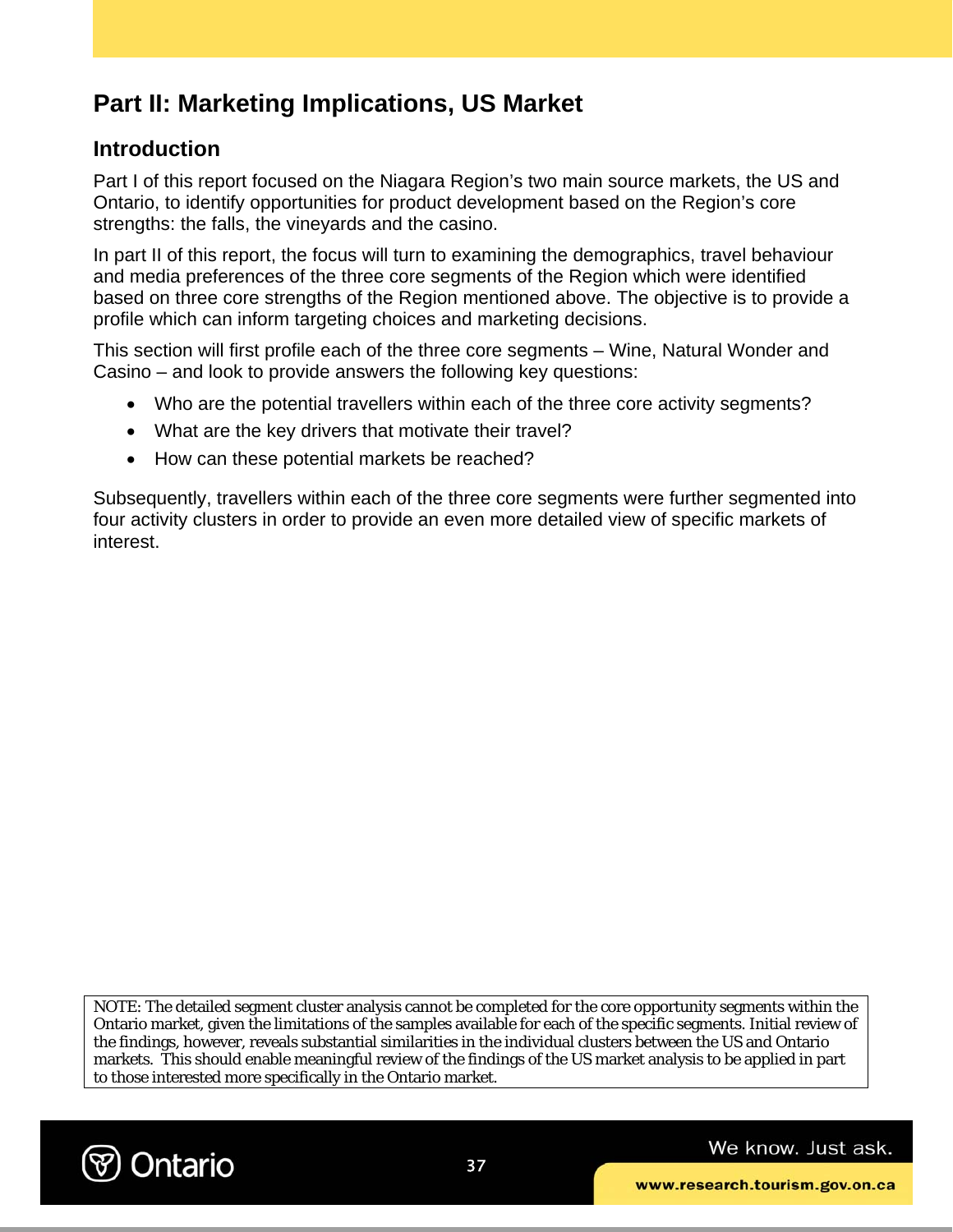### **Profiles of Niagara Region's Core US Segments**

### *Wine Segment: The Inquisitive Explorers*

### *Description:*

*Sophisticated, globetrotting veterans seeking experiences associated with learning and, to an extent, mind/body revitalization. They have high expectations for their experiences and convenient transportation to the destination is of particular importance.* 

*Characteristics:* 

- More affluent than other US traveller with higher household incomes (average income: \$83,000 versus \$68,000) and university education
- Older (average age: 49.4 versus 45.5)
- More likely to be retired than other US travellers
- Just as likely to have a full-time job compared to other US travellers
- Less likely to have children living at home than other US travellers
- More likely to be immigrants compared to other US travellers
- Active world travellers (took an average of 4.2 trips anywhere in the world versus 3.5 trips for all other American travellers)
- Also active Ontario travellers (took an average of 2.1 trips to Ontario versus 1.5 for all other American travellers. Since the opportunity set was constructed by including only those who were favourably pre-disposed to Ontario as a travel destination, this result is rather expected).
- Seek a greater number of benefits from their travel experiences than travellers in both the natural wonder and casino segments (9 out of the 15 factors listed were rated as highly important by at least 50% of travellers in the wine segment)
- Less concerned with family-oriented travel than other American travellers

*Benefits sought:* 

- The top benefits sought from travel are: to get a break from the day-to-day environment (82%); to relax and relieve stress (78%); to create lasting memories (78%); and to see or do something new or different (75%)
- What sets this group apart from all other American travellers is that they are more "knowledge seeking":
	- o More likely to travel in order to be stimulated intellectually, to gain knowledge of history, other cultures and/or other places and/or to see or do something new or different
- A secondary but significant difference exists that sets this group apart: Energy **Revitalization** 
	- o Although a smaller proportion placed a high importance on being challenged physically or to feel physically energized (29%), this factor received a very high index score (242). This suggests that a proportion of this group is significantly different than other American travellers on this factor and is much more likely to seek benefits to either charge or recharge the physical and/or mental body.

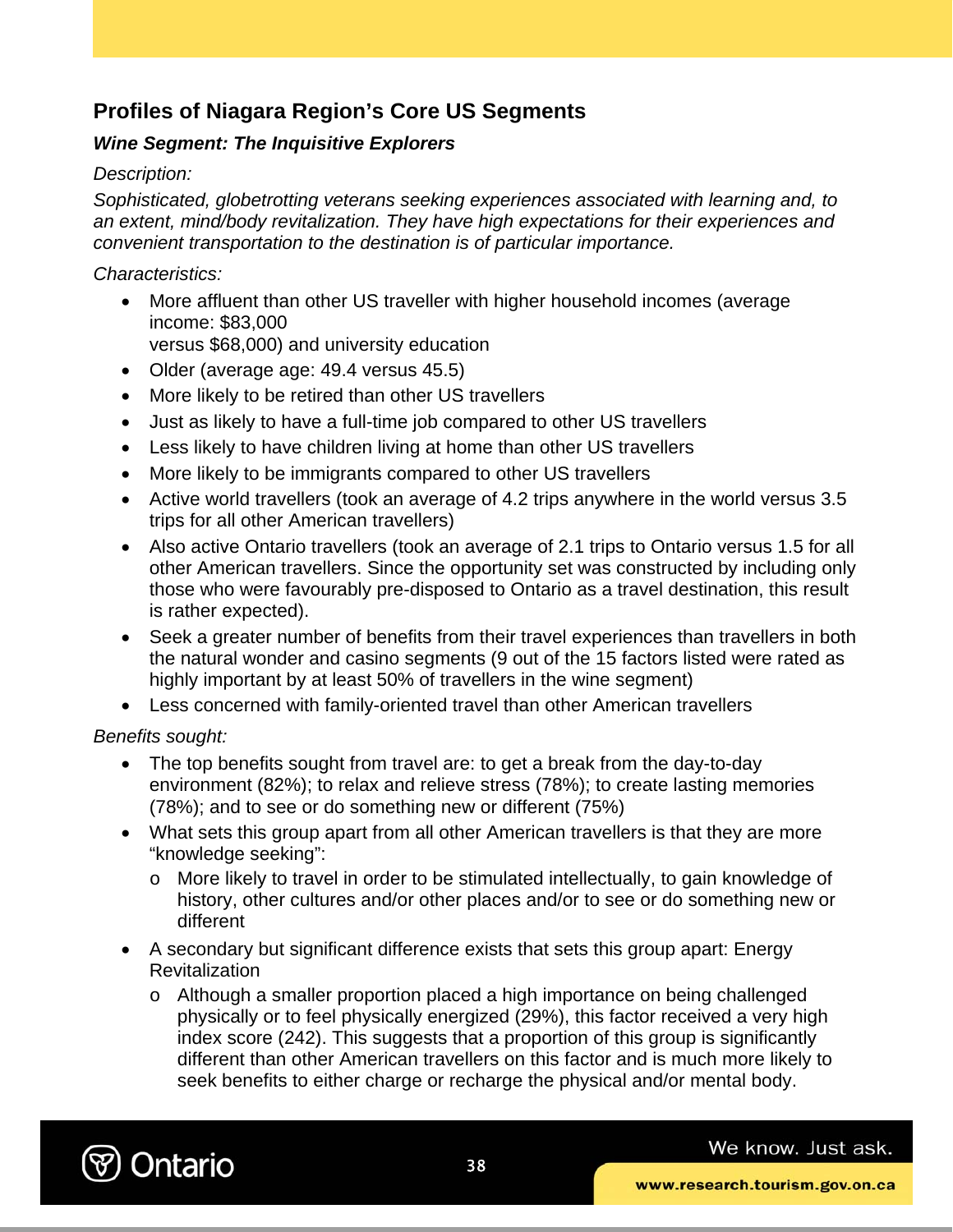*Destination considerations:* 

- The four considerations that were the most frequently rated as highly important by the wine segment were: feeling safe at the destination (79%); having lots of things for adults to see and do (75%); convenient access by air (60%) and no health concerns at the destination (56%).
- What sets this group apart, however, from all other American travellers is that they are:
	- o More likely to consider destinations that have lots of things for adults to see and do
	- o More likely to place a higher importance on transportation convenience
		- Close to half of all wine segment indicated that direct access by air was important (47%) and this factor received a high index score (175) suggesting a significant difference when compared to all other American **travellers**
		- One-quarter indicated that convenient access by bus or train was very important and this factor received the highest index score (267) suggesting a significant difference when compared to all other American travellers
- A smaller but significant difference:
	- o Although a smaller proportion placed a high importance on the destination being culturally different (21%), this factor received a very high index score (263) suggesting this group is significantly different when compared to all other American travellers
	- o Although a smaller proportion placed a high importance on the availability of luxury accommodation (21%), this factor received a very high index score (233) suggesting this group is significantly different when compared to all other American travellers

### *Where they live:*

• Travellers within Ontario's wine opportunity segment are concentrated in the East North Central and Middle Atlantic regions. Of secondary importance are the South Atlantic and the Pacific regions.

### *Information Sources and Media Habits:*

- The Internet is the most widely used information source for the wine segment, similar to most other travellers. Past experience and word-of-mouth are the next two frequently sought sources of information for trip planning.
- Half of this segment reads the newspaper (53%), with a greater proportion reading the travel section of the weekend paper (57%) than of the weekday paper (45%). Fewer read magazines (41%), though the focus here is consistent with the segment's focus – food & cooking and home & garden.
- Almost half can be reached through television programming, their highest interest areas being dramas and movies. Fewer listen to the radio (41%), but these would be best reached on oldies stations (50s, 60s, 70s and 80s) and news/talk programs.

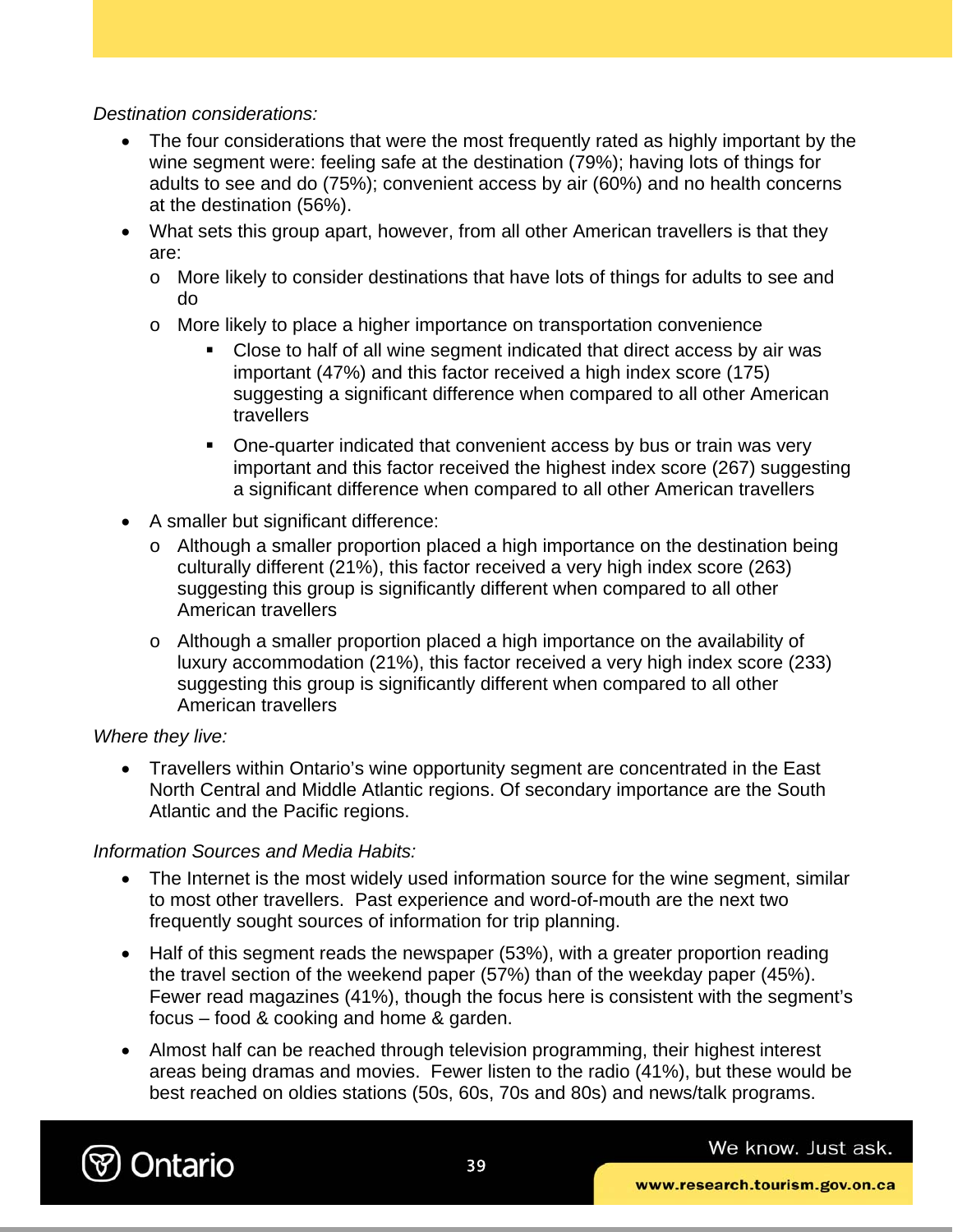### *Natural Wonder Segment: Culture seeking classy adventurers*

### *Description:*

*Mature, affluent families seeking knowledge based travel. They search for travel experiences that* 

*turn into life accomplishments. They welcome the "finer things in life" when they travel.* 

### *Characteristics:*

- More affluent than the other US travellers (average income: \$87,000 versus \$68,000), and higher incidence of university education
- Older (average age: 48.9 versus 45.5) than all other US travellers
- More likely to be retired compared to all other US travellers
- Just as likely to have a full-time job as other US travellers
- More likely to have children under 17 living at home than all other US travellers
- More likely to be immigrants compared to all other US travellers
- More likely to be of Asian decent compared to the wine and casino segments
- Active world travellers (average trips anywhere in the world 4.1 versus all other American travellers 3.5)
- Slightly more active Ontario travellers (average trips to Ontario 1.6 versus all other American travellers 1.5)

### *Benefits sought:*

- Travellers in the natural wonder segment seek a somewhat significant number of benefits from their travel experiences (8 out of 15 benefits listed were rated as highly important by more than 50% of those in the segment)
- The top 3 benefits sought from travel are: to get a break from the day-to-day environment (76%); to create lasting memories (75%); and to see or do something new different (73%)
- What sets this group apart from all other American travellers is they are more "knowledge seeking" in their benefits sought from travel:

o More likely to travel in order to gain knowledge of history, other cultures or other places

- o More likely to travel in order to see something new or different
- o More likely to travel in order to be stimulated intellectually
- o More likely to travel to enrich their perspective on life

### *Destination considerations*:

• The three considerations that were the most frequently rated as highly important by the wine segment were: feeling safe at the destination (73%); having lots of things for adults to see and do (70%); and convenient access by car (52%). This group is relatively the same on the above factors compared to all other American travellers except that they are more likely to consider destinations that have a lot of things for adults to see and do.

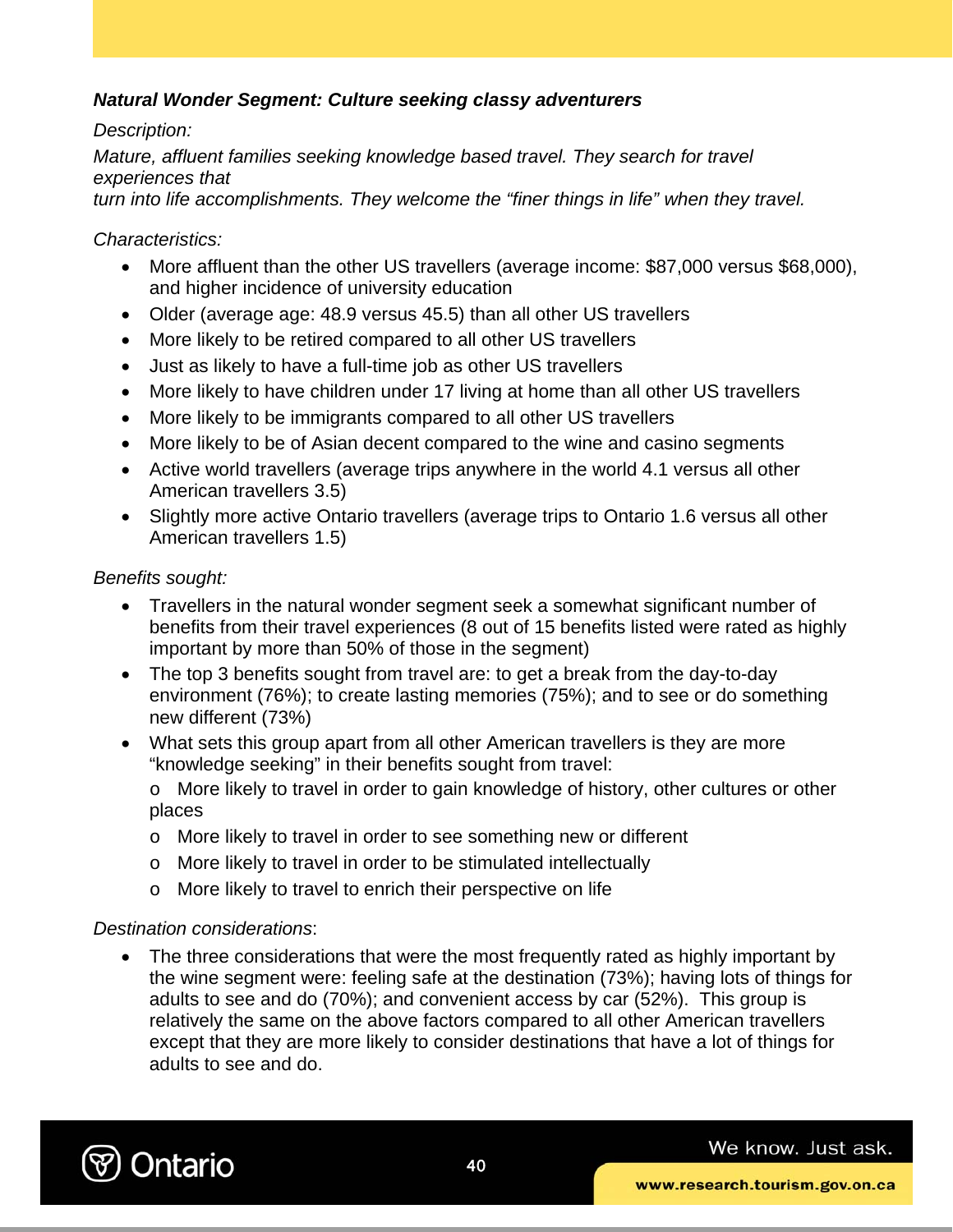- What sets this group apart from all other American travellers is that they are:
	- $\circ$  More likely than other segments to consider visiting a place that is very different culturally
		- (index score 250)
	- o Much more likely to consider destinations that are accessible by transportation means other than a car (air – 38% of segment, index of 142; train or bus – 13% of segment, index of 144)
- A smaller but significant difference:
	- o Although a smaller proportion placed a high importance on the availability of luxury accommodation (13%), this factor received a high index score (144) suggesting this group is significantly different than other American travellers

#### *Where they live:*

• Travellers within Ontario's natural wonder opportunity segment are less concentrated than those in the wine segment, though the most significant groupings of this segment are also in the East North Central and Middle Atlantic regions – though the importance of these two regions is reversed. Of secondary importance are also the South Atlantic and the Pacific regions.

#### *Information Sources and Media Habits:*

- The Internet is the most widely used information source for this segment, similar to most other travellers. Past experience and maps are the next two frequently sought sources of information for trip planning.
- Half of this segment reads the newspaper (49%), with a greater proportion reading the travel section of the weekend paper (47%) than of the weekday paper (35%). Fewer read magazines (42%) – those who do are reading entertainment and travel magazine.
- Half can be reached through television programming, their highest interest areas being movies, news and current events. Fewer listen to the radio (41%), but these would be best reached on oldies stations (50s, 60s, 70s and 80s) and news/talk programs.

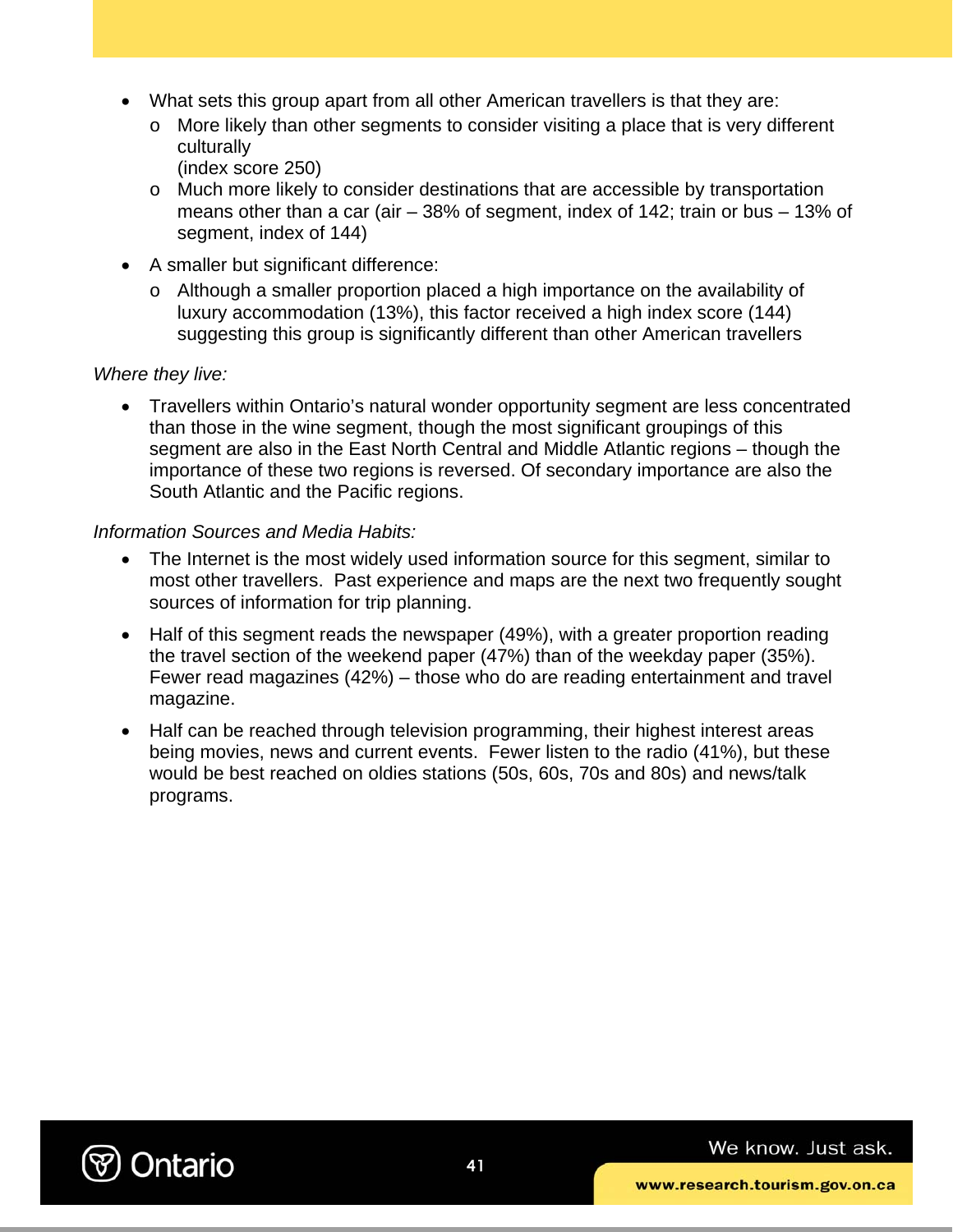### *Casino Segment: Looking for convenience*

*Description: Traditional American traveller, reflecting the average demographics of the US market. They expect a lot from their travel experiences and look for destinations with convenient transportation, mid-range accommodation and great shopping opportunities that don't fall too far out of their comfort zone.* 

*Characteristics:* 

- Only slightly more affluent than all other US travellers (average income: \$69,000 versus \$68,000). Lowest income among the three segments identified for the Niagara Region
- Slightly older (average age: 47.0 versus 45.5) than all other US travellers but youngest among the other three segments
- More likely to be in a full-time job compared to all other US travellers
- Just as likely to be retired compared to all other US travellers
- Much more likely to have children under 17 living at home than all other US travellers
- Less likely to be immigrants than all other US travellers
- More likely to be of African American decent than all other US travellers
- Somewhat more active world travellers (an average of 3.9 trips anywhere in the world versus 3.5 trips for all other American travellers)
- More active Ontario travellers (1.9 trips to Ontario versus 1.5 trips)

### *Benefits sought:*

- Travellers in the casino segment sought on average a smaller number of benefits from their travel than the other two segments (6 out of 15 benefits listed were rated as highly important by more than 50% of the casino segment)
- The top 3 benefits sought from travel are: to relax and relieve stress (80%); to get a break from the day-to-day environment (79%); and to create lasting memories (69%).
- What sets this group apart from all other American travellers is that they are less interested in a number of the benefits listed than are the wine and natural wonder segments.
- They are, however, more likely to be interested in being pampered (24%) and to have stories to share (24%) than the natural wonder segment.

### *Destination considerations:*

- The three considerations that were the most frequently rated as highly important by the casino segment were: feeling safe at the destination (81%); having lots of things for adults to see and do (65%); and convenient access by car (54%).
- What sets this group apart from all other American travellers is that they are:
	- o More likely to consider a destination that has great shopping opportunities (index of 176), access by train/bus (index of 222), and mid-range accommodation (index of 150)
- Among the three segments, the casino segment was the most likely of consider destinations based on the following considerations: availability of mid-range accommodation (51%), information available on the internet (41%), low-cost package deals (38%) and familiarity with the culture (23%).

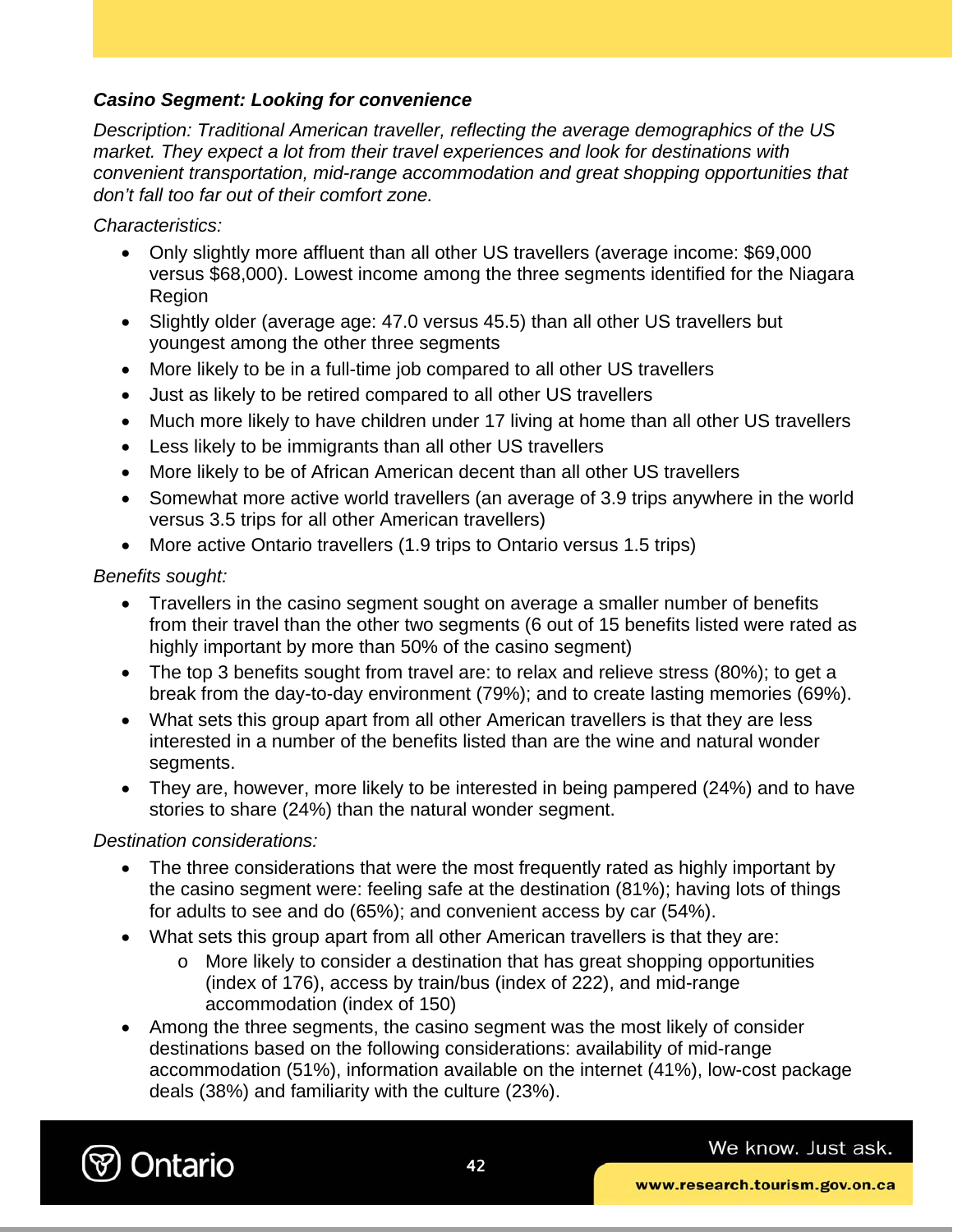#### *Where they live:*

• Travellers within Ontario's casino opportunity segment were restricted to those travellers from Michigan, New York, Ohio or Pennsylvania given the regional appeal of the casinos in the Niagara Region. As such, 57% of the casino segment examined resides in the Middle Atlantic, while the other 43% are from the East North Central region.

#### *Information Sources and Media Habits:*

- The Internet is the most widely used information source for this segment, similar to most other travellers. Past experience and word-of-mouth are the next two frequently sought sources of information for trip planning.
- Somewhat less than half of this segment reads the newspaper (45%). Of these, a greater proportion read the travel section of the weekend paper (43%) than of the weekday paper (37%). Fewer still read magazines regularly (41%) – those who do are reading entertainment and news/current affairs magazines.
- Half can be reached through television programming, their highest interest areas being movies, dramas, news and current events. Fewer listen to the radio (43%), but these would be best reached on oldies stations (50s, 60s, 70s and 80s) and news/talk programs.

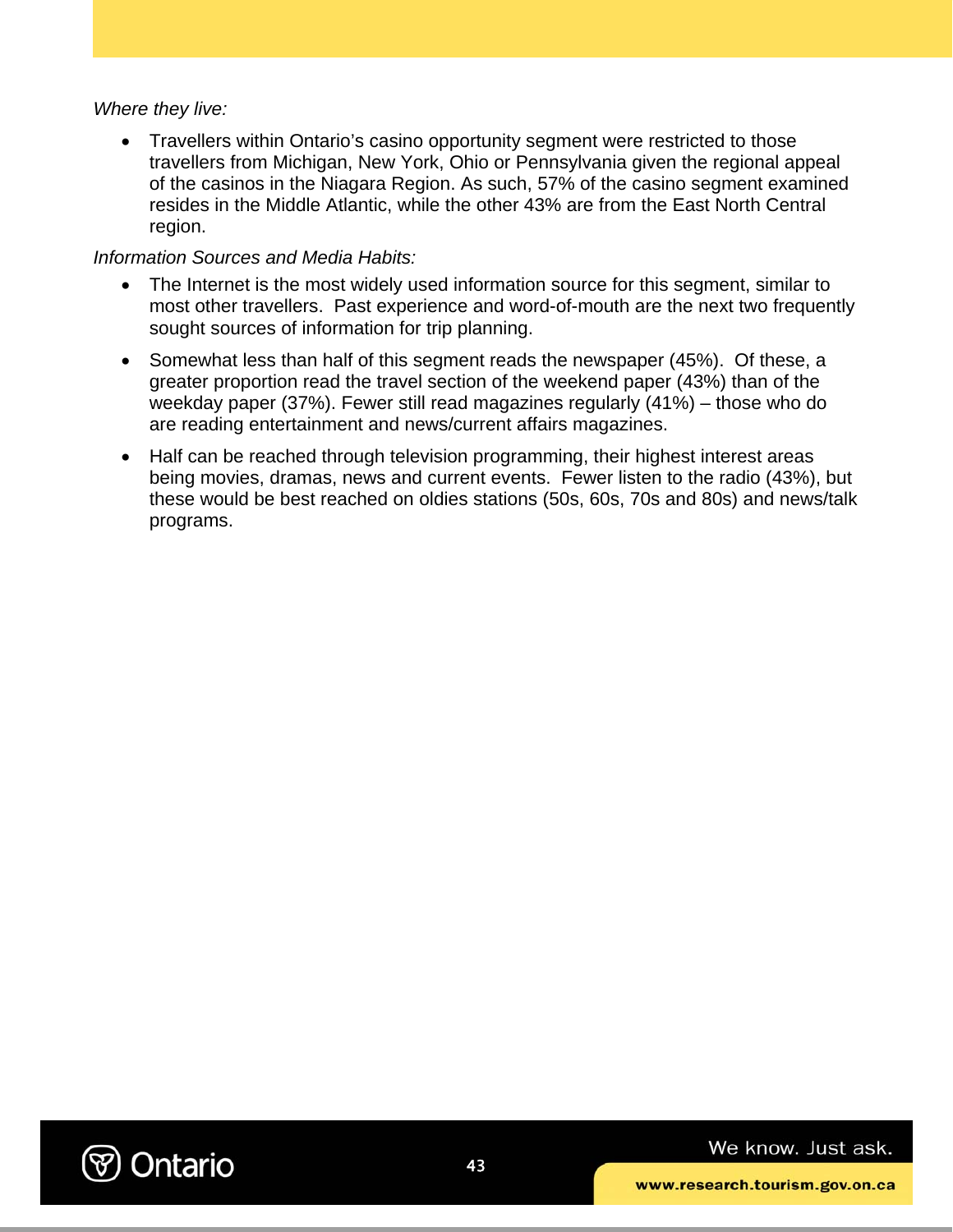### **Demographic Information**

| Table 1: Demographics of the Niagara Region's U.S. Opportunity Segments |                          |           |                |                |                |          |                |
|-------------------------------------------------------------------------|--------------------------|-----------|----------------|----------------|----------------|----------|----------------|
|                                                                         |                          | Wine      | Index $11$     | Natural Wonder | Index          | Casino   | Index          |
| All travellers                                                          |                          | 1,095,034 |                | 1,969,987      |                | 821,864  |                |
|                                                                         | Female                   | 53%       | 104            | 53%            | 98             | 54%      | 106            |
| Gender, Age &<br><b>Family Composition</b>                              | Avg. Age                 | 49.4 yrs  | $\overline{a}$ | 48.9 yrs       | $\overline{a}$ | 47.0 yrs | $\overline{a}$ |
|                                                                         | 18-24                    | 3%        | 28             | 6%             | 59             | 9%       | 85             |
|                                                                         | 25-34                    | 18%       | 87             | 15%            | 72             | 20%      | 96             |
|                                                                         | 35-44                    | 15%       | 87             | 18%            | 107            | 14%      | 83             |
|                                                                         | 45-54                    | 25%       | 119            | 23%            | 109            | 22%      | 104            |
|                                                                         | 55-64                    | 21%       | 135            | 21%            | 136            | 20%      | 126            |
|                                                                         | 65-74                    | 12%       | 134            | 16%            | 110            | 10%      | 108            |
|                                                                         | $75+$                    | 5%        | 89             | 6%             | 112            | 5%       | 97             |
|                                                                         | Kids $(+18)$             | 15%       | 94             | 16%            | 100            | 16%      | 100            |
|                                                                         | Kids (<17)               | 17%       | 56             | 25%            | 121            | 20%      | 151            |
|                                                                         | Spouse/partner           | 86%       | 102            | 85%            | 100            | 84%      | 101            |
| Education                                                               | <b>University Degree</b> | 50%       | 129            | 53%            | 136            | 37%      | 94             |
|                                                                         | Full-time                | 55%       | 109            | 51%            | 100            | 58%      | 115            |
| <b>Employment and</b><br>Income                                         | Retired                  | 19%       | 126            | 20%            | 133            | 16%      | 106            |
|                                                                         | White collar             | 29%       | 99             | 34%            | 116            | 27%      | 92             |
|                                                                         | Tech/sales               | 11%       | 54             | 15%            | 73             | 22%      | 107            |
|                                                                         | <b>Blue Collar</b>       | 11%       | 93             | 9%             | 76             | 12%      | 102            |
|                                                                         | under 20K                | 5%        | 59             | 5%             | 59             | 5%       | 59             |
|                                                                         | \$20-39K                 | 12%       | 73             | 11%            | 67             | 18%      | 109            |
|                                                                         | \$40-59K                 | 13%       | 78             | 13%            | 78             | 16%      | 96             |
|                                                                         | \$60-79K                 | 14%       | 97             | 15%            | 103            | 14%      | 97             |
|                                                                         | \$80-99K                 | 12%       | 105            | 11%            | 96             | 13%      | 114            |
|                                                                         | \$100-149K               | 22%       | 156            | 21%            | 149            | 17%      | 121            |
|                                                                         | \$150-249K               | 7%        | 143            | 9%             | 184            | 5%       | 102            |
|                                                                         | \$250K+                  | 5%        | 294            | 4%             | 235            | 1%       | 59             |
|                                                                         | Avg. Income              | 83,000    | $\blacksquare$ | 87,000         | ÷              | 69,000   | ÷,             |
| <b>Residence Ownership</b>                                              | Own                      | 79%       | 103            | 84%            | 109            | 77%      | 100            |

 $11$  The "Index" is calculated by dividing the percentage of travellers in their respective segment (wine, natural wonder or casino) by the percentage of overall travellers. The index indicates the extent to which the specific segment is over or under-represented relative to all other travellers. An index of 100 means the percentage of the specific segment is the same as that of other travellers. Index values over 100 indicate that the specific segment is over-represented relative to other travellers, while index values less than 100 indicate that the specific segment is under-represented.



 $\overline{a}$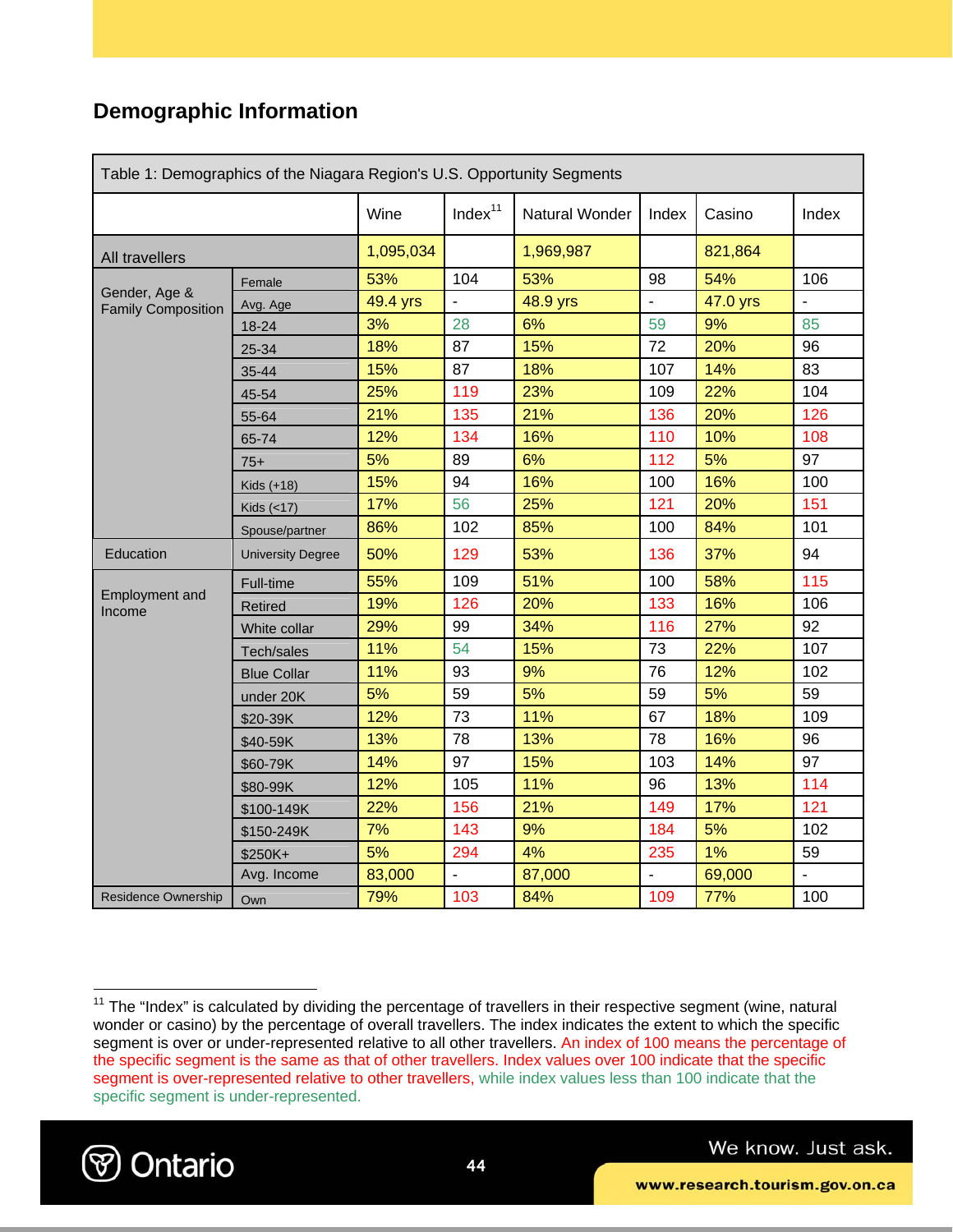| Table 2: Additional demographics, and travel behaviour of the Niagara Region's U.S. Opportunity Segments |                           |               |                          |                   |       |         |       |
|----------------------------------------------------------------------------------------------------------|---------------------------|---------------|--------------------------|-------------------|-------|---------|-------|
|                                                                                                          |                           | Wine          | Index                    | Natural<br>Wonder | Index | Casino  | Index |
| All travellers                                                                                           |                           | 1,095,0<br>34 |                          | 1,969,9<br>87     |       | 821,864 |       |
|                                                                                                          | Recent<br>immigrants?     | 7%            | 146                      | 8%                | 167   | 2%      | 42    |
|                                                                                                          | Caucasian                 | 80%           | 93                       | 86%               | 100   | 80%     | 93    |
| Immigration and Cultural<br>Background                                                                   | Black/African<br>American | 10%           | 172                      | 6%                | 103   | 14%     | 241   |
|                                                                                                          | Asian/Pacific             | 2%            | 87                       | 3%                | 130   | 2%      | 87    |
|                                                                                                          | Ontario                   | 33%           | 458                      | 41%               | 569   | 53%     | 736   |
|                                                                                                          | <b>Mexico</b>             | 23%           | 202                      | 18%               | 158   | 14%     | 123   |
| <b>Vacation Destinations</b>                                                                             | Caribbean                 | 22%           | 196                      | 19%               | 170   | 21%     | 188   |
|                                                                                                          | Europe                    | 22%           | 297                      | 19%               | 230   | 10%     | 135   |
|                                                                                                          | Avg. all trips            | 4.2           | $\overline{\phantom{a}}$ | 4.1               | ۰     | 3.9     |       |
| # of Vacations taken                                                                                     | Avg. Ontario              | 2.1           | $\overline{\phantom{a}}$ | 1.6               |       | 1.9     |       |

### **Residence Information**

Figure 1: Region of Residence of Niagara Region's US Opportunity Segments



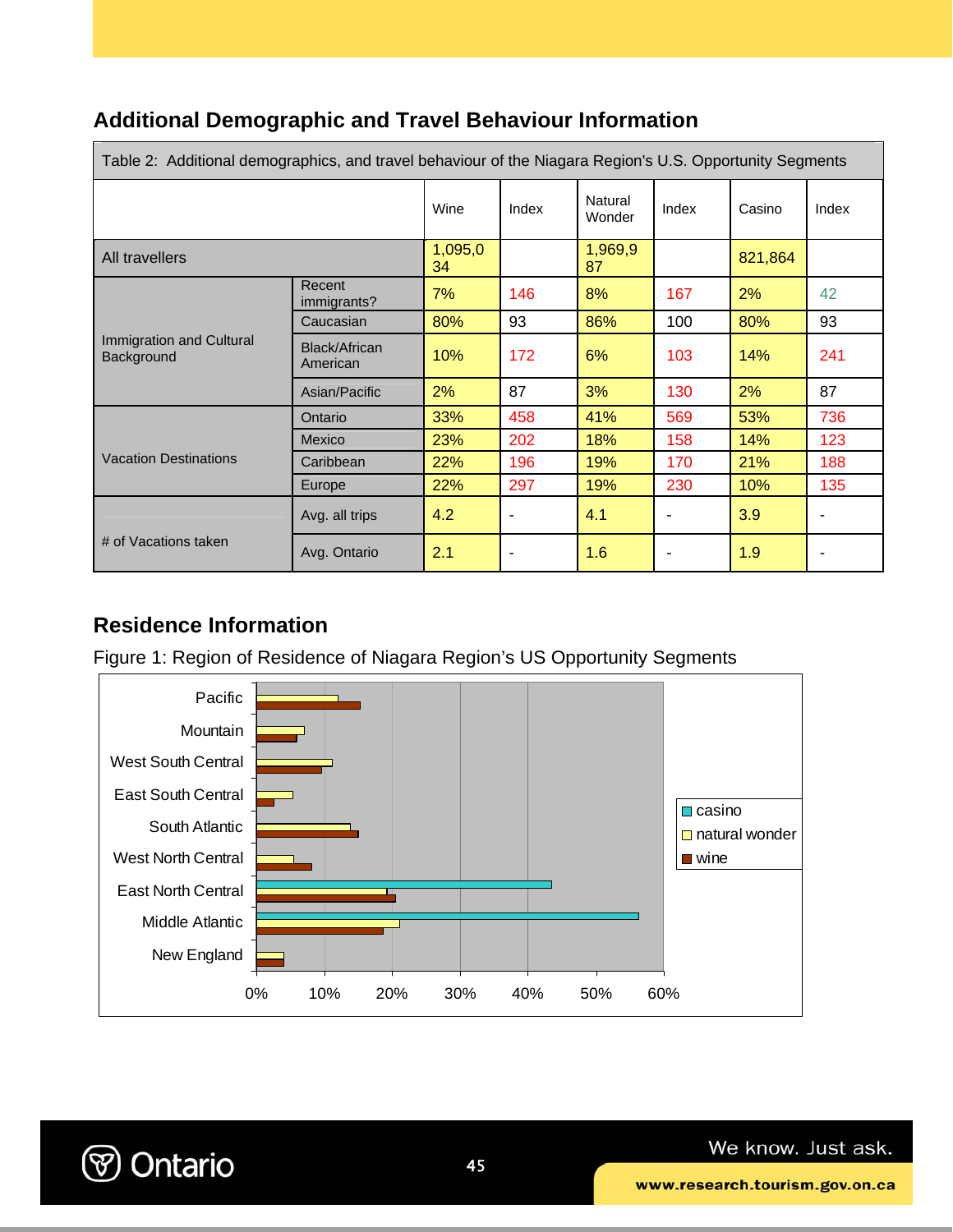## **Benefits Sought and Other Destination Considerations**

| Table 3: Benefits sought and destination considerations |                   |        |                                                                                 |       |                   |        |
|---------------------------------------------------------|-------------------|--------|---------------------------------------------------------------------------------|-------|-------------------|--------|
| Incidence                                               |                   |        |                                                                                 | Index |                   |        |
| Wine                                                    | Natural<br>Wonder | Casino | <b>Benefits Sought</b>                                                          | Wine  | Natural<br>Wonder | Casino |
| 82%                                                     | 76%               | 79%    | To get a break from your day-to-day environment                                 | 109   | 101               | 105    |
| 78%                                                     | 72%               | 80%    | To relax and relieve stress                                                     | 104   | 96                | 107    |
| 78%                                                     | 75%               | 69%    | To create lasting memories                                                      | 130   | 125               | 115    |
| 75%                                                     | 73%               | 61%    | To see or do something new and different                                        | 167   | 162               | 136    |
| 65%                                                     | 64%               | 60%    | To enrich your relationship with your spouse/partner/children                   | 112   | 110               | 103    |
| 61%                                                     | 53%               | 56%    | To have a life with no fixed schedule (to do what you want, when you<br>want)   | 109   | 95                | 100    |
| 52%                                                     | 50%               | 38%    | To enrich your perspective on life                                              | 208   | 200               | 152    |
| 51%                                                     | 54%               | 37%    | To gain knowledge of history, other cultures or other places                    | 243   | 257               | 176    |
| 50%                                                     | 44%               | 36%    | To stimulate your mind/be intellectually challenged                             | 250   | 220               | 180    |
| 47%                                                     | 45%               | 42%    | To keep family ties alive                                                       | 98    | 94                | 88     |
| 29%                                                     | 23%               | 22%    | To be challenged physically/to feel physically energized                        | 242   | 192               | 183    |
| 28%                                                     | 24%               | 22%    | To renew personal connections with people (other than family)                   | 140   | 120               | 110    |
| 28%                                                     | 18%               | 24%    | To be pampered                                                                  | 175   | 113               | 150    |
| 27%                                                     | 20%               | 24%    | To have stories to share back at home or something interesting to<br>talk about | 193   | 143               | 171    |
| 18%                                                     | 13%               | 17%    | To seek solitude and isolation                                                  | 138   | 100               | 131    |
|                                                         |                   |        | <b>Destination Considerations</b>                                               |       |                   |        |
| 56%                                                     | 49%               | 55%    | No health concerns at the destination                                           | 122   | 107               | 120    |
| 79%                                                     | 73%               | 81%    | Feeling safe at the destination                                                 | 103   | 95                | 105    |
| 75%                                                     | 70%               | 65%    | Lots of things for adults to see and do                                         | 150   | 140               | 130    |
| 60%                                                     | 52%               | 54%    | Convenient access by car                                                        | 109   | 95                | 98     |
| 47%                                                     | 38%               | 43%    | Direct access by air                                                            | 174   | 141               | 159    |
| 45%                                                     | 42%               | 51%    | Availability of mid-range accommodation                                         | 132   | 124               | 150    |
| 37%                                                     | 36%               | 41%    | Information about the destination available on the Internet                     | 123   | 120               | 137    |
| 34%                                                     | 33%               | 38%    | Low cost package deals available for the destination                            | 100   | 97                | 112    |
| 31%                                                     | 19%               | 30%    | Great shopping opportunities                                                    | 182   | 112               | 176    |
| 30%                                                     | 32%               | 27%    | Availability of budget accommodation                                            | 94    | 100               | 84     |
| 24%                                                     | 13%               | 20%    | Convenient access by train/bus                                                  | 267   | 144               | 222    |
| 21%                                                     | 20%               | 17%    | Being at a place that is very different, culturally than mine                   | 263   | 250               | 213    |
| 21%                                                     | 13%               | 17%    | Availability of luxury accommodation                                            | 233   | 144               | 189    |
| 19%                                                     | 20%               | 21%    | Lots of things for children to see and do                                       | 86    | 91                | 95     |
| 17%                                                     | 8%                | 10%    | Having friends or relatives living there                                        | 113   | 53                | 67     |
| 16%                                                     | 16%               | 23%    | Being familiar with the culture and language of the destination                 | 64    | 64                | 92     |
| 15%                                                     | 8%                | 10%    | Destination is disabled-person-friendly                                         | 150   | 80                | 100    |
| 12%                                                     | 12%               | 10%    | Availability of camping                                                         | 133   | 133               | 111    |

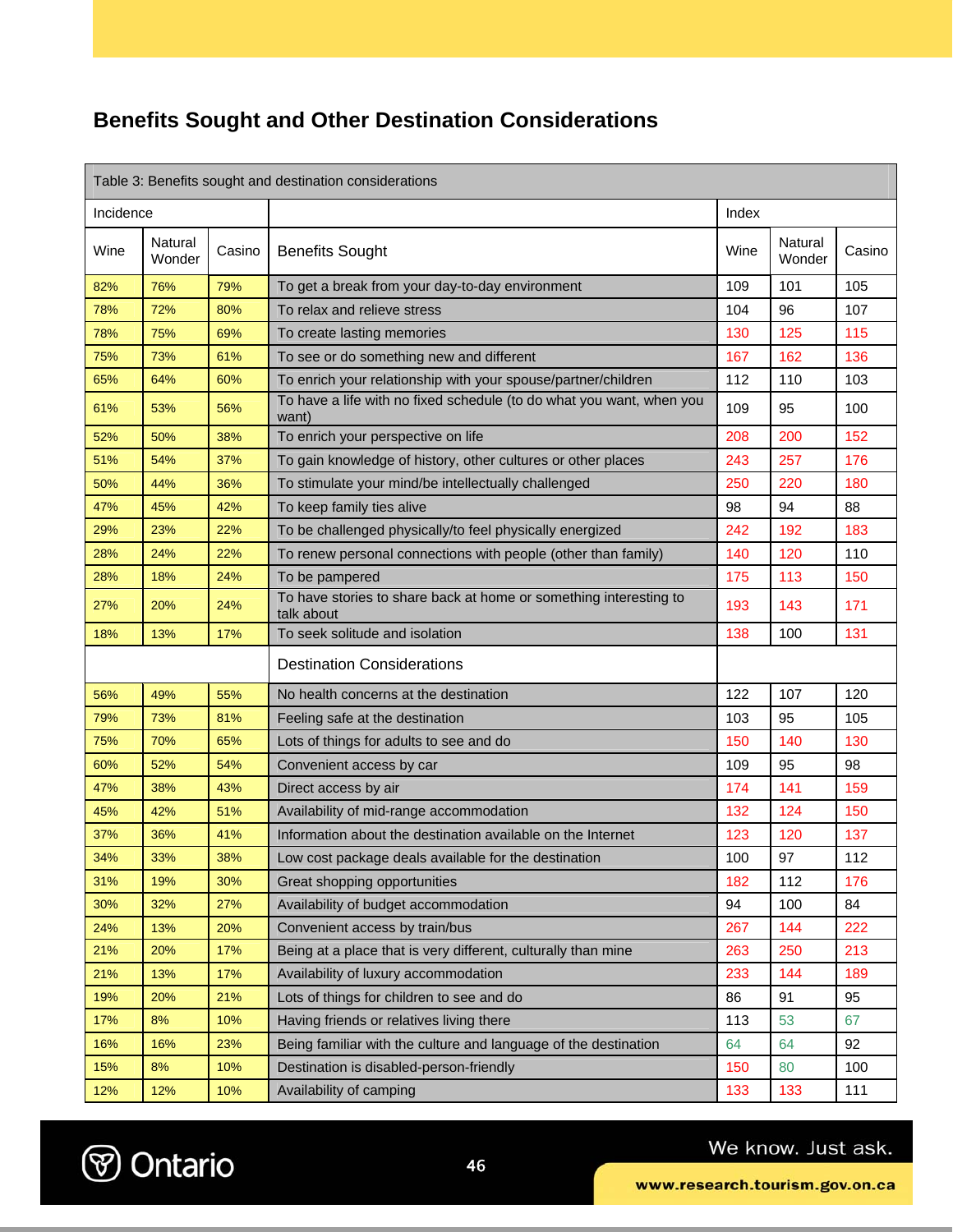### **Media Habits**

| Table 4: Media Habits of the Niagara Region's US Opportunity Segments |                                                |                                                |                                                 |  |  |  |
|-----------------------------------------------------------------------|------------------------------------------------|------------------------------------------------|-------------------------------------------------|--|--|--|
|                                                                       | Wine Segment                                   | Natural Wonder Segment                         | Casino Segment                                  |  |  |  |
|                                                                       | 1,095,034 travellers                           | 1,969,987 travellers                           | 821,864 travellers                              |  |  |  |
| Information sources                                                   | Internet 83%                                   | Internet 80%                                   | Internet 74%                                    |  |  |  |
| for trip planning<br>(Top <sub>3</sub> )                              | Past experience 66%                            | Past experience 64%                            | Past experience 58%                             |  |  |  |
|                                                                       | Word-of-mouth 56%                              | <b>Maps 55%</b>                                | Word-of-mouth 47%                               |  |  |  |
|                                                                       | Average to heavy readers 53%                   | Average to heavy readers 49%                   | Average to heavy readers 45%                    |  |  |  |
| Newspaper                                                             | <b>Travel Section:</b>                         | <b>Travel Section:</b>                         | <b>Travel Section:</b>                          |  |  |  |
|                                                                       | Weekday 45%                                    | Weekday 35%                                    | Weekday 37%                                     |  |  |  |
|                                                                       | Weekend 57%<br>$\bullet$                       | Weekend 47%                                    | Weekend 43%                                     |  |  |  |
|                                                                       | Average to heavy readers 41%                   | Average to heavy readers 42%                   | Average to heavy readers 41%                    |  |  |  |
| Magazines                                                             | Food & Cooking                                 | <b>Entertainment: Travel</b>                   | Entertainment                                   |  |  |  |
|                                                                       | Home & Garden                                  | Home & Garden                                  | <b>News &amp; Current Affairs</b>               |  |  |  |
| <b>TV Programming</b>                                                 | Average to heavy watchers<br>48%               | Average to heavy watchers 51%                  | Average to heavy watchers 50%                   |  |  |  |
|                                                                       | <b>Drama</b> ; Movies                          | <b>Movies: News &amp; Current Events</b>       | Movies: Drama: News & Current<br><b>Affairs</b> |  |  |  |
| <b>Radio Stations</b>                                                 | Average to heavy listeners 41%                 | Average to heavy listeners 41%                 | Average to heavy listeners 43%                  |  |  |  |
|                                                                       | Oldies (50s, 60s, 70s, 80s);<br>News/Talk/Info | Oldies (50s, 60s, 70s, 80s);<br>News/Talk/Info | Oldies (50s, 60s, 70s, 80s);<br>News/Talk/Info  |  |  |  |
| Web sites used for                                                    | Average to heavy users 35%                     | Average to heavy users 38%                     | Average to heavy users 38%                      |  |  |  |
| personal purposes                                                     | Travel; weather                                | Travel; weather                                | <b>Entertainment</b> ; Travel                   |  |  |  |

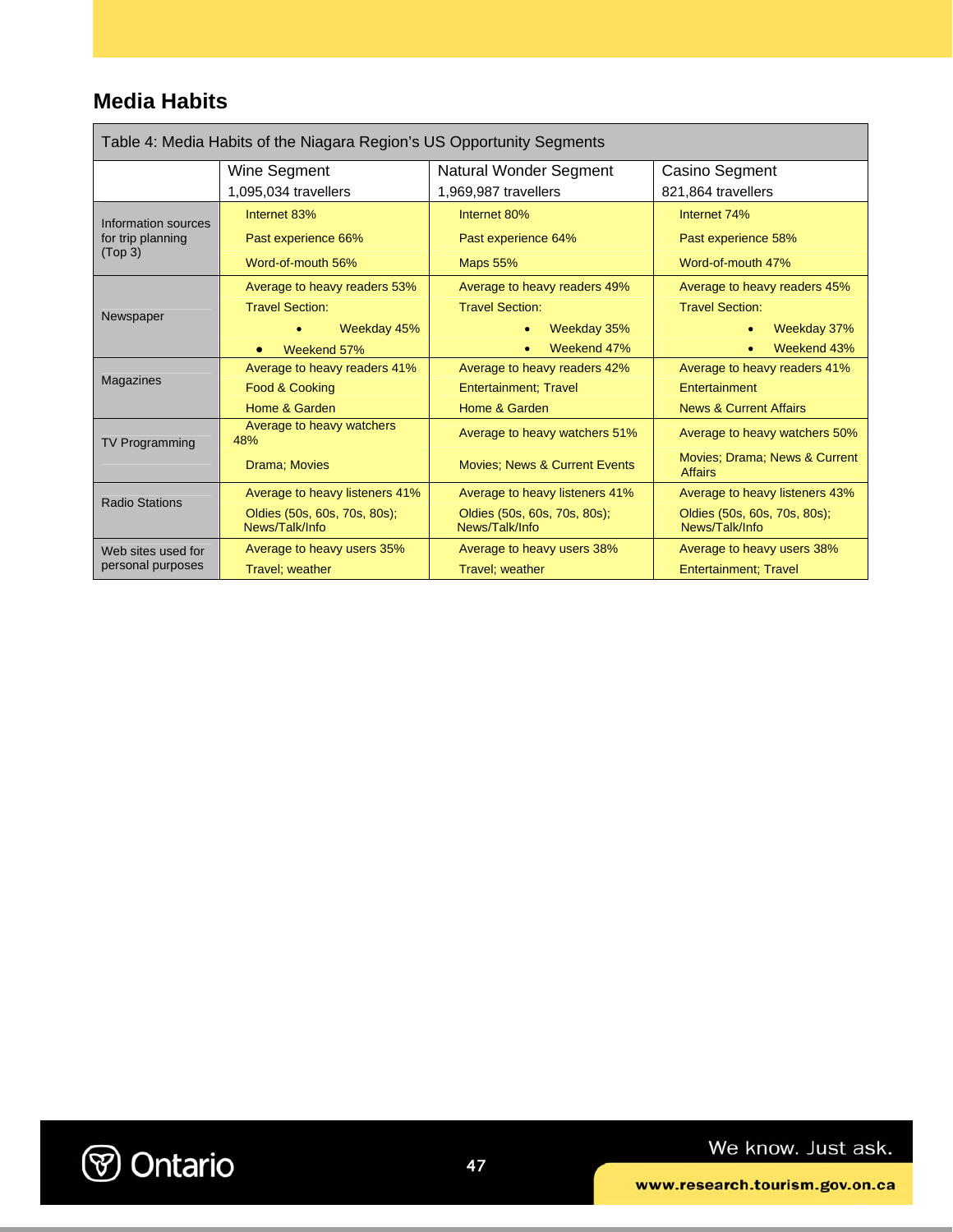### **Segment Clusters**

### **Overlap with other Types of Activities**

There are a number of American travellers within each of the Niagara Region's three core segments who have relatively narrow tourism interests. That is, they appear to be motivated to travel primarily to participate in the activities in their respective segments. Others within the Niagara Region's core segments, however, appear to have wider-ranging tourism interests that extend beyond their individual segments. These overlaps suggest considerable opportunities for cross-market packaging and promotion.

In order to provide a more robust analysis of the Niagara Region's core segments in the US market, travellers within each segment were further segmented into four activity clusters: pleasure seekers, action seekers, culture seekers and segment enthusiasts based on their reported participation in a number of activities other than those that provide the motivation for the whole segment:

- **Pleasure seekers** were travellers who, in addition to participating in their trip motivating activities, were also interested in activities related to shopping, dining, casinos and movie theatres.
- **Action seekers** were travellers who, in addition to participating in their trip motivating activities, were highly active on all or most of the key activities.
- **Culture seekers** were travellers who, in addition to participating in their trip motivating activities, were also interested in viewing buildings and architecture, visiting historic sites and buildings, viewing natural wonders and visiting national/provincial/state parks.
- **Segment enthusiasts** were travellers who exhibited a low level of interest in activities other than those which were the main purpose of their trip (i.e., wine-related, natural wonder-related

or casino-related).

Table 5: Overlap of Tourism Interests among Segments

|                                                       | <b>Pleasure Seeker</b> | <b>Action Seeker</b> | <b>Cultural Seeker</b> | <b>Enthusiasts</b> |
|-------------------------------------------------------|------------------------|----------------------|------------------------|--------------------|
| <b>Wine Segment</b><br>1,095,034 travellers           | 22%                    | 32%                  | 14%                    | 31%                |
| <b>Natural Wonder Segment</b><br>1,969,987 travellers | 20%                    | 27%                  | 24%                    | <b>29%</b>         |
| <b>Casino Segment</b><br>821,864 travellers           | 27%                    | 25%                  | ۰                      | 48%                |

In the following pages, further details will be provided for the individual clusters within each of the Niagara Region's three core segments. The highlights for each of the clusters will be provided, along with the underlying tables.

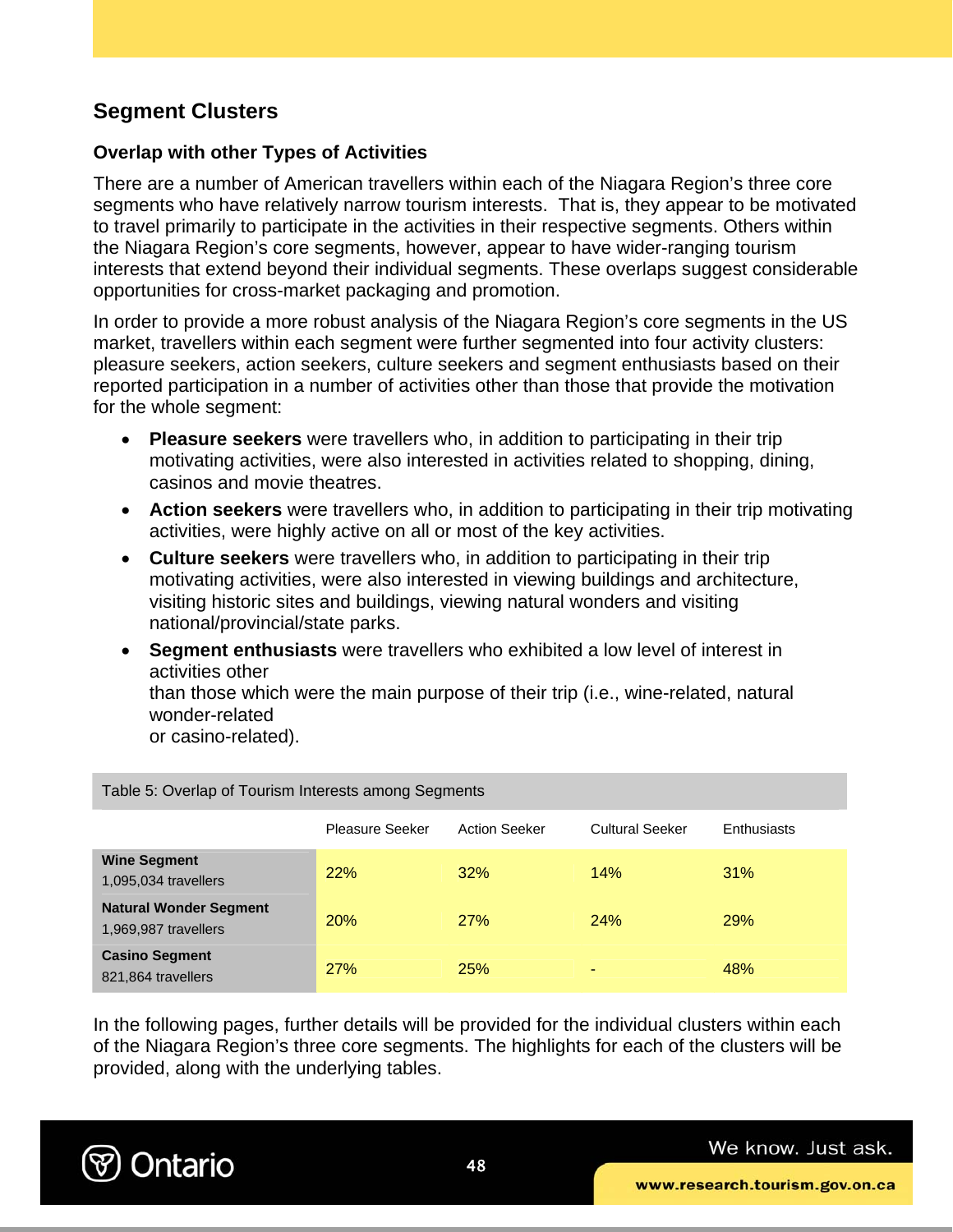### *Wine Segment Clusters*

| Table 6: Participation in key activities by individual Wine Segment Clusters |                |                      |                 |             |  |  |
|------------------------------------------------------------------------------|----------------|----------------------|-----------------|-------------|--|--|
|                                                                              | leasure Seeker | <b>Action Seeker</b> | Cultural Seeker | Enthusiasts |  |  |
|                                                                              | 243,559        | 354,014              | 156,870         | 340,591     |  |  |
| Strolling around to observe buildings/ architecture                          | 53%            | 94%                  | 93%             | 26%         |  |  |
| Restaurants offering local ingredients/recipes                               | 82%            | 96%                  | 89%             | 63%         |  |  |
| High-end restaurants with an int'l reputation                                | 65%            | 91%                  | 15%             | 14%         |  |  |
| Other high-end restaurants                                                   | 54%            | 89%                  | 41%             | 24%         |  |  |
| Shopping: Bookstore or Music Store                                           | 77%            | 82%                  | 76%             | 21%         |  |  |
| Shopping: Antiques                                                           | 59%            | 64%                  | 39%             | 28%         |  |  |
| Shopping: Gourmet Foods in Retail Stores                                     | 72%            | 80%                  | 45%             | 13%         |  |  |
| Shopping: Local Arts & Crafts Studios or                                     | 51%            | 87%                  | 69%             | 28%         |  |  |
| Shopping: Clothing, Shoes and Jewelry                                        | 86%            | 96%                  | 57%             | 38%         |  |  |
| Local outdoor cafes                                                          | 82%            | 93%                  | 70%             | 21%         |  |  |
| Live theatre                                                                 | 45%            | 58%                  | 38%             | 30%         |  |  |
| Farmers' markets or country fairs                                            | 54%            | 74%                  | 44%             | 32%         |  |  |
| Movies/cinema                                                                | 79%            | 80%                  | 15%             | 27%         |  |  |
| Well-known historic sites or buildings                                       | 25%            | 98%                  | 86%             | 29%         |  |  |
| Other historic sites, monuments and buildings                                | 20%            | 94%                  | 87%             | 13%         |  |  |
| Amusement park                                                               | 78%            | 66%                  | 16%             | 39%         |  |  |
| Art galleries                                                                | 31%            | 87%                  | 58%             | 23%         |  |  |
| Nature parks                                                                 | 22%            | 62%                  | 65%             | 28%         |  |  |
| Aquariums                                                                    | 63%            | 66%                  | 25%             | 21%         |  |  |

### *Pleasure Seekers:*

- Pleasure Seekers like to eat in restaurants offering local fare, in outdoor cafés and in highend restaurants. They like to shop for clothing and shoes, music and books. They like going to the movies, amusements parks and aquariums. (Each of the above activities was mentioned by at least 60% of those within the specific cluster.)
- The Pleasure Seekers cluster is the youngest within the wine segment, and few are 65 or older (only 3% versus 17% for the segment overall).
- They have the lowest incidence of a university degree and of owning a home.
- Their incidence of travelling to Ontario is average, but they take more trips to the province than the overall segment. They have a higher incidence of travelling to the Caribbean or to Europe.
- This cluster is the most concerned about relaxing & relieving stress and having a life with no fixed schedule when they travel.
- When choosing a destination, this cluster needs to feel safe, and needs to be kept busy with lots for adults to see and do. They are the most likely to see access by car as a critical factor in their selection of destination.

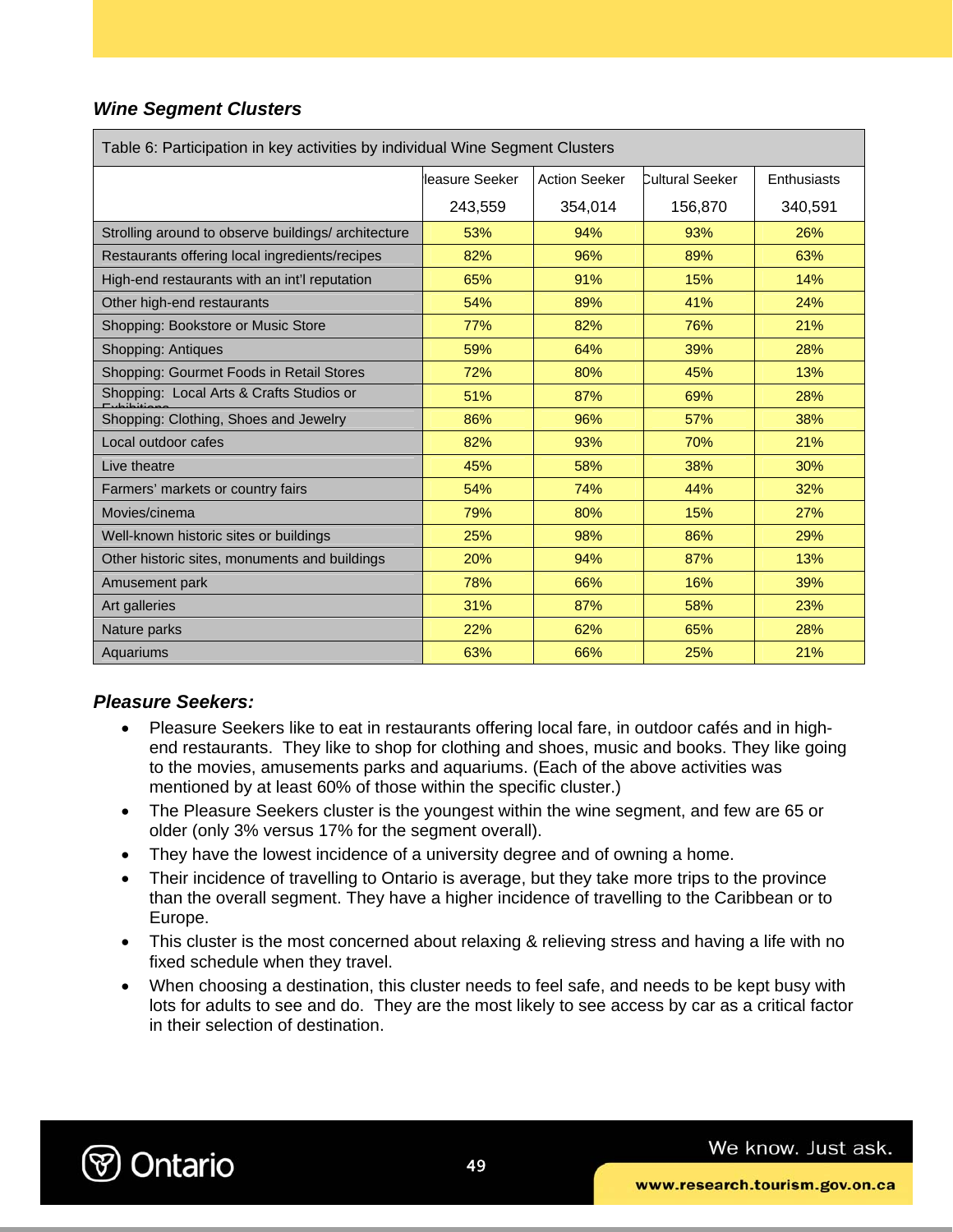- The greatest concentrations of travellers from this cluster reside in the East North Central, South Atlantic and Middle Atlantic regions. They are overrepresented in the South Atlantic region compared to the overall segment, but underrepresented substantially relative to the overall segment in the West North Central region.
- These travellers are very comfortable with the internet as a source of information for travel planning (85%), though past experience and word-of-mouth are important too.
- They are heavier users of media across all channels (television, newspapers magazines and the radio) relative to the overall segment.

#### *Action Seekers:*

- Action Seekers, as described at the start of this section, are highly active in all or most of the key activities. Almost everyone in this cluster eats out at a variety of restaurants, shops at various stores, visits historic sites, and art galleries. This is truly an active group, trying to get the most out of their vacation time.
- Action Seekers are the second youngest cluster within the wine segment. One quarter of this cluster has children 17 or younger.
- More than half have a university degree (57%), the highest incidence among the wine clusters.
- They have a significantly high incidence of home ownership (84%).
- Most likely to have travelled in Ontario among the wine segments (41% versus 33% for the segment overall). Highest incidence of travelling to Mexico.
- This cluster is more interested than any of the other clusters in gaining knowledge of history and other cultures, stimulating the mind and enriching their perspective on life when they travel.
- When choosing a destination, they appear somewhat less focused on safety or health concerns than other clusters, and though convenient access by car is mentioned as a consideration by more than half of those in the cluster, this is lower than for the segment overall.
- The greatest concentrations of travellers from this cluster reside in the Pacific and Middle Atlantic regions. They are significantly overrepresented in the Pacific and Mountain regions but underrepresented by a large margin in East North Central region.
- These travellers are very comfortable with the internet as a source of information for travel planning (85%), but are the most likely among the wine segment to rely heavily on past experience (84%) and maps (70%).
- They are heaviest users of media across all channels (television, newspapers magazines and the radio) relative to the overall wine segment, with more than half indicating that they are average to heavy users in each category.

### *Cultural Seekers:*

- Culture Seekers like to eat in restaurants offering local fare and at outdoor cafés. They like to stroll around looking at buildings and architecture, and they like to visit historic sites and nature parks. They shop for local arts and crafts, music and books. (Each of the above activities was mentioned by at least 60% of those within the specific cluster.)
- The Cultural Seekers cluster is older than the average for the overall segment. One quarter of the cluster is 65 or older, and they are least likely to have children living at home.
- More than half have a university degree (55%), the second highest incidence among the wine clusters.

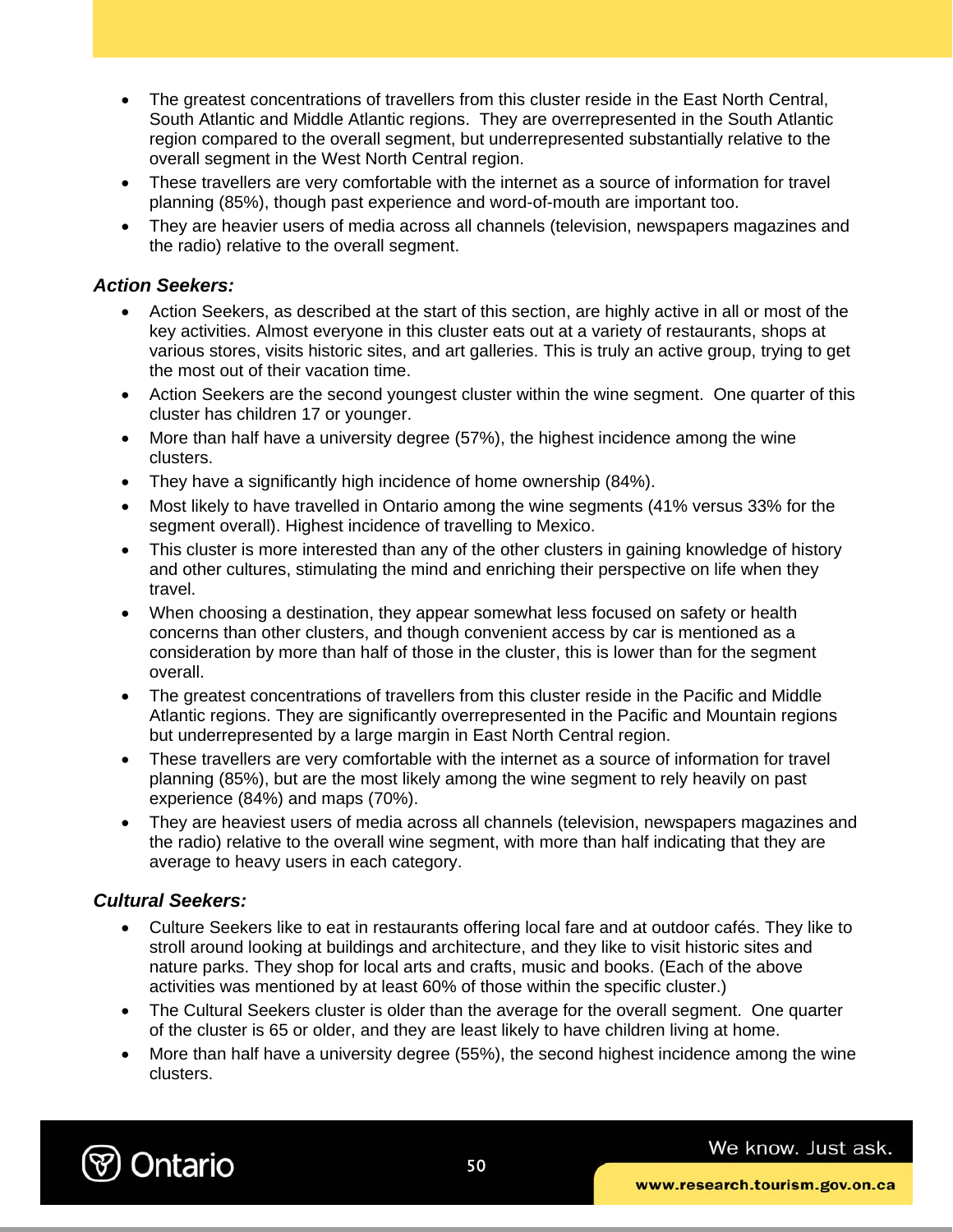- Second highest incidence of travelling in Ontario, though they take fewer trips to the province than the overall cluster.
- This cluster is more likely to seek opportunities to create lasting memories (84% vs. 78%) and less concerned about relaxing and relieving stress (67% vs. 78%) when they travel.
- When choosing a destination, they also appear somewhat less focused on safety concerns (65% vs. 79%) than other clusters but are more likely to expect information about the destination to be available on the Internet (49% vs. 37% for the overall segment).
- The greatest concentrations of travellers from this cluster reside in the East North Central and Middle Atlantic regions. They are significantly overrepresented in the East North Central region but underrepresented by a large margin in the Pacific region.
- These travellers are the most comfortable with the internet as a source of information for travel planning (89%); with past experience and word-of-mouth as secondary sources.
- They are average newspaper readers, though fewer of them reader the travel sections. They are less likely to read magazines, watch television or listen to the radio than any other cluster in the wine segment.

#### *Segment Enthusiasts:*

- Wine Enthusiasts are focused on little else than wine-related activities. Almost two thirds reported eating in restaurants offering local fare, but fewer than 40% of those in the cluster reporting participating in any of the other key activities listed.
- The Enthusiasts cluster is the oldest within the wine segment. One quarter of them are 65 or older, though one in five still have a child over 18 living at home.
- Almost half have a university degree (48%), and they have the highest incidence of home ownership among the segments.
- This cluster is the least likely to be recent immigrants (3% vs. 7% for the overall segment).
- They have the lowest incidence of travel to Ontario, and the least number of trips to the province. They have the lowest incidence of travel to all other regions (Mexico, Caribbean and Europe) as well.
- This cluster is similar to the overall wine segment in terms of the benefits sought from their travel experiences, though they appear less concerned about doing something new or different (68% vs. 75%) or enriching family relationships (64% vs. 78%).
- When choosing a destination, they also appear similarly focused on safety concerns (81% vs. 79%) as others within the segment. Convenient access by car is more of an area of focus for them (66% vs. 60% for the overall segment).
- The distribution of travellers from this cluster reflects the overall distribution of the wine segment overall. They are a little overrepresented in New England but underrepresented in the Mountain region, but these do not align with the greatest concentrations.
- These travellers are still using the internet most frequently as a source of information for travel planning, but the penetration rate is somewhat lower than for the segment overall (77% vs. 83%). Past experience (47%) and word-of-mouth (41%) are listed as the second and third most frequently used information sources, though the penetration rate here is also much lower than others (66% and 56%, respectively for the overall segment).
- Half of them are average to heavy television watchers, similar to travellers overall, though they are the least likely to read magazines (25%) or newspapers (40%) or listen to the radio (30%) among the clusters in the wine segment.

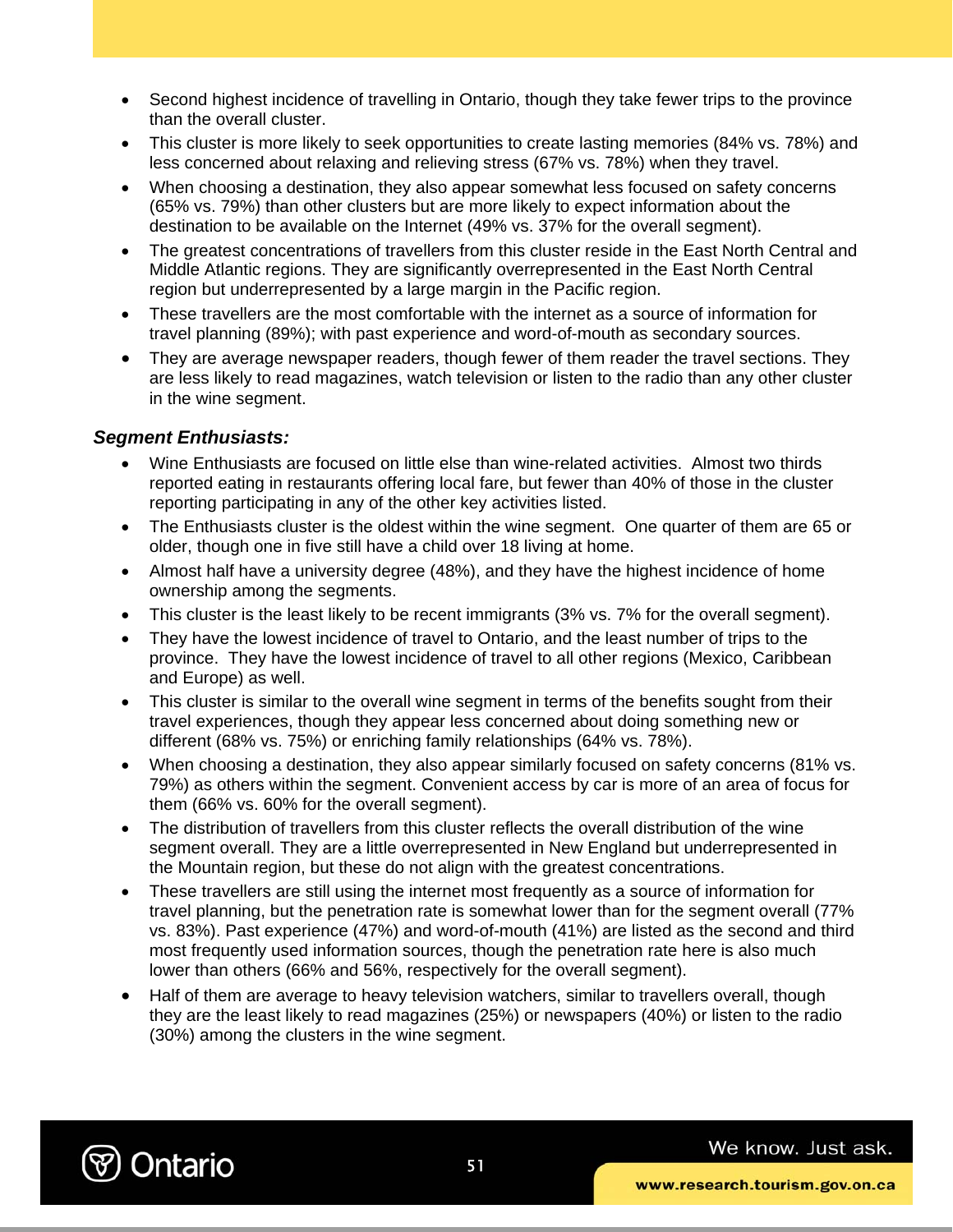| Table 7: Demographic and travel behaviour profiles of Wine Segment Clusters |                                                |                                                                  |                                          |                                                |
|-----------------------------------------------------------------------------|------------------------------------------------|------------------------------------------------------------------|------------------------------------------|------------------------------------------------|
|                                                                             | Pleasure Seeker                                | <b>Action Seeker</b>                                             | <b>Cultural Seeker</b>                   | <b>Segment Enthusiasts</b>                     |
|                                                                             | 243,559                                        | 354,014                                                          | 156,870                                  | 340,591                                        |
| Life Stage                                                                  | Avg. age 44.8                                  | Avg. age 48.7                                                    | Avg. age 51.6                            | Avg. age 52.6                                  |
|                                                                             | 35-54 yrs 43%                                  | 35-54 yrs 43%                                                    | 35-54 yrs 36%                            | 35-54 yrs 37%                                  |
|                                                                             | 65 yrs+ 3%                                     | 65 yrs+ 15%                                                      | 65 yrs+ 25%                              | 65 yrs+ 25%                                    |
|                                                                             | Kids (18+) 13%                                 | Kids (18+) 16%                                                   | Kids (18+) 6%                            | Kids (18+) 19%                                 |
|                                                                             | Kids (17 or <) 17%                             | Kids (17 or <) 25%                                               | Kids (17 or < ) 10%                      | Kids (17 or <) 14%                             |
| Education                                                                   | <b>University Degree 40%</b>                   | <b>University Degree 57%</b>                                     | <b>University Degree 55%</b>             | <b>University Degree 48%</b>                   |
| Job and Income                                                              | Full-time 62%                                  | Full-time 50%                                                    | Full-time 48%                            | Full-time 58%                                  |
|                                                                             | Retired 15%                                    | <b>Retired 18%</b>                                               | <b>Retired 29%</b>                       | Retired 19%                                    |
|                                                                             | White collar 31%                               | White collar 34%                                                 | White collar 24%                         | White collar 25%                               |
|                                                                             | Tech/sales/service 21%                         | Tech/sales/service 5%                                            | Tech/sales/service 4%                    | Tech/sales/service 13%                         |
|                                                                             | Blue collar 7%                                 | Blue collar 15%                                                  | Blue collar 5%                           | Blue collar 13%                                |
|                                                                             | Avg. income 84,000                             | Avg. income 95,000                                               | Avg. income 74,000                       | Avg. income 76,000                             |
| Immigration and                                                             | Immigrants 9%                                  | Immigrants 9%                                                    | Immigrants 7%                            | Immigrants 3%                                  |
| Cultural                                                                    | Caucasian 76%                                  | Caucasian 79%                                                    | Caucasian 89%                            | Caucasian 79%                                  |
| Background                                                                  | Black/African 16%                              | <b>Black/African 9%</b>                                          | <b>Black/African 3%</b>                  | Black/African 10%                              |
|                                                                             | <b>Asian/Pacific 3%</b>                        | Asian/Pacific 4%                                                 | Asian/Pacific 0%                         | Asian/Pacific 2%                               |
| Residence<br>Ownership                                                      | Own home 64%                                   | Own home 84%                                                     | Own home 78%                             | Own home 85%                                   |
| Vacation                                                                    | Ontario 33%                                    | Ontario 41%                                                      | Ontario 38%                              | Ontario 23%                                    |
| Destinations                                                                | Mexico 24%                                     | Mexico 36%                                                       | Mexico 19%                               | Mexico 12%                                     |
|                                                                             | Caribbean 30%                                  | Caribbean 29%                                                    | Caribbean 24%                            | Caribbean 9%                                   |
|                                                                             | Europe 28%                                     | Europe 28%                                                       | Europe 25%                               | Europe 11%                                     |
| Average # of                                                                | World 3.8                                      | World 4.7                                                        | World 4.4                                | World 3.8                                      |
| Vacations taken                                                             | Ontario 2.5                                    | Ontario 2.3                                                      | Ontario 1.8                              | Ontario 1.6                                    |
| Benefits Sought in<br>a Vacation                                            | <b>Relax/relive stress 88%</b>                 | Break from day-to-day<br>84%                                     | Lasting memories 84%                     | Break from day-to-day<br>83%                   |
| (by $60\% +$<br>of travellers                                               | Lasting memories 86%                           | Do something new/<br>different 83%                               | Do something new/<br>different 77%       | <b>Relax/relive stress 78%</b>                 |
| within segment)                                                             | Break from day-to-day<br>80%                   | <b>Relax/relive stress 75%</b>                                   | Break from day-to-day<br>76%             | Do something<br>new/different                  |
|                                                                             | Have a life with no fixed<br>schedule 78%      | Lasting memories 72%                                             |                                          | 68%                                            |
|                                                                             | Enrich family relationships<br>74%             | Gain knowledge of other<br>culture 70%                           | Relax/relive stress 67%                  | Lasting memories 64%                           |
|                                                                             | Do something new/<br>different 70%             | Have a life with no fixed<br>schedule 66%                        |                                          | <b>Enrich family</b><br>relationships 64%      |
|                                                                             | Keep family ties alive 64%                     | Stimulate mind 64%                                               |                                          |                                                |
|                                                                             |                                                | Enrich family relationships<br>63%<br>Enrich perspective on life |                                          |                                                |
|                                                                             |                                                | 61%                                                              |                                          |                                                |
| Destination<br>Considerations                                               | Feeling safe 93%                               | Lots of things for adults to<br>do 74%                           | Lots of things for adults<br>to do 76%   | Feeling safe 81%                               |
| (Top 4)                                                                     | Lots of things for adults to<br>see and do 83% | Feeling safe 72%                                                 | Feeling safe 65%                         | Lots of things for adults<br>to see and do 69% |
|                                                                             | Convenient access by car<br>74%                | No health concerns 54%                                           | No health concerns 54%                   | Convenient access by<br>car 66%                |
|                                                                             | No health concerns 63%                         | Convenient access by car<br>54%                                  | Information available on<br>internet 49% | No health concerns 55%                         |

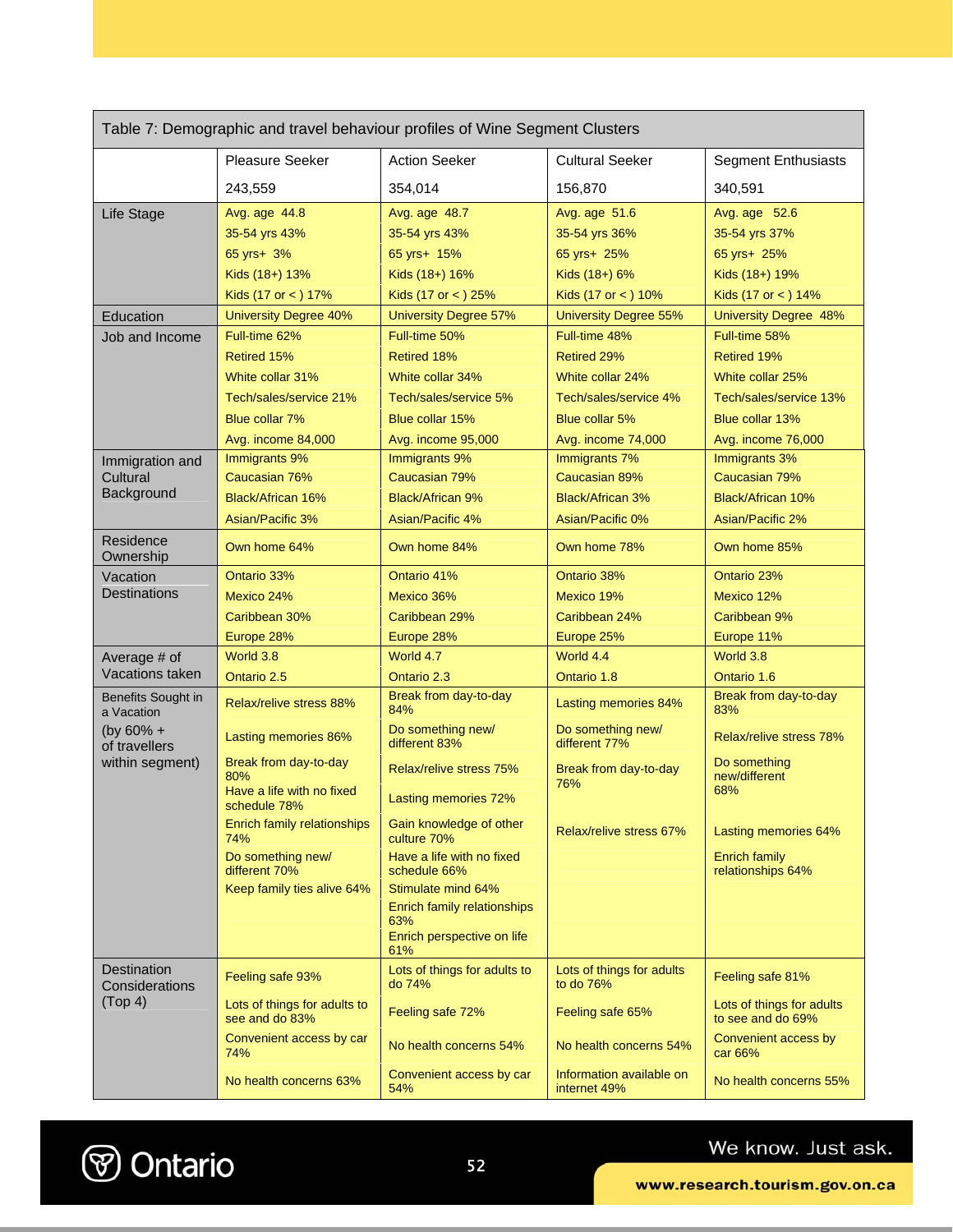



| Table 8: Media Habits of Wine Segment Clusters                                          |                                                  |                                                |                                                     |                                                     |  |  |
|-----------------------------------------------------------------------------------------|--------------------------------------------------|------------------------------------------------|-----------------------------------------------------|-----------------------------------------------------|--|--|
| <b>Cultural Seeker</b><br><b>Pleasure Seeker</b><br><b>Action Seeker</b><br>Enthusiasts |                                                  |                                                |                                                     |                                                     |  |  |
|                                                                                         |                                                  |                                                |                                                     |                                                     |  |  |
|                                                                                         | 243,559                                          | 354.014                                        | 156.870                                             | 340.591                                             |  |  |
| <b>Information sources</b>                                                              | Internet 85%                                     | Internet 85%                                   | Internet 89%                                        | Internet 77%                                        |  |  |
| for trip planning (top                                                                  | Past experience 64%                              | Past experience 84%                            | Past experience 63%                                 | Past experience 47%                                 |  |  |
| 3)                                                                                      | Word-of-mouth 63%                                | <b>Maps 70%</b>                                | Word-of-mouth 51%                                   | Word-of-mouth 41%                                   |  |  |
| Newspaper                                                                               | Average to heavy<br>readers 56%                  | Average to heavy<br>readers 66%                | Average to heavy<br>readers 52%                     | Average to heavy<br>readers 40%                     |  |  |
|                                                                                         | <b>Travel Section:</b>                           | <b>Travel Section:</b>                         | <b>Travel Section:</b>                              | <b>Travel Section:</b>                              |  |  |
|                                                                                         | Weekday 45%                                      | Weekday 35%                                    | Weekday 37%                                         | Weekday 37%                                         |  |  |
|                                                                                         | Weekend 57%                                      | Weekend 47%                                    | Weekend 43%                                         | Weekend 43%                                         |  |  |
| Magazines                                                                               | Average to heavy<br>readers 49%                  | Average to heavy<br>readers 57%                | Average to heavy<br>readers 27%                     | Average to heavy<br>readers 25%                     |  |  |
|                                                                                         | Food & Cooking:<br>Entertainment                 | Food & Cooking;<br>Entertainment               | <b>News &amp; Current Affairs:</b><br>Home & Garden | Food & Cooking:<br>Home & Garden                    |  |  |
| <b>TV Programming</b>                                                                   | Average to heavy<br>watchers 55%                 | Average to heavy<br>watchers 55%               | Average to heavy<br>watchers 39%                    | Average to heavy<br>watchers 50%                    |  |  |
|                                                                                         | <b>Drama</b> ; Movies                            | <b>Movies</b> ; History                        | <b>Movies</b> ; History                             | <b>Movies: News &amp; Current</b><br><b>Affairs</b> |  |  |
| <b>Radio Stations</b>                                                                   | Average to heavy<br>listeners 47%                | Average to heavy<br>listeners 53%              | Average to heavy<br>listeners 32%                   | Average to heavy<br>listeners 30%                   |  |  |
|                                                                                         | Oldies (50s, 60s, 70s, 80s);<br>Rock/Alternative | Oldies (50s, 60s, 70s, 80s);<br>News/Talk/Info | Oldies (50s, 60s, 70s, 80s);<br>News/Talk/Info      | Oldies (50s, 60s, 70s, 80s);<br>News/Talk/Info      |  |  |
| Web sites used for<br>personal purposes                                                 | Average to heavy users<br>29%                    | Average to heavy users<br>54%                  | Average to heavy users<br>25%                       | Average to heavy users<br>26%                       |  |  |
|                                                                                         | <b>Travel: Entertainment</b>                     | <b>Travel: weather</b>                         | <b>Weather: Travel</b>                              | <b>Weather: Travel</b>                              |  |  |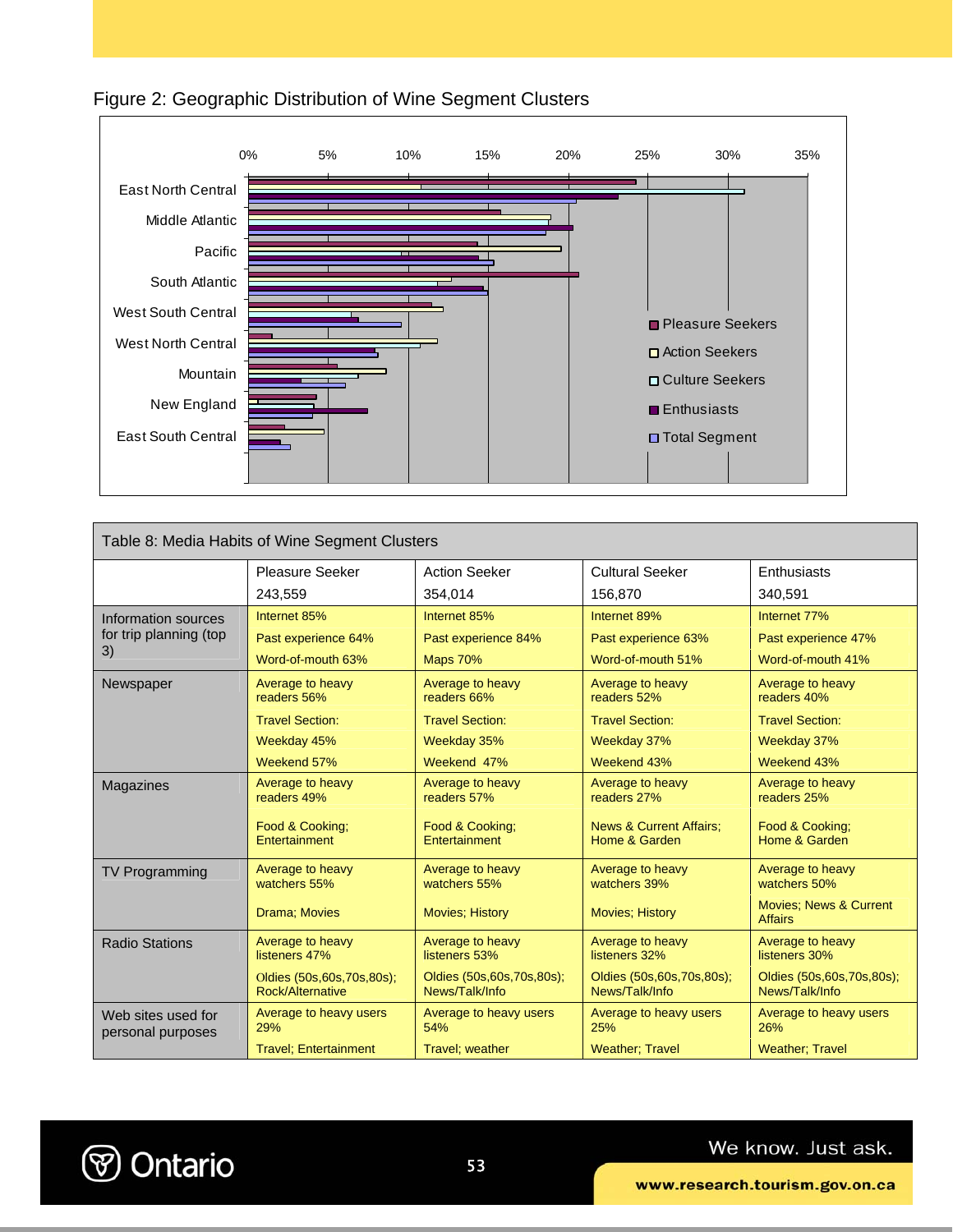### *Natural Wonder Segment Clusters*

| Table 9: Participation in key activities by individual Natural Wonder Segment Clusters |                 |                      |                        |             |  |
|----------------------------------------------------------------------------------------|-----------------|----------------------|------------------------|-------------|--|
|                                                                                        | lleasure Seeker | <b>Action Seeker</b> | <b>Cultural Seeker</b> | Enthusiasts |  |
|                                                                                        | 396,774         | 522,522              | 472,058                | 578,634     |  |
| Strolling around to observe buildings/architecture                                     | 74%             | 94%                  | 85%                    | 36%         |  |
| Restaurants offering local ingredients/recipes                                         | 89%             | 95%                  | 90%                    | 37%         |  |
| High-end restaurants with an int'l reputation                                          | 79%             | 73%                  | 7%                     | 11%         |  |
| Other high-end restaurants                                                             | 86%             | 78%                  | 9%                     | 11%         |  |
| Shopping: Bookstore or Music Store                                                     | 73%             | 88%                  | 46%                    | 15%         |  |
| Shopping: Antiques                                                                     | 34%             | 74%                  | 47%                    | 18%         |  |
| Shopping: Gourmet Foods in Retail Stores                                               | 41%             | 71%                  | 23%                    | 7%          |  |
| Shopping: Local Arts & Crafts Studios or                                               | 54%             | 88%                  | 69%                    | 27%         |  |
| Shopping: Clothing, Shoes and Jewelry                                                  | 72%             | 92%                  | 60%                    | 33%         |  |
| Local outdoor cafes                                                                    | 67%             | 92%                  | 54%                    | 17%         |  |
| Live theatre                                                                           | 37%             | 57%                  | 18%                    | 13%         |  |
| Farmers' markets or country fairs                                                      | 10%             | 90%                  | 35%                    | 14%         |  |
| Movies/cinema                                                                          | 58%             | 78%                  | 26%                    | 16%         |  |
| Well-known historic sites or buildings                                                 | 84%             | 93%                  | 85%                    | 38%         |  |
| Other historic sites, monuments and buildings                                          | 79%             | 85%                  | 84%                    | 30%         |  |
| Amusement park                                                                         | 59%             | 71%                  | 32%                    | 33%         |  |
| Art galleries                                                                          | 33%             | 85%                  | 34%                    | 10%         |  |
| Nature parks                                                                           | 48%             | 67%                  | 74%                    | 36%         |  |
| Aquariums                                                                              | 35%             | 73%                  | 20%                    | 22%         |  |

### *Pleasure Seekers:*

- Pleasure Seekers like to eat in restaurants offering local fare, in outdoor cafés and in highend restaurants. They like to shop for clothing and shoes, music and books. They like to stroll around looking at buildings and architecture and visiting historic sites. (Each of the above activities was mentioned by at least 60% of those within the specific cluster.)
- The Pleasure Seekers cluster is the youngest within the natural wonder segment, and few are 65 or older (only 7% versus 16% for the segment overall). They are the most likely to have younger children living at home (31%).
- They have the highest incidence of a university degree among those in the natural wonder segment, but the lowest incidence of owning a home (though still high at 81%).
- Within the natural wonder segment, this cluster has a higher than average incidence of travel to Ontario but a lower than average number of trips to the province. They have a lower incidence of travelling to Mexico but are similar to others within the segment when it comes to travel to the Caribbean or to Europe.
- This cluster is similar to the overall segment in terms of the benefits sought from their travel experiences, though they appear more focused on enriching family relationships (71% vs. 64% for the overall segment).

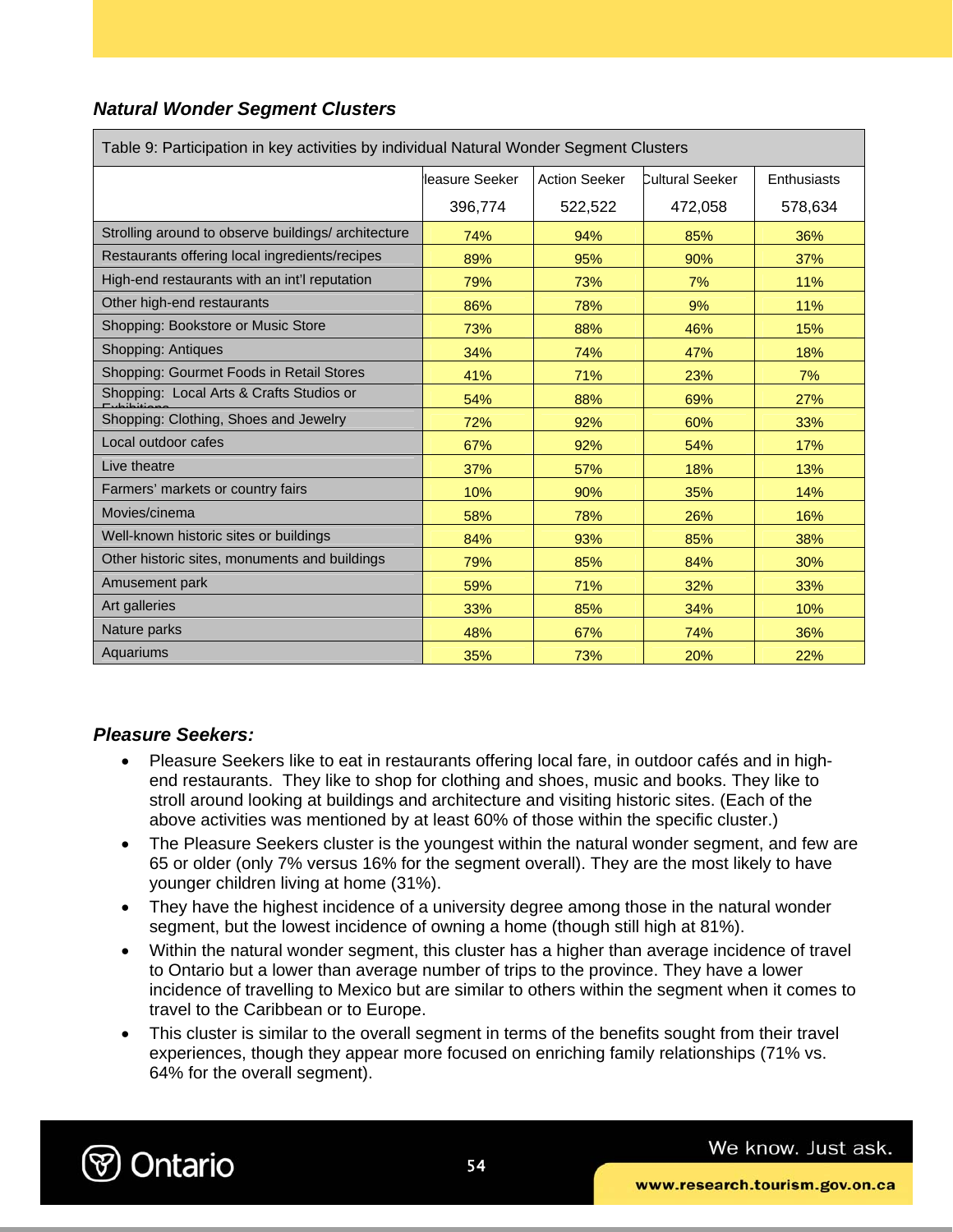- When choosing a destination, this cluster is similar to the overall natural wonder segment, they need to feel safe and to be kept busy with lots for adults to see and do. They are, however, a little less focused on health concerns and convenient access by car than others in the segment.
- The three largest concentrations of travellers from this cluster are in the Middle Atlantic, East North Central and South Atlantic regions. Pleasure Seekers in the natural wonder segment are significantly overrepresented in the South Atlantic and Mountain regions relative to the segment overall.
- These travellers are very comfortable with the internet as a source of information for travel planning (86%), though past experience was mentioned by three quarters of respondents. This segment was the most likely in the segment to rely on word-of-mouth in their travel planning (65%).
- They are average newspaper readers, though 60% read the travel section of the weekend paper and yet only a third do on weekdays. An average proportion of them are magazine readers (42%), though travel magazines are among their favourites. They are also average in terms of their consumption of television and radio programming.

### *Action Seekers:*

- Action Seekers are highly active in all or most of the key activities. Almost everyone in this cluster eats out at a variety of restaurants, shops at various stores, visits historic sites, and art galleries. This is truly an active group, trying to get the most out of their vacation time.
- Action Seekers are the second youngest cluster within the natural wonder segment. One quarter of this cluster has children 17 or younger, which is the average for the natural wonder segment.
- More than half have a university degree (57%), the second highest incidence among the natural wonder clusters but the second lowest incidence of home ownership (though still high at 82%).
- Members of this cluster are the most likely to be immigrants (14% vs. 8% for the overall segment).
- They are among the least likely to have travelled in Ontario but have made a greater than average number of trips to the province (2.0 trips vs. 1.5 for the overall natural wonder segment). They have the highest incidence of travel to Mexico and to the Europe relative to others in the segment, and are as likely as others to have travelled to the Caribbean.
- Travellers in this cluster seek a greater number of benefits from their travel experiences (7 out of the 15 benefits listed were rated as highly important by more than 60% of those in the cluster). This cluster is more interested than any of the other clusters in creating lasting memories (83% vs. 75%), doing something new or different (81% vs. 73%), gaining knowledge of history and other cultures (65% vs. 54%) and enriching their perspective on life (65% vs. 50%) when they travel.
- When choosing a destination, this cluster is similar to the overall natural wonder segment, they need to be kept busy with lots for adults to see and do. They are, however, a little less focused on safety concerns and convenient access by car than others in the segment.
- The greatest concentrations of travellers from this cluster reside in the Middle Atlantic, Pacific and East North Central regions. They are significantly overrepresented in the Pacific region and West North Central regions but underrepresented in the East North Central region, despite their concentration.
- Like most other travellers, this cluster is comfortable with the internet as a source of information for travel planning (82%). They are the most likely among the natural wonder segment to rely heavily on past experience (78%) and second most likely to use maps (63%).

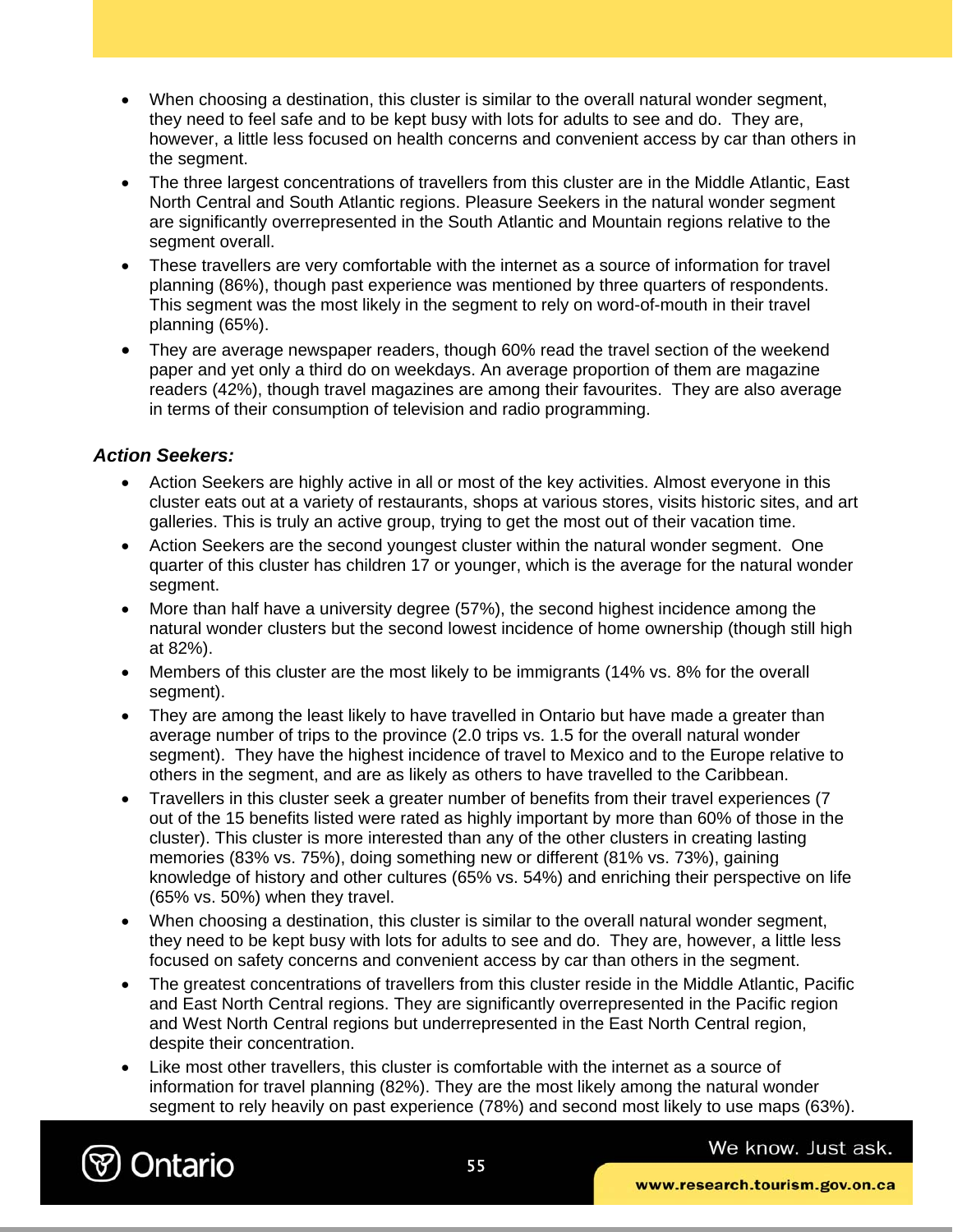• They are heaviest users of media across all channels (television, newspapers magazines and the radio) relative to the overall natural wonder segment, with more than half indicating that they are average to heavy users in each category.

#### *Cultural Seekers:*

- Almost all Culture Seekers like to eat in restaurants offering local fare and stroll around looking at buildings and architecture. They like to visit historic sites and nature parks. They shop for local arts and crafts, clothing and shoes. (Each of the above activities was mentioned by at least 60% of those within the specific cluster.)
- The Cultural Seekers cluster is the oldest within the natural wonder segment. One fifth of the cluster is 65 or older (19%). They are the least likely among the natural wonder clusters to have children living at home.
- Though half have a university degree, this is lower than the average for the natural wonder segment.
- Members of this cluster are less likely to be immigrants (5% vs. 8% for the overall segment).
- They have the lowest incidence of travel to Ontario, and the second lowest number of trips to the province. Among those in the natural wonder segment, they have an average incidence of travel to Mexico and the Caribbean, and a lower incidence of travel to Europe.
- This cluster is less concerned about taking a break from the day-to-day (68% vs. 73%) and relaxing and relieving stress (62% vs. 74%) than others in the segment when they travel. They are more likely, however, to look for opportunities to gain knowledge about history and culture (61% vs. 54%).
- When choosing a destination, they also appear somewhat less focused on safety concerns than other clusters but are more likely to look for convenient access by car.
- The greatest concentrations of travellers from this cluster reside in the East North Central, Middle Atlantic and West South Central regions. In this last area, they are significantly overrepresented relative to the natural wonder segment overall.
- These travellers are among the most comfortable with the internet as a source of information for travel planning (86%); maps are their secondary source of planning information (65%), with past experience and word-of-mouth equally rated as their next sources (53%).
- Though they are average newspaper readers, they are less likely to read magazines, watch television or listen to the radio than any other cluster in the natural wonder segment.

### *Segment Enthusiasts:*

- Natural Wonder Enthusiasts are focused on few other activities. In fact, only about one third of those in this cluster were interested in eating out, shopping or visiting historic sites.
- The Enthusiasts cluster is the second oldest within the natural wonder segment. More than one in five is 65 or older (21%) though one in five still also have a child over 18 living at home and more than a quarter have children 17 or younger.
- Almost half have a university degree (46%), the lowest incidence in the natural wonder segment, but they have the highest incidence of home ownership among the clusters.
- Members of this cluster are less likely to be immigrants (5% vs. 8% for the overall segment).
- They have the highest incidence of travel to Ontario, but the lowest number of trips to the province. They have the lowest incidence of travel to all other regions (Mexico, Caribbean and Europe) as well.

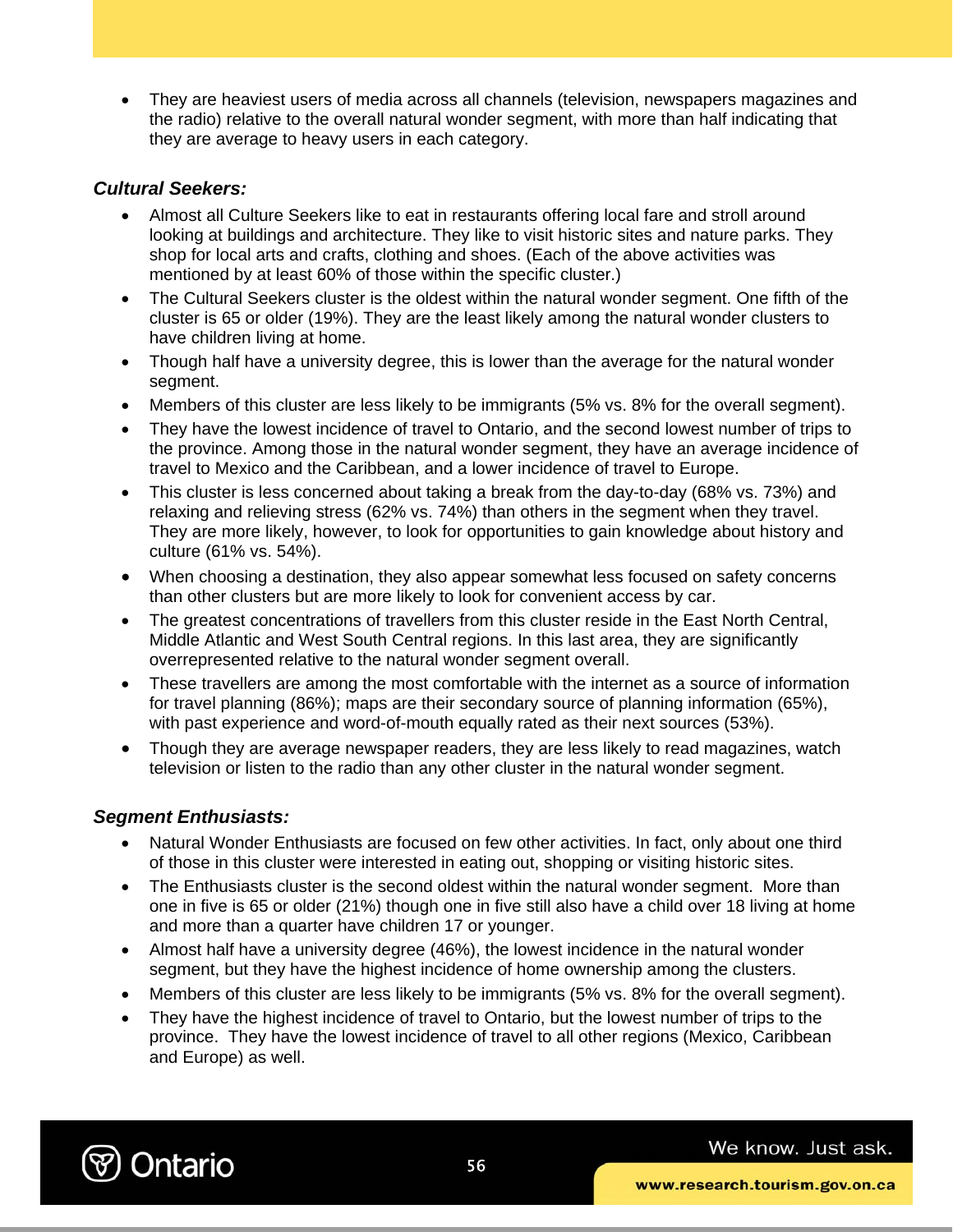- This cluster is similar to the overall segment in terms of the benefits sought from their travel experiences, though fewer members overall have identified the benefits listed as highly important to them. They differ from the overall segment in that they appear less concerned about creating lasting memories (65% vs. 75%).
- When choosing a destination, this cluster has a higher stated need to feel safe and for the destination to free of heath concerns, and needs to be kept busy with lots for adults to see and do. They are the most likely to see access by car as a critical factor in their selection of destination.
- The greatest concentrations of travellers from this cluster reside in the Middle Atlantic, East North Central, and South Atlantic regions – where they are overrepresented in each case. They are noticeably under represented in all other regions relative to the natural wonder segment overall, except in New England.
- These travellers are still using the internet most frequently as a source of information for travel planning, but the penetration rate is somewhat lower than for the segment overall (70% vs. 80%).

Past experience (52%) and word-of-mouth (44%) are listed as the second and third most frequently used information sources, though the penetration rate here is also much lower than others.

• They have the lowest incidence of media consumption across the segment. Fewer than 40% are average to heavy television watchers, and they are the least likely to read magazines (25%) or newspapers (41%) or listen to the radio (32%) among the cluster in the natural wonder segment.

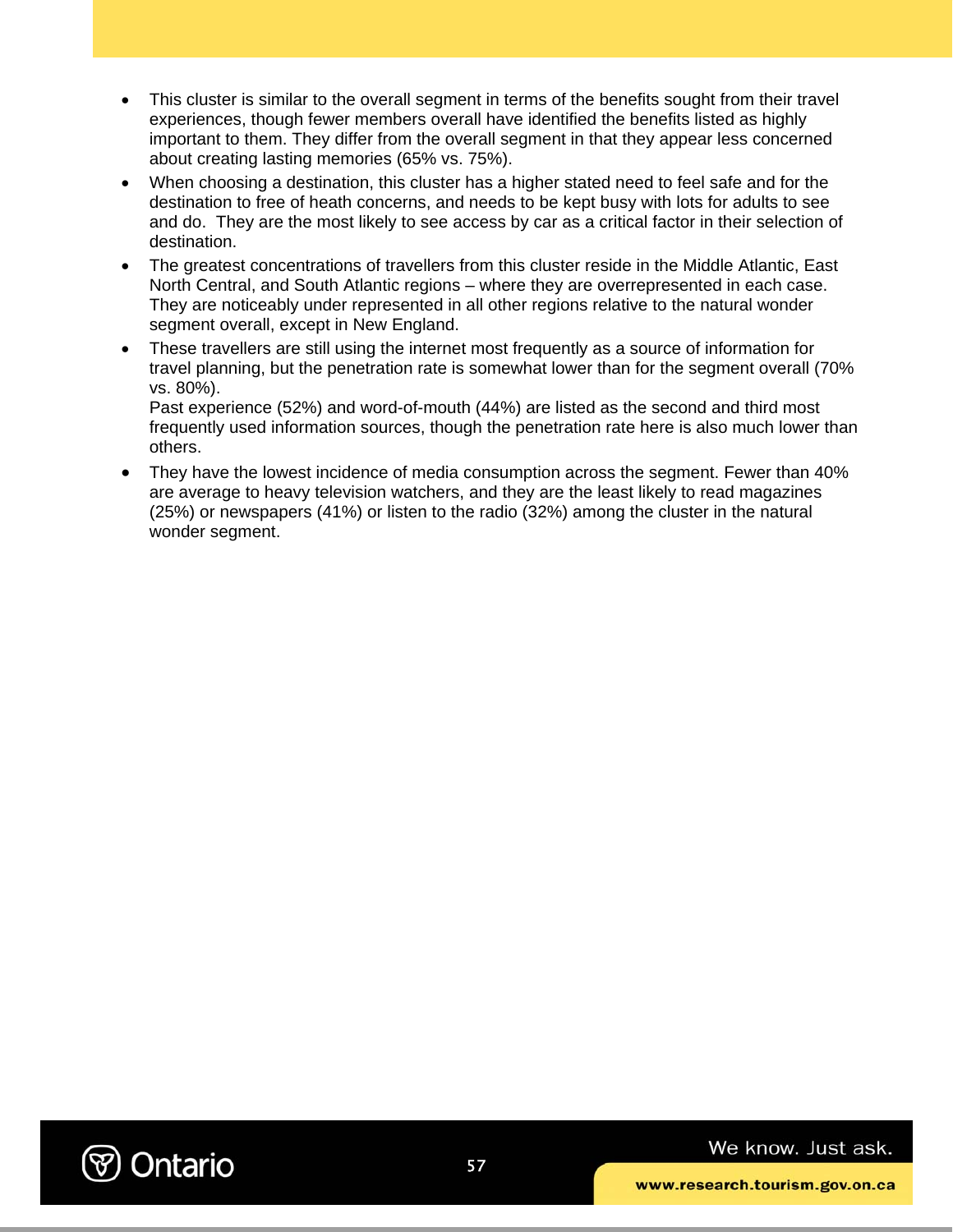| Table 10: Demographic and travel behaviour profiles of Natural Wonder Segment Clusters |                                                |                                                |                                                |                                                |  |
|----------------------------------------------------------------------------------------|------------------------------------------------|------------------------------------------------|------------------------------------------------|------------------------------------------------|--|
|                                                                                        | <b>Pleasure Seeker</b>                         | <b>Action Seeker</b>                           | <b>Cultural Seeker</b>                         | Enthusiasts                                    |  |
|                                                                                        | 396,774                                        | 522,522                                        | 472,058                                        | 578,634                                        |  |
| Life Stage                                                                             | Avg. age 44.7                                  | Avg. age 47.6                                  | Avg. age 51.6                                  | Avg. age 50.7                                  |  |
|                                                                                        | 35-54 yrs 39%                                  | 35-54 yrs 35%                                  | 35-54 yrs 28%                                  | 35-54 yrs 31%                                  |  |
|                                                                                        | $65 + yrs$ 7%                                  | $65 + yrs$ 15%                                 | $65 + yrs$ 19%                                 | $65+$ years $21%$                              |  |
|                                                                                        | Kids (18+) 13%                                 | Kids (18+) 17%                                 | Kids (18+) 13%                                 | Kids (18+) 20%                                 |  |
|                                                                                        | Kids (17 or $<$ ) 31%                          | Kids (17 or $<$ ) 25%                          | Kids (17 or $<$ ) 17%                          | Kids (17 or $<$ ) 27%                          |  |
| Education                                                                              | <b>University Degree 60%</b>                   | <b>University Degree 57%</b>                   | <b>University Degree 50%</b>                   | <b>University Degree 46%</b>                   |  |
| Job and Income                                                                         | Full-time 59%                                  | Full-time 53%                                  | Full-time 42%                                  | Full-time 51%                                  |  |
|                                                                                        | <b>Retired 14%</b>                             | <b>Retired 15%</b>                             | <b>Retired 24%</b>                             | Retired 26%                                    |  |
|                                                                                        | White collar 32%                               | White collar 39%                               | White collar 30%                               | White collar 33%                               |  |
|                                                                                        | Tech/sales/service 10%                         | Tech/sales/service 10%                         | Tech/sales/service 15%                         | Tech/sales/service 21%                         |  |
|                                                                                        | <b>Blue collar 3%</b>                          | Blue collar 7%                                 | Blue collar 7%                                 | Blue collar 16%                                |  |
|                                                                                        | Avg. income 104,000                            | Avg. income 95,000                             | Avg. income 82,000                             | Avg. income 71,000                             |  |
| Immigration and                                                                        | Immigrants 10%                                 | Immigrants 14%                                 | Immigrants 5%                                  | Immigrants 5%                                  |  |
| <b>Cultural Background</b>                                                             | Caucasian 85%                                  | Caucasian 79%                                  | Caucasian 91%                                  | Caucasian 87%                                  |  |
|                                                                                        | <b>Black/African 4%</b>                        | <b>Black/African 8%</b>                        | Black/African 1%                               | Black/African 9%                               |  |
|                                                                                        | Asian/Pacific 6%                               | Asian/Pacific 5%                               | Asian/Pacific 0%                               | Asian/Pacific 1%                               |  |
| <b>Residence Ownership</b>                                                             | Own home 81%                                   | Own home 82%                                   | Own home 83%                                   | Own home 88%                                   |  |
| <b>Vacation Destinations</b>                                                           | Ontario 44%                                    | Ontario 39%                                    | Ontario 36%                                    | Ontario 45%                                    |  |
|                                                                                        | Mexico 12%                                     | Mexico 28%                                     | Mexico 21%                                     | Mexico 9%                                      |  |
|                                                                                        | Caribbean 20%                                  | Caribbean 20%                                  | Caribbean 21%                                  | Caribbean 16%                                  |  |
|                                                                                        | Europe 21%                                     | Europe 25%                                     | Europe 13%                                     | Europe 10%                                     |  |
| Average # of Vacations                                                                 | World 4.4                                      | World 4.4                                      | World 4.2                                      | World 3.5                                      |  |
| taken                                                                                  | Ontario 1.5                                    | Ontario 2.0                                    | Ontario 1.6                                    | Ontario 1.3                                    |  |
| Benefits Sought in<br>a Vacation                                                       | Lasting memories 79%                           | Lasting memories 83%                           | Lasting memories 77%                           | Break from day-to-day<br>79%                   |  |
| (by $60\% +$<br>of travellers                                                          | Do something<br>new/different<br>78%           | Break from day-to-day<br>81%                   | Do something<br>new/different<br>77%           | <b>Relax/relive stress 74%</b>                 |  |
| within segment)                                                                        | Break from day-to-day<br>75%                   | Do something<br>new/different<br>81%           | Break from day-to-day<br>68%                   | Lasting memories 65%                           |  |
|                                                                                        | Relax/relive stress 74%                        | Relax/relive stress 75%                        | Relax/relive stress 62%                        |                                                |  |
|                                                                                        | Enrich family relationships<br>71%             | Enrich family relationships<br>70%             | Enrich family relationships<br>62%             |                                                |  |
|                                                                                        |                                                | Gain knowledge 64%                             | Gain knowledge 61%                             |                                                |  |
|                                                                                        |                                                | Enrich perspective on life<br>65%              |                                                |                                                |  |
| Destination<br>Considerations                                                          | Feeling safe 72%                               | Lots of things for adults to<br>see and do 75% | Lots of things for adults to<br>see and do 72% | Feeling safe 81%                               |  |
| (Top 4)                                                                                | Lots of things for adults to<br>see and do 70% | Feeling safe 71%                               | Feeling safe 68%                               | Lots of things for adults<br>to see and do 64% |  |
|                                                                                        | No health concerns 45%                         | Mid-range accommodation<br>46%                 | Convenient access by car<br>58%                | Convenient access by car<br>60%                |  |
|                                                                                        | Convenient access by car<br>47%                | Information available on<br>internet 42%       | No health concerns 51%                         | No health concerns 57%                         |  |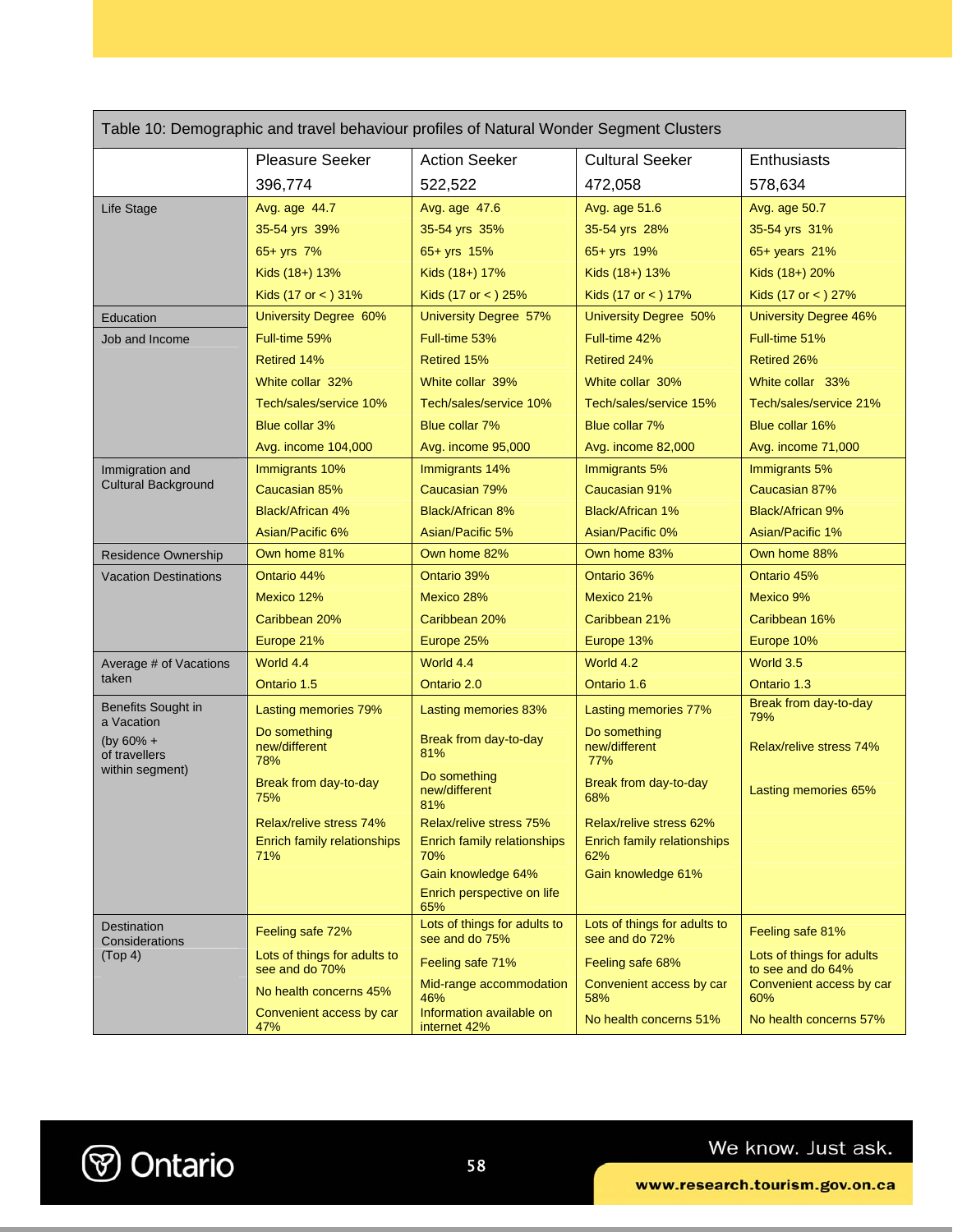



| Table 11: Media Habits of Natural Wonder Segment Clusters |                                                |                                                |                                                      |                                                |  |
|-----------------------------------------------------------|------------------------------------------------|------------------------------------------------|------------------------------------------------------|------------------------------------------------|--|
|                                                           | <b>Pleasure Seeker</b><br>396,774              | <b>Action Seeker</b><br>522,522                | <b>Cultural Seeker</b><br>472,058                    | Enthusiasts<br>578,634                         |  |
| Information sources                                       | Internet 86%                                   | Internet 82%                                   | Internet 86%                                         | Internet 70%                                   |  |
| for trip planning<br>(top 3)                              | Past experience 75%                            | Past experience 78%                            | <b>Maps 65%</b>                                      | Past experience 52%                            |  |
|                                                           | Word-of-mouth 65%                              | <b>Maps 63%</b>                                | Past experience 53%                                  | Word-of-mouth 44%                              |  |
|                                                           |                                                |                                                | Word-of-mouth 53%                                    |                                                |  |
| Newspaper                                                 | Average to heavy readers<br>54%                | Average to heavy readers<br>57%                | Average to heavy readers<br>45%                      | Average to heavy readers<br>41%                |  |
|                                                           | <b>Travel Section:</b>                         | <b>Travel Section:</b>                         | <b>Travel Section:</b>                               | <b>Travel Section:</b>                         |  |
|                                                           | Weekday 35%                                    | Weekday 44%                                    | Weekday 34%                                          | Weekday 30%                                    |  |
|                                                           | Weekend 60%                                    | Weekend 51%                                    | Weekend 42%                                          | Weekend 40%                                    |  |
| Magazines                                                 | Average to heavy readers<br>42%                | Average to heavy readers<br>66%                | Average to heavy readers<br>32%                      | Average to heavy readers<br>25%                |  |
|                                                           | <b>Entertainment</b> ; Travel                  | Home & Garden:<br>Entertainment                | <b>Entertainment: General</b><br>Interest: News/Info | Entertainment: Home &<br>Garden                |  |
| <b>TV Programming</b>                                     | Average to heavy watchers<br>53%               | Average to heavy watchers<br>55%               | Average to heavy watchers<br>48%                     | Average to heavy watchers<br>39%               |  |
|                                                           | Drama; Movies                                  | <b>Movies: History</b>                         | <b>Movies: News &amp; Current</b><br><b>Affairs</b>  | <b>Movies: Drama</b>                           |  |
| <b>Radio Stations</b>                                     | Average to heavy listeners<br>44%              | Average to heavy listeners<br>56%              | Average to heavy listeners<br>32%                    | Average to heavy listeners<br>32%              |  |
|                                                           | News/Talk/Info; Oldies<br>(50s, 60s, 70s, 80s) | Oldies (50s, 60s, 70s, 80s);<br>News/Talk/Info | Oldies (50s, 60s, 70s, 80s);<br>News/Talk/Info       | Oldies (50s, 60s, 70s, 80s);<br>News/Talk/Info |  |
| Web sites used for<br>personal purposes                   | Average to heavy users<br>52%                  | Average to heavy users<br>54%                  | Average to heavy users<br>23%                        | Average to heavy users<br>24%                  |  |
|                                                           | <b>Travel</b> ; Weather                        | <b>Travel: Weather</b>                         | <b>Weather: Travel</b>                               | <b>Weather: Travel</b>                         |  |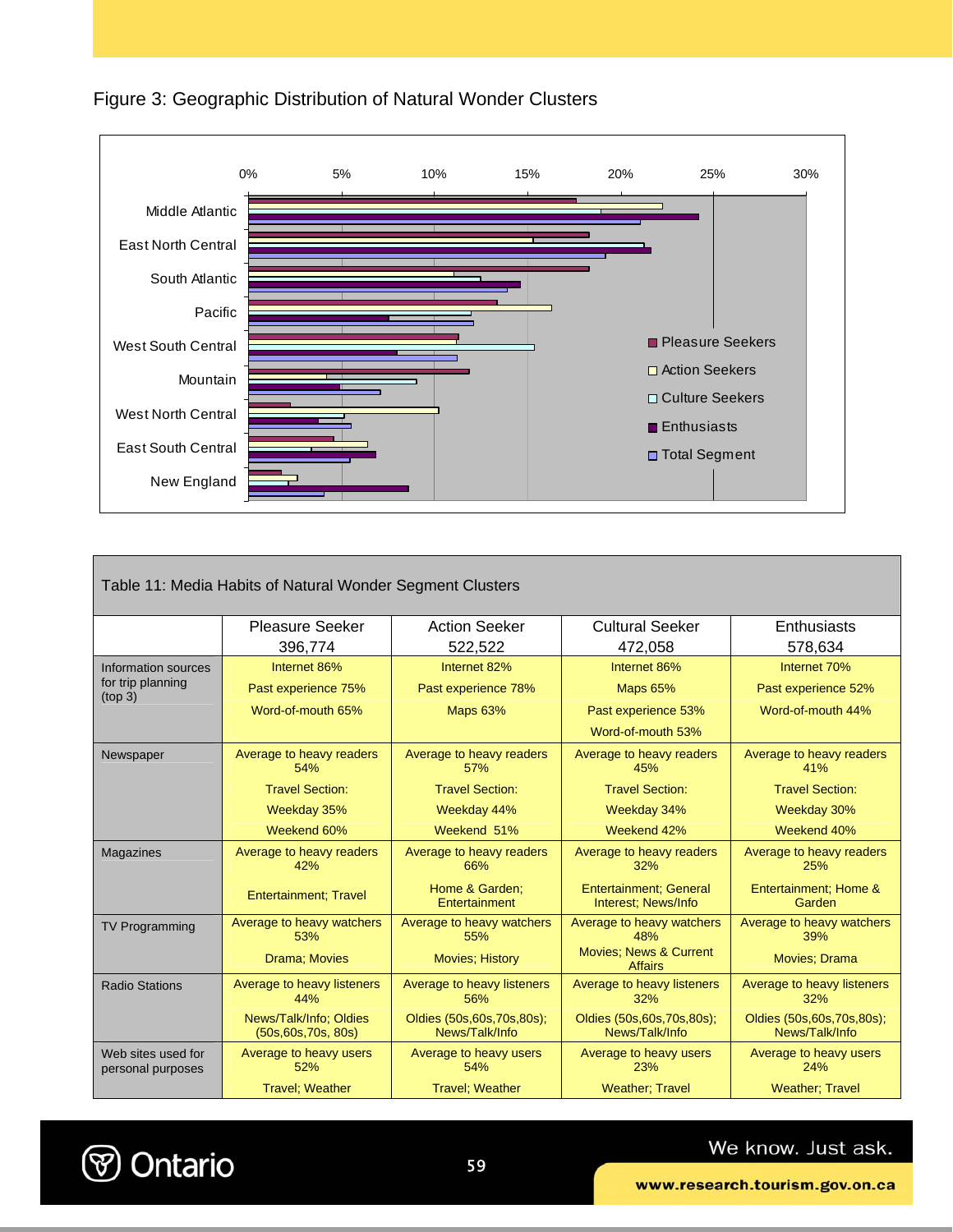### *Casino Segment Clusters*

| Table 12: Participation in key activities by individual Casino Segment Clusters |                        |                      |             |  |  |
|---------------------------------------------------------------------------------|------------------------|----------------------|-------------|--|--|
|                                                                                 | <b>Pleasure Seeker</b> | <b>Action Seeker</b> | Enthusiasts |  |  |
|                                                                                 | 219,342                | 208,962              | 393,560     |  |  |
| Strolling around to observe buildings/architecture                              | 44%                    | 92%                  | 22%         |  |  |
| Restaurants offering local ingredients/recipes                                  | 64%                    | 89%                  | 50%         |  |  |
| High-end restaurants with an int'l reputation                                   | 24%                    | 66%                  | 11%         |  |  |
| Other high-end restaurants                                                      | 32%                    | 67%                  | 22%         |  |  |
| Shopping: Bookstore or Music Store                                              | 65%                    | 81%                  | 11%         |  |  |
| Shopping: Antiques                                                              | 53%                    | 64%                  | 5%          |  |  |
| Shopping: Gourmet Foods in Retail Stores                                        | 37%                    | 60%                  | 5%          |  |  |
| Shopping: Local Arts & Crafts Studios or                                        | 63%                    | 71%                  | 8%          |  |  |
| Shopping: Clothing, Shoes and Jewelry                                           | 81%                    | 87%                  | 42%         |  |  |
| Local outdoor cafes                                                             | 49%                    | 88%                  | 9%          |  |  |
| Live theatre                                                                    | 40%                    | 52%                  | 14%         |  |  |
| Farmers' markets or country fairs                                               | 59%                    | 63%                  | 7%          |  |  |
| Movies/cinema                                                                   | 48%                    | 65%                  | 15%         |  |  |
| Well-known historic sites or buildings                                          | 38%                    | 93%                  | 21%         |  |  |
| Other historic sites, monuments and buildings                                   | 27%                    | 87%                  | 11%         |  |  |
| Amusement park                                                                  | 41%                    | 67%                  | 39%         |  |  |
| Art galleries                                                                   | 7%                     | 76%                  | 4%          |  |  |
| Nature parks                                                                    | 27%                    | 61%                  | 16%         |  |  |
| Aquariums                                                                       | 27%                    | 65%                  | 18%         |  |  |

### *Pleasure Seekers:*

- Pleasure Seekers in the casino segment are focused on eating in restaurants and shopping. They like to eat in restaurants offering local fare and to shop for clothing and shoes, music and books, and local arts and crafts. (Each of the above activities was mentioned by at least 60% of those within the specific cluster.)
- The Pleasure Seekers cluster is the oldest within the casino segment, and almost one in five is 65 or older. They are the most likely to have older children living at home (33%), while one in five has children 17 or younger at home.
- They have the lowest incidence of a university degree among those in the casino segment, but the highest incidence of owning a home.
- Half have travelled in to Ontario, and they have taken an average number of trips to the province. They have a slightly lower incidence of travelling to Mexico and to Europe than others within the segment.
- Travellers in this cluster seek a greater number of benefits from their travel experiences (6 out of the 15 benefits listed were rated as highly important by more than 60% of those in the cluster). This cluster is more focused on family-related benefits when they travel than any of the other cluster - creating lasting memories (80% vs. 69%), enriching family relationships (69% vs. 60%) and keeping family ties alive (61% vs. 42%).

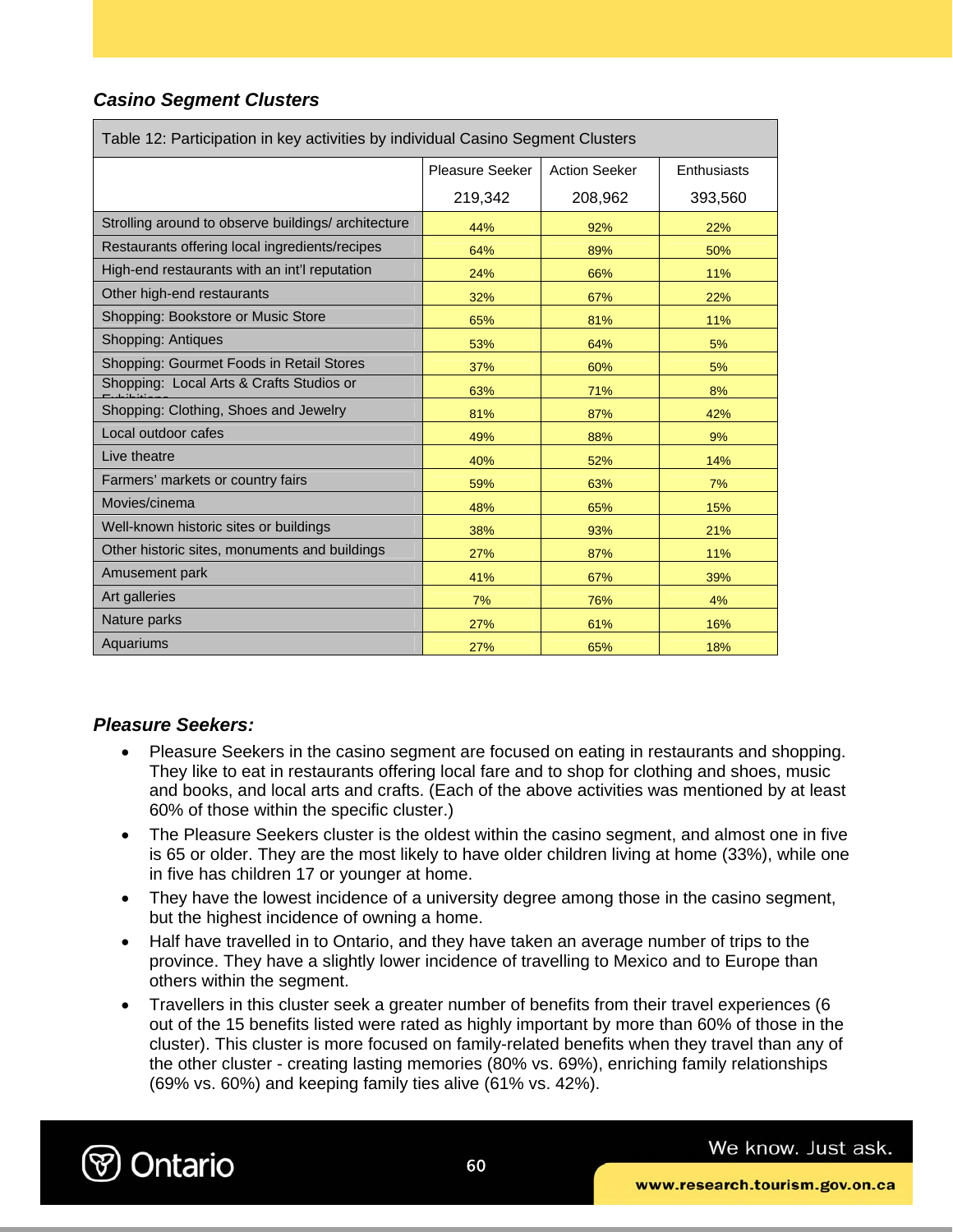- When choosing a destination, this cluster is similar to the overall casino segment, thought they have a heightened need to feel safe at the destination (mentioned by 90% of those in the cluster).
- These travellers are not as likely as others to use the internet as a source of information for travel planning (70%), though it remains the most frequently mentioned source of information. Past experience was mentioned by 62% of respondents, while half the segment relies on word-of mouth.
- They are average newspaper readers, and on par with travellers overall when it comes to reading the travel section of the paper during the week or on weekends. More of them are magazine readers (57%), with entertainment and craft & antiques among their favourite topics. They are average in terms of their consumption of television and radio programming.

#### *Action Seekers:*

- Action Seekers are highly active in all or most of the key activities. Almost everyone in this cluster eats out at a variety of restaurants, shops at a variety stores, visits historic sites and art galleries. This is truly an active group, trying to get the most of out their vacation time.
- Action Seekers are of similar age to the overall casino segment. They are the least likely to have children 17 or younger living at home (14%).
- More than half have a university degree (53%), the highest incidence among the casino clusters but they have the lowest incidence of home ownership.
- They are the most likely to have travelled in Ontario, and have made the greatest number of trips to the province (2.2 trips vs. 1.9 for the overall casino segment). They have almost double the incidence of travel to other regions (Mexico, the Caribbean and Europe).
- This cluster is more concerned about taking a break from the day-to-day than others in the casino segment (89% vs. 79%). They are also more focused on doing something new or different (78% vs. 61%) and creating lasting memories (78% vs. 69%).
- When choosing a destination, they appear somewhat less focused on safety concerns than other clusters (69% vs. 81%) and less concerned about mid-range accommodation (43% vs. 51%).
- Among the casino clusters, Action Seekers are the most comfortable with the internet as a source of information for travel planning (84%). They also rely heavily on past experience (75%), while maps and word-of-mouth figure as the third most important sources of info for just over half of them (55%).
- They are heaviest users of media across all channels television, newspapers, magazines (equal to the casino pleasure seeker) and the radio – relative to the overall casino segment.

#### *Segment Enthusiasts:*

- Casino Enthusiasts are focused almost exclusively on visiting casinos. Half reported eating in restaurants offering local fare, but their level of participation in the balance of the key activities listed was considerably lower than that of other travellers.
- The Enthusiasts cluster is youngest among the casino clusters. One quarter of them have children 17 or younger living at home, the highest incidence in the casino segment, but few of them (7%) had children over 18 at home.
- One third have a university degree (36%), similar to the casino segment's overall incidence. They have the lowest incidence of home ownership among the clusters.

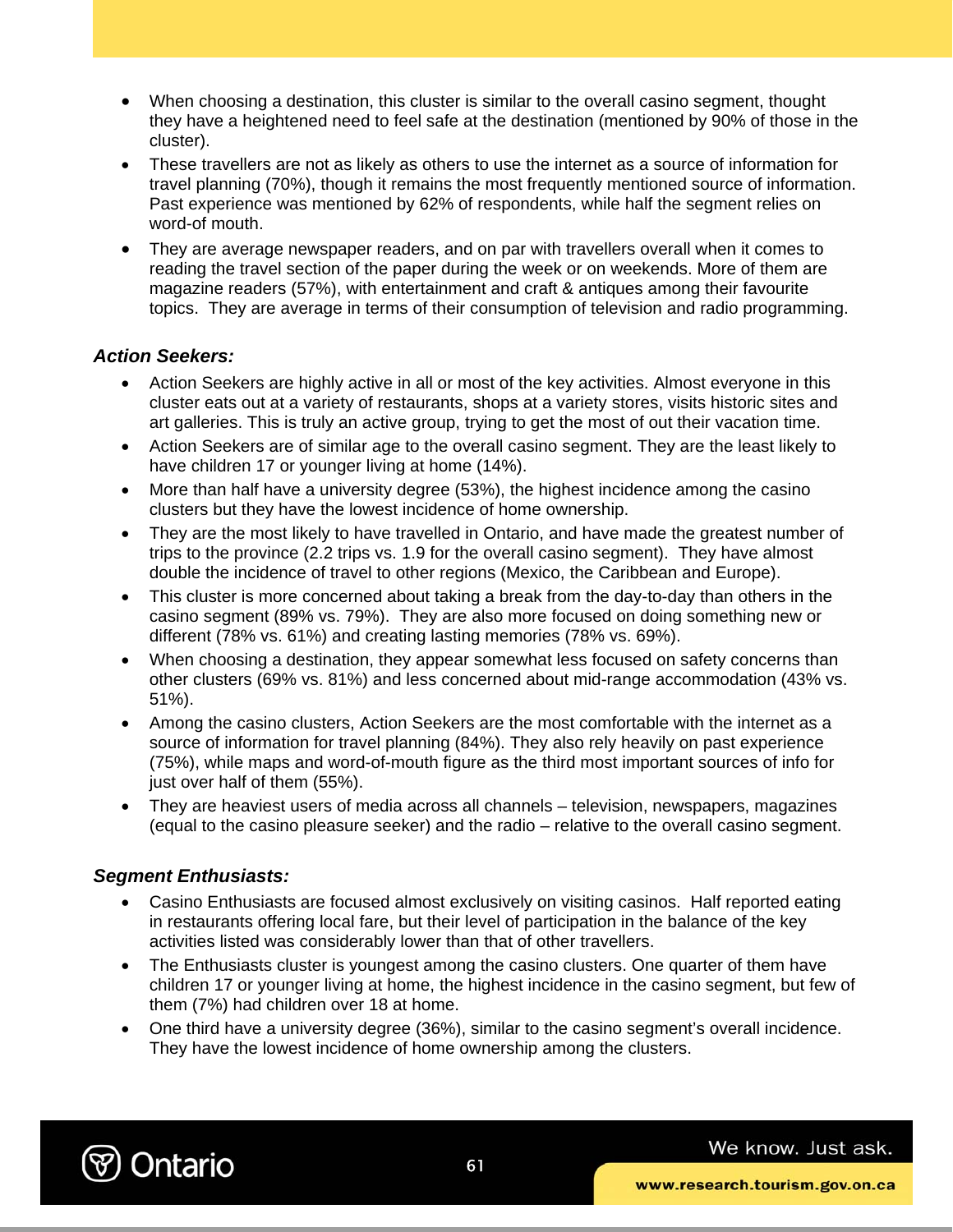- They have the lowest incidence of travel to Ontario, and the lowest number of trips to the province. They have significantly lower incidences of travel to all other regions (Mexico, Caribbean and Europe) as well.
- Only two of the travel benefits listed were mentioned by more than 60% of members of this cluster – relaxing and relieving stress and taking a break from the day-to-day. These are the two most frequently mentioned travel benefits sought overall.
- When choosing a destination, this cluster is more focused on convenient access by car and availability of mid-range accommodation than others in the casino segment.
- These travellers are not as likely as others to use the internet as a source of information for travel planning (70%), though it remains the most frequently mentioned source of information. Past experience (46%) and word-of-mouth (40%) are listed as the second and third most frequently used information sources, though the penetration rate here is much lower than others in the casino segment and for travellers overall. This cluster will be the hardest to reach via traditional media as they are the least likely to read the newspaper (37%) or magazines (25%) or newspapers (40%), to watch television (37%) or listen to the radio (29%).

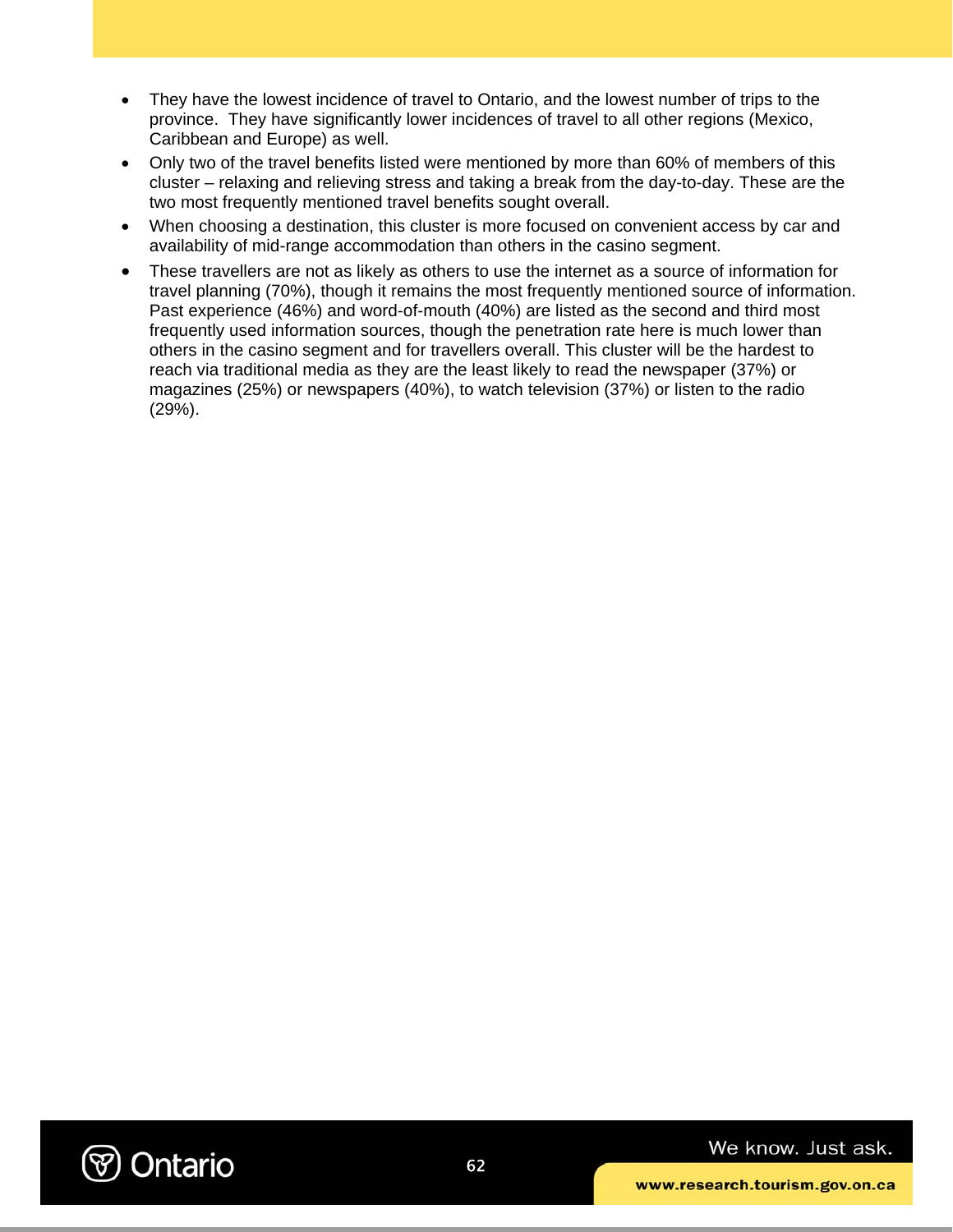| Table 13: Demographic and travel behaviour profiles of Casino Segment Clusters |                                     |                                     |                                     |  |
|--------------------------------------------------------------------------------|-------------------------------------|-------------------------------------|-------------------------------------|--|
|                                                                                | Pleasure Seeker                     | <b>Action Seeker</b>                | Enthusiasts                         |  |
|                                                                                | 219,342                             | 208,962                             | 393,560                             |  |
| <b>Life Stage</b>                                                              | Avg. age 52.7                       | Avg. age 46.8                       | Avg. age 44.0                       |  |
|                                                                                | 35-54 yrs 34%                       | 35-54 yrs 36%                       | 35-54 yrs 38%                       |  |
|                                                                                | 65+ 19%                             | 65+ 14%                             | 65+ 14%                             |  |
|                                                                                | Kids (+18) 33%                      | Kids (+18) 12%                      | Kids (+18) 7%                       |  |
|                                                                                | Kids (<17) 20%                      | Kids (<17) 14%                      | Kids (<17) 25%                      |  |
| Education                                                                      | <b>University Degree 26%</b>        | <b>University Degree 53%</b>        | <b>University Degree 36%</b>        |  |
| Job and Income                                                                 | Full-time 53%                       | Full-time 66%                       | Full-time 56%                       |  |
|                                                                                | Retired 22%                         | <b>Retired 9%</b>                   | Retired 17%                         |  |
|                                                                                | White collar 24%                    | White collar 33%                    | White collar 26%                    |  |
|                                                                                | Tech/sales/service 40%              | Tech/sales/service 16%              | Tech/sales/service 15%              |  |
|                                                                                | Blue collar 17%                     | Blue collar 4%                      | Blue collar 14%                     |  |
|                                                                                | Avg. income 66,000                  | Avg. income 79,000                  | Avg. income 66,000                  |  |
| Immigration and Cultural                                                       | Immigrants 2%                       | Immigrants 1%                       | Immigrants 2%                       |  |
| Background                                                                     | <b>Caucasian 90%</b>                | Caucasian 82%                       | Caucasian 72%                       |  |
|                                                                                | <b>Black/African 6%</b>             | Black/African 10%                   | <b>Black/African 20%</b>            |  |
|                                                                                | Asian/Pacific 0%                    | Asian/Pacific 1%                    | Asian/Pacific 4%                    |  |
| Residence Ownership                                                            | Own home 87%                        | Own home 79%                        | Own home 74%                        |  |
| <b>Vacation Destinations</b>                                                   | Ontario 50%                         | Ontario 60%                         | Ontario 46%                         |  |
|                                                                                | Mexico 11%                          | Mexico 31%                          | Mexico 7%                           |  |
|                                                                                | Caribbean 22%                       | Caribbean 40%                       | Caribbean 11%                       |  |
|                                                                                | Europe 12%                          | Europe 19%                          | Europe 4%                           |  |
| Average # of Vacations                                                         | Avg. World 3.8                      | Avg. World 4.5                      | Avg. World 3.7                      |  |
| taken                                                                          | Avg. Ontario 2.0                    | Avg. Ontario 2.2                    | Avg. Ontario 1.7                    |  |
| Benefits Sought in a                                                           | Relax/relive stress 84%             | Break from day-to-day 89%           | <b>Relax/relive stress 79%</b>      |  |
| Vacation                                                                       | Break from day-to-day 81%           | Do something new/different 78%      | Break from day-to-day 71%           |  |
| $(60% + )$                                                                     | Lasting memories 80%                | Lasting memories 78%                |                                     |  |
|                                                                                | Enrich family relationships 69%     | Relax/relive stress 77%             |                                     |  |
|                                                                                | Life with no fixed schedule 65%     |                                     |                                     |  |
|                                                                                | Keep family ties alive 61%          |                                     |                                     |  |
| Destination                                                                    | Feeling safe 90%                    | Feeling safe 69%                    | Feeling safe 83%                    |  |
| Considerations                                                                 | Lots of things for adults to do 67% | Lots of things for adults to do 65% | Lots of things for adults to do 64% |  |
| (Top 4)                                                                        | No health concerns 55%              | No health concerns 51%              | Convenient access by car 61%        |  |
|                                                                                | Convenient access by car 53%        | Mid-range accommodation 43%         | Mid-range accommodation 58%         |  |
|                                                                                |                                     |                                     | No health concerns 58%              |  |

**V** Ontario